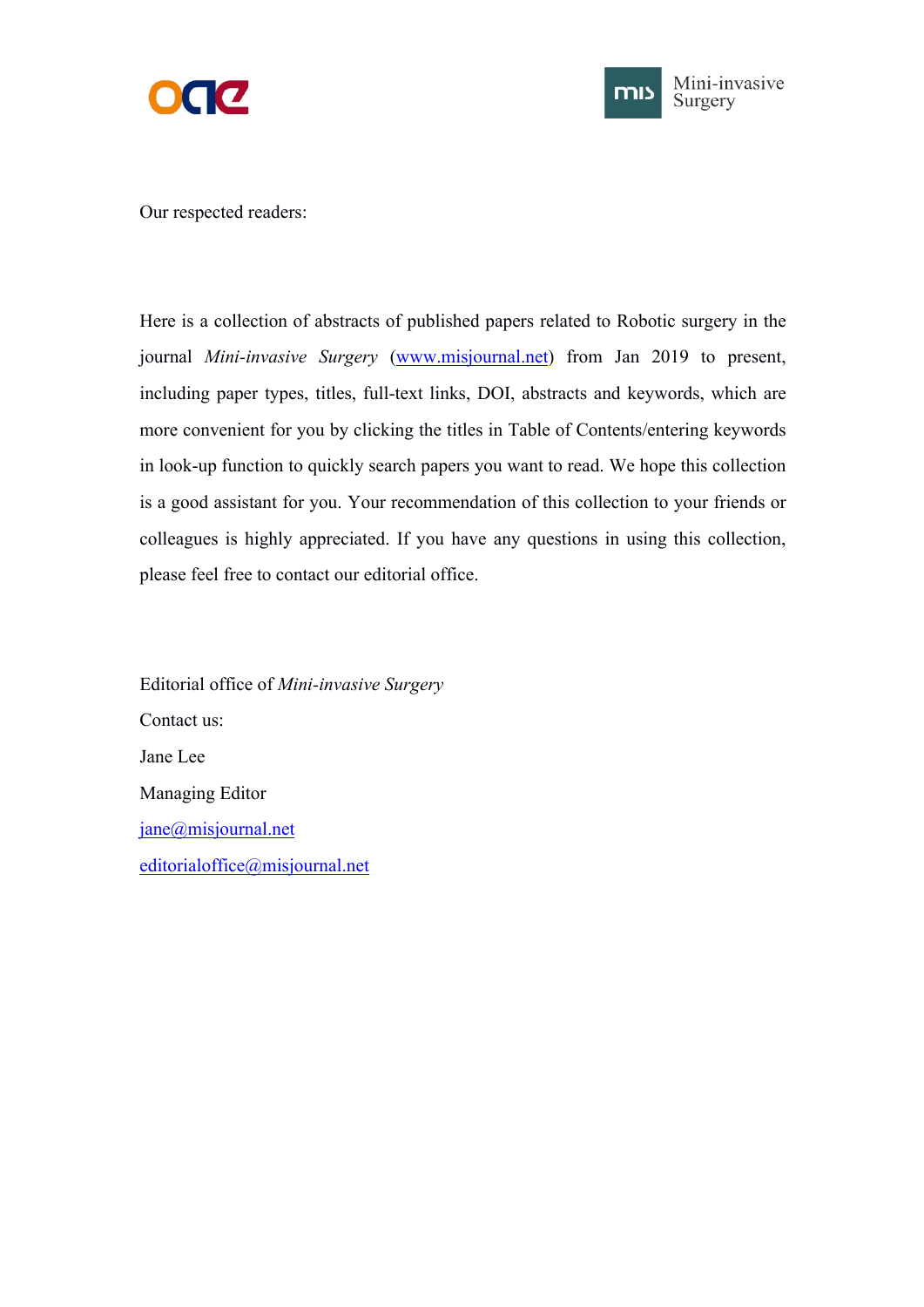



#### Content

| Trifecta results in Retzius-sparing robotic radical prostatectomy: results of a high-volume center. 1 |  |
|-------------------------------------------------------------------------------------------------------|--|
|                                                                                                       |  |
|                                                                                                       |  |
|                                                                                                       |  |
| Has robotic prostatectomy determined the fall of the laparoscopic approach?3                          |  |
|                                                                                                       |  |
|                                                                                                       |  |
|                                                                                                       |  |
| Single-port robotic radical cystectomy with ileal conduit urinary diversion: technique and review     |  |
|                                                                                                       |  |
|                                                                                                       |  |
|                                                                                                       |  |
|                                                                                                       |  |
|                                                                                                       |  |
|                                                                                                       |  |
|                                                                                                       |  |
|                                                                                                       |  |
| Functional and oncological outcomes with male nerve sparing robotic assisted radical cystectomy7      |  |
|                                                                                                       |  |
|                                                                                                       |  |
|                                                                                                       |  |
|                                                                                                       |  |
|                                                                                                       |  |
| Retroperitoneal approach for robot-assisted partial nephrectomy: a step-by-step description of        |  |
|                                                                                                       |  |
|                                                                                                       |  |
| Surgical and functional outcomes after robot-assisted radical cystectomy in female patients: a        |  |
|                                                                                                       |  |
|                                                                                                       |  |
| Retrospective study assessing the learning curve and the accuracy of minimally invasive               |  |
| robot-assisted pedicle screw placement during the first 41 robot-assisted spinal fusion surgeries. 13 |  |
|                                                                                                       |  |
|                                                                                                       |  |
|                                                                                                       |  |
|                                                                                                       |  |
|                                                                                                       |  |
|                                                                                                       |  |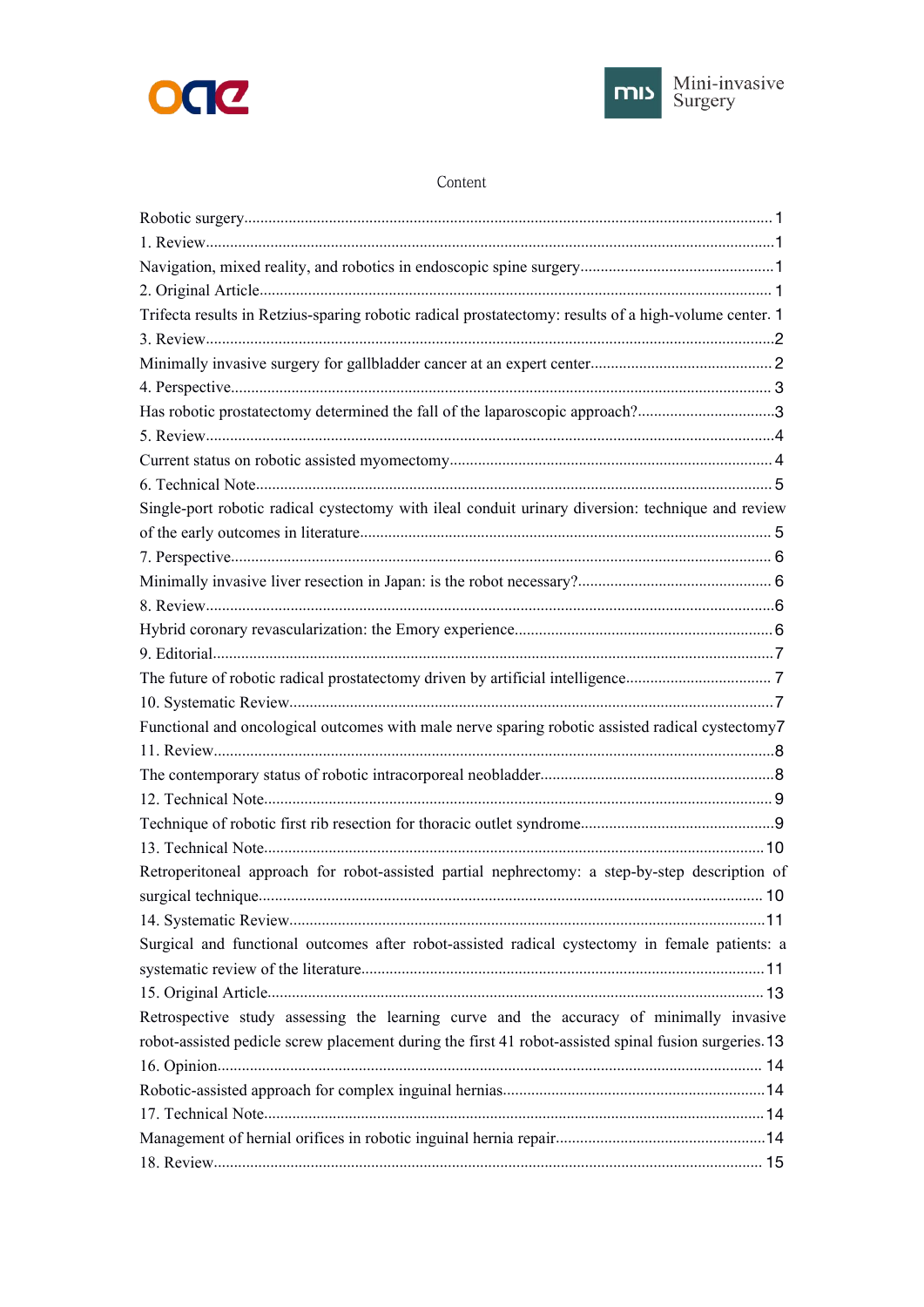



| Oncologic outcomes in robot-assisted radical cystectomy: Where do we stand in 2021? 15                 |  |
|--------------------------------------------------------------------------------------------------------|--|
|                                                                                                        |  |
| Ergonomics in robotic surgery: patients' safety and protection during complex procedures 16            |  |
|                                                                                                        |  |
|                                                                                                        |  |
|                                                                                                        |  |
| Robotic surgery: is it really different from laparoscopy? a critical view from a robotic pioneer 17    |  |
|                                                                                                        |  |
| Comparative analysis of perioperative outcomes between robot-assisted partial nephrectomy and          |  |
|                                                                                                        |  |
|                                                                                                        |  |
| Conventional and robotic transanal minimally invasive surgery for rectal neoplasia 19                  |  |
|                                                                                                        |  |
|                                                                                                        |  |
|                                                                                                        |  |
| Searching for a better definition of robotic surgery: is it really different from laparoscopy?21       |  |
|                                                                                                        |  |
|                                                                                                        |  |
|                                                                                                        |  |
|                                                                                                        |  |
|                                                                                                        |  |
|                                                                                                        |  |
| Parenchymal transection in robotic liver resection: results of 70 resections using the Vessel Sealer24 |  |
|                                                                                                        |  |
| Robotic pancreaticoduodenectomy and splenopancreatectomy: technical aspects and review of              |  |
|                                                                                                        |  |
|                                                                                                        |  |
|                                                                                                        |  |
|                                                                                                        |  |
| The technique of robotic anatomic pulmonary segmentectomy II: left sided segments 26                   |  |
|                                                                                                        |  |
| The technique of robotic anatomic pulmonary segmentectomy I: right sided segments27                    |  |
|                                                                                                        |  |
| Robotic or laparoscopic surgery for rectal cancer - which is the best answer? a comprehensive          |  |
|                                                                                                        |  |
|                                                                                                        |  |
| Technique of robotic lobectomy III: control of major vascular injury, the 5 "P"'s28                    |  |
|                                                                                                        |  |
|                                                                                                        |  |
|                                                                                                        |  |
|                                                                                                        |  |
|                                                                                                        |  |
| Robot-assisted spleen preserving distal pancreatectomy (RA-SPDP): a single center experience. 30       |  |
|                                                                                                        |  |
|                                                                                                        |  |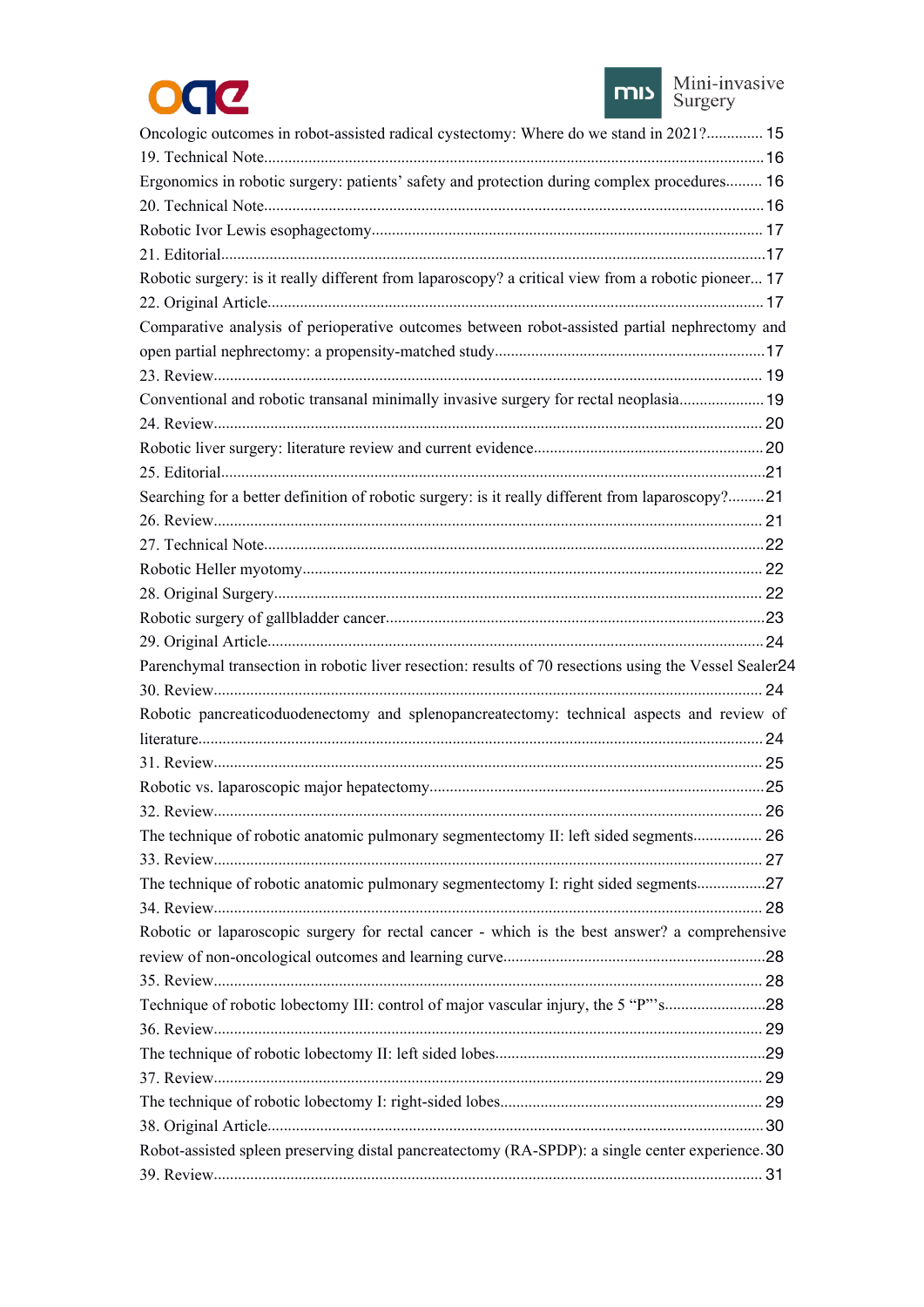



| Robotic esophagectomy: the evolution of open esophagectomy to current techniques and a review        |  |
|------------------------------------------------------------------------------------------------------|--|
|                                                                                                      |  |
|                                                                                                      |  |
| Trends in the evolution to robot-assisted minimally invasive thoracoscopic esophagectomy33           |  |
|                                                                                                      |  |
| Robot-assisted minimally invasive esophagectomy: systematic review on surgical and oncological       |  |
|                                                                                                      |  |
|                                                                                                      |  |
|                                                                                                      |  |
|                                                                                                      |  |
|                                                                                                      |  |
|                                                                                                      |  |
|                                                                                                      |  |
|                                                                                                      |  |
|                                                                                                      |  |
| 47. Review Robotic versus open and video-assisted thoracoscopic surgery approaches for               |  |
|                                                                                                      |  |
|                                                                                                      |  |
|                                                                                                      |  |
|                                                                                                      |  |
|                                                                                                      |  |
|                                                                                                      |  |
| Robotic vs. traditional stapler use in robotic portal anatomic lung resection 41                     |  |
|                                                                                                      |  |
|                                                                                                      |  |
|                                                                                                      |  |
| Thoracic surgery by minimally invasion robot-assisted in children: "experience and current status"42 |  |
|                                                                                                      |  |
|                                                                                                      |  |
|                                                                                                      |  |
| Milestones in robotic colorectal surgery development: an historical overview44                       |  |
|                                                                                                      |  |
| Long-term survival of robotic lobectomy for non-small cell lung cancer: a literature review45        |  |
|                                                                                                      |  |
| Robotic-assisted abdominoperineal resection: technique, feasibility, and short-term outcomes 46      |  |
|                                                                                                      |  |
| Minimally invasive right colectomy - from conventional laparoscopic resection to robotic-assisted    |  |
|                                                                                                      |  |
|                                                                                                      |  |
|                                                                                                      |  |
|                                                                                                      |  |
|                                                                                                      |  |
| Robotic synchronous treatment of colorectal cancer and liver metastasis: state of the art 49         |  |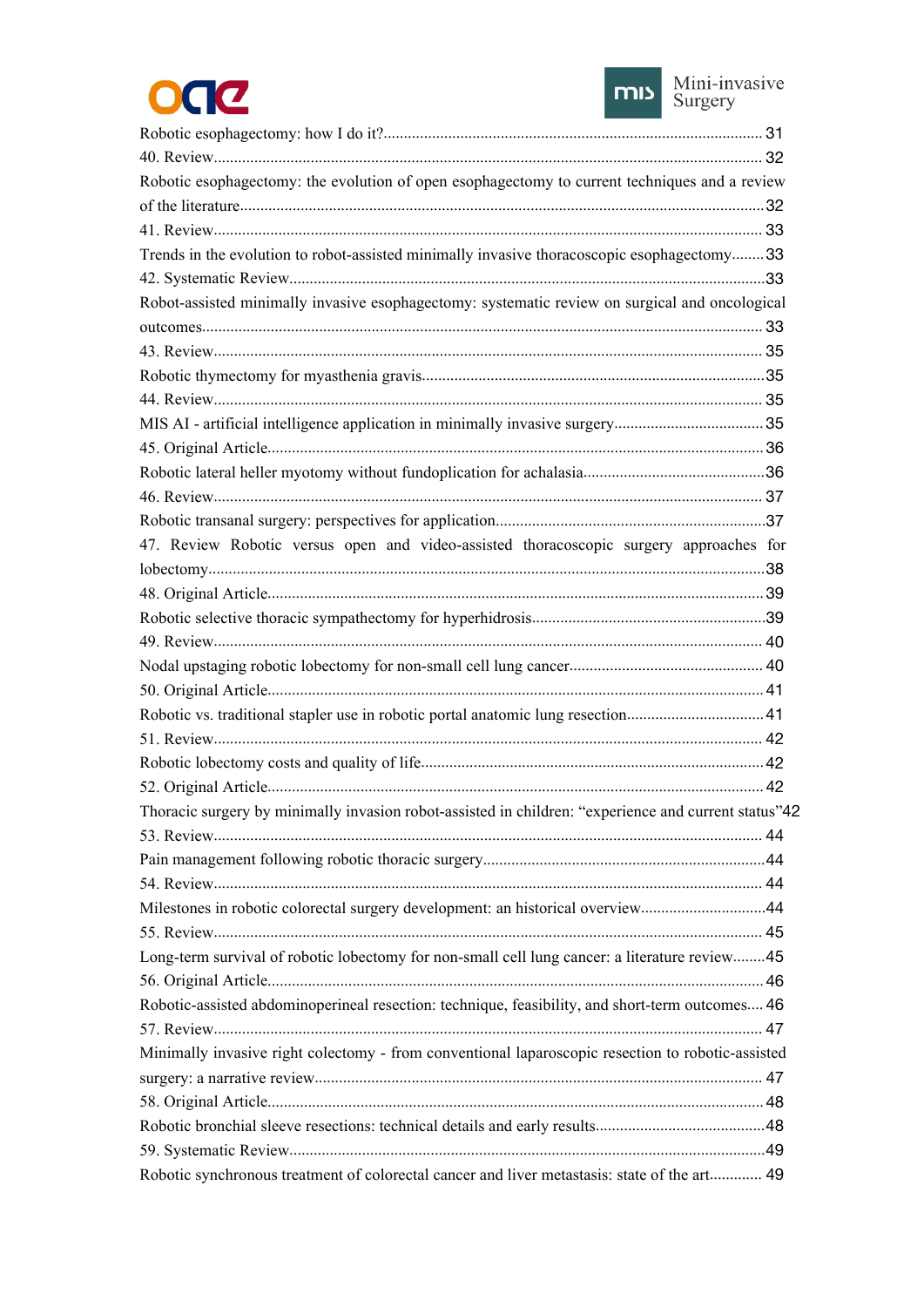

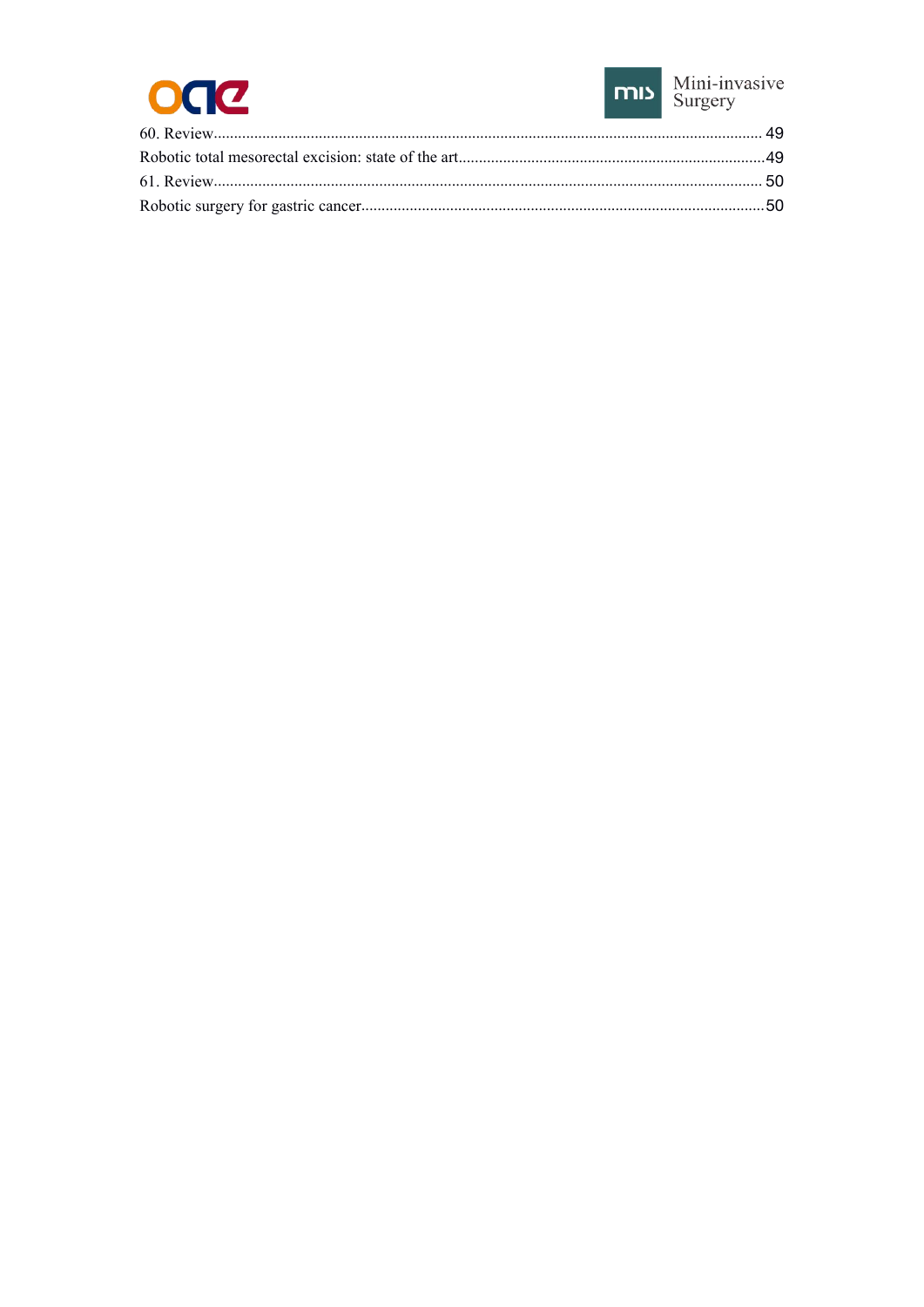<span id="page-5-1"></span><span id="page-5-0"></span>



# **1. Review**

Navigation, mixed reality, and robotics in endoscopic spine surgery

# **[HTML](https://misjournal.net/article/view/4606) [PDF](https://oaepublishstorage.blob.core.windows.net/dd3610cb-e8bd-4b70-a609-783e660b6a14/4606.pdf)**

Cite this article: Derman PB, Satin AM. Navigation, mixed reality, and robotics in endoscopic spine surgery. *Mini-invasive Surg* 2022;6:8. <http://dx.doi.org/10.20517/2574-1225.2021.111>

## **Abstract**

Endoscopic spine surgery (ESS) is an ultra-minimally invasive technique through which spinal pathology can be addressed via sub-centimeter incisions with negligible soft tissue disruption. However, concerns exist regarding the steep learning curve, operative time, and radiation exposure to the surgical team. The use of intraoperative navigation, mixed reality, and robotics in the setting of ESS is currently being explored, and the early evidence suggests that such technologies may help mitigate these issues. The application of these technologies in ESS as well as the associated literature is reviewed herein.

# **2. Original Article**

Trifecta results in Retzius-sparing robotic radical prostatectomy: results of a high-volume center

# **[HTML](https://misjournal.net/article/view/4548) [PDF](https://oaepublishstorage.blob.core.windows.net/e69df386-f984-46e9-896f-8e508c65e580/4548.pdf)**

Cite this article: Olivero A, Dell ' Oglio P, Ambrosini F, Secco S, Barbieri M, Palagonia E, Napoli G, Strada E, Petralia G, Di Trapani D, Buratto C, Martiriggiano M, Galfano A, Bocciardi AM. Trifecta results in Retzius-sparing robotic radical prostatectomy: results of a high-volume center. *Mini-invasive Surg* 2022;6:6. <http://dx.doi.org/10.20517/2574-1225.2021.117>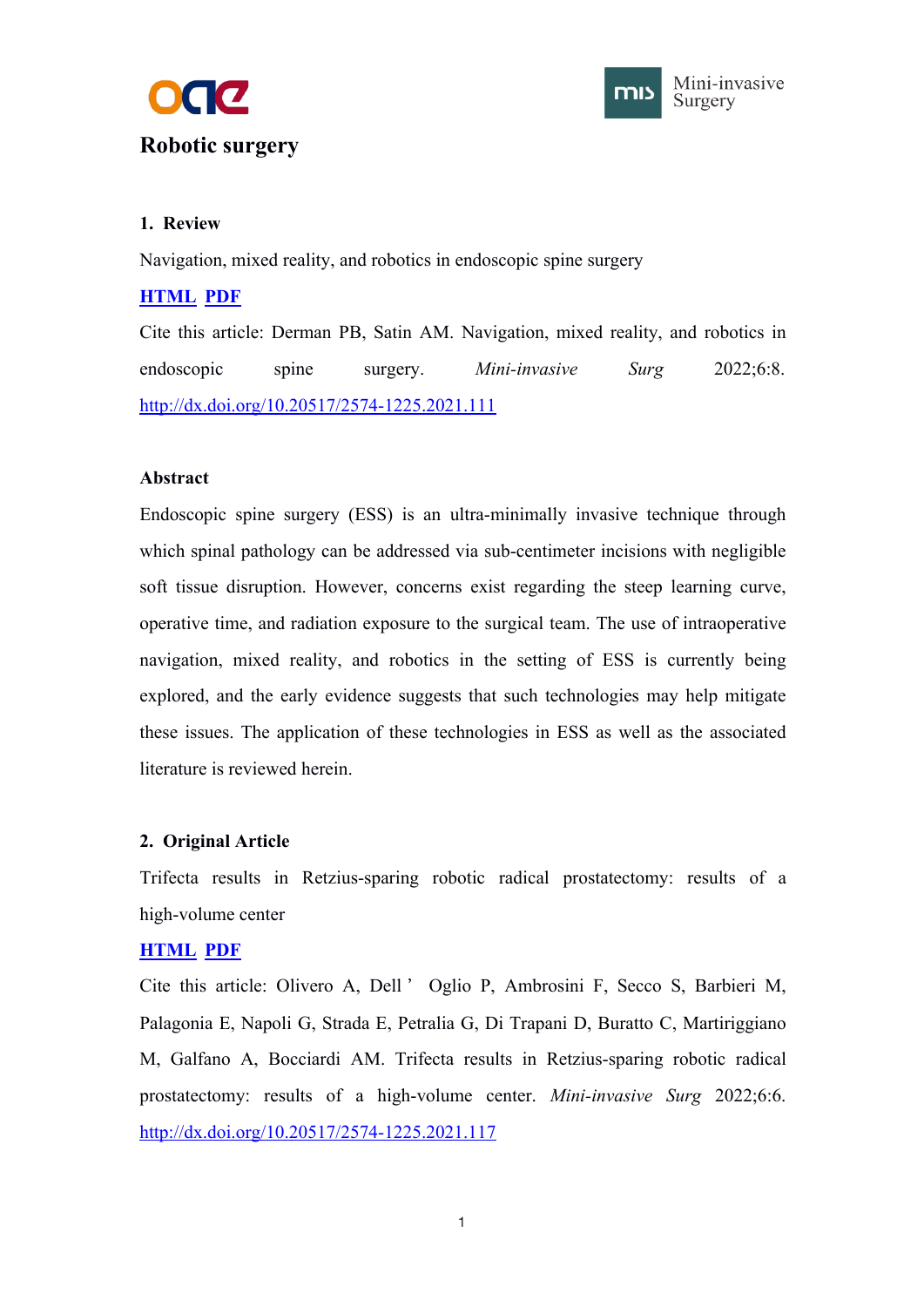



### <span id="page-6-1"></span><span id="page-6-0"></span>**Abstract**

Aim: We aimed to evaluate trifecta outcomes after Retzius-sparing robot-assisted radical prostatectomy (rs-RARP).

Methods: We evaluated 1488 patients who had undergone rs-RARP at our institution from 2011 to 2019. All patients filled out questionaries for functional outcomes before surgery, and only patients with baseline continence and IIEF-5 scores of  $> 16$ were included. Biochemical recurrence (BCR) was defined as two consecutive prostatic specific antigen levels of > 0.2 ng/mL after rs-RARP. Postoperative continence was defined as the use of no pads. Potency was defined as the ability to achieve erections for sexual intercourse, with or without phosphodiesterase-5 (PDE-5) inhibitors. A multivariable logistic regression model was performed to identify predictors of trifecta outcome.

Results: In total, 1240 patients were included in the analysis. During the 24-month follow-up time, 149 patients (11.9%) harbored BCR. Urinary continence was observed in 981 patients (79.5%), while 171 (13.8%) still used a safety pad daily after 24 months. Sexual potency was reported in 643 patients (51.9%), of whom 379 (30.6%) had spontaneous erections and 264 (21.3%) used a PDE-5 inhibitor. Overall, the trifecta outcome was reached by 42.1% of the study's population. The trifecta outcome was easily reached by younger patients and patients who underwent a full nerve-sparing (NS) prostatectomy. In the multivariable model, age [odds ratio  $(OR)$  = 0.89; 95% confidence interval (CI): 0.84-0.90;  $P < 0.01$ ] and type of NS surgery [partial NS (OR = 3.34; 95%CI: 1.01-11; P = 0.04) full NS (OR = 4.57; 95%CI: 1.86-12;  $P < 0.01$ ] resulted as independent predictors.

Conclusion: rs-RARP is associated with optimal trifecta outcome rate. Age and NS technique are independent predictors of trifecta outcomes.

## **3. Review**

Minimally invasive surgery for gallbladder cancer at an expert center

## **[HTML](https://misjournal.net/article/view/4476) [PDF](https://oaepublishstorage.blob.core.windows.net/d818834a-c483-483c-ab79-e62a8d523956/4476.pdf)**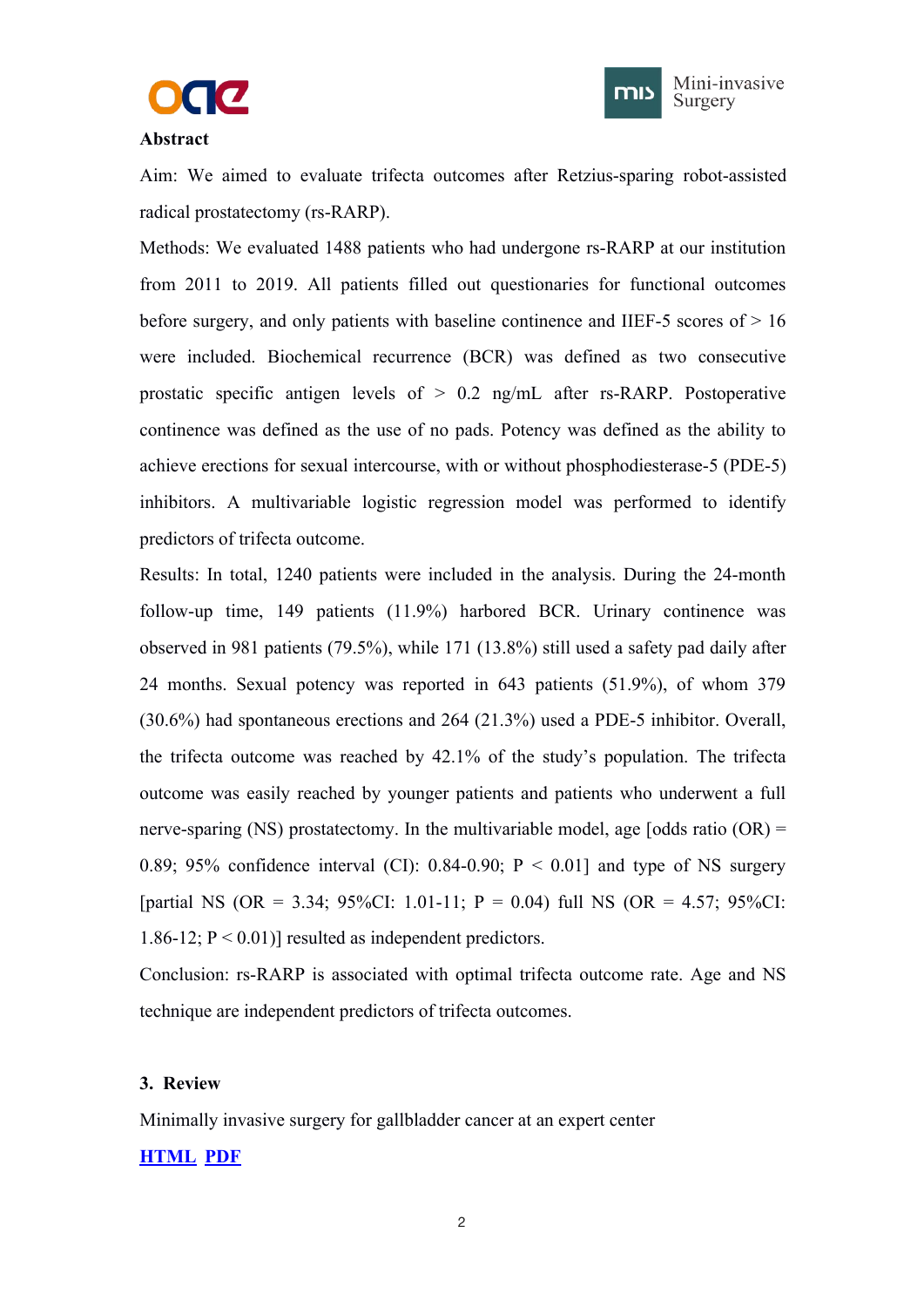



<span id="page-7-1"></span><span id="page-7-0"></span>Cite this article: Lee JS, Han HS, Yoon YS, Cho JY, Lee HW, Lee B, Kim M, Jo Y. Minimally invasive surgery for gallbladder cancer atan expert center. *Mini-invasive Surg* 2021;5:57. <http://dx.doi.org/10.20517/2574-1225.2021.139>

### **Abstract**

In this article, we reviewed the techniques and outcomes of minimally invasive surgery for gallbladder cancer performed at an expert center. The techniques of laparoscopic extended cholecystectomy with the short- and long-term outcomes at our center were described. The short- and long-term survival outcomes of laparoscopic extended cholecystectomy are comparable to open surgery. Laparoscopic surgery is a safe, effective alternative for open surgery in the treatment of gallbladder cancer. The benefits of robotic surgery should be proven with further research.

#### **4. Perspective**

Has robotic prostatectomy determined the fall of the laparoscopic approach?

## **[HTML](https://misjournal.net/article/view/4469) [PDF](https://oaepublishstorage.blob.core.windows.net/3e0be7a8-efd1-4872-afaa-bc797ab26ddf/4469.pdf)**

Cite this article: Hayes J, Vasdev N, Dasgupta P. Has robotic prostatectomy determined the fall of the laparoscopic approach?. *Mini-invasive Surg* 2021;5:56. <http://dx.doi.org/10.20517/2574-1225.2021.126>

#### **Abstract**

Robotic-assisted laparoscopic prostatectomy (RALP) has revolutionised the surgical management of localised prostate cancer in the modern era. The surgeon is provided with greater precision, more versatile dexterity and an immersive three-dimensional visual field. The impressive hardware facilitates, for example, the dissection of the peri-prostatic fascia, whilst preserving the neurovascular bundle, or the suturing of the vesico-urethral anastomosis. Prior to RALP, laparoscopic radical prostatectomy (LRP) represented the first venture into the minimally invasive world. Associated with more cumbersome ergonomics, LRP has a significant learning curve compared with the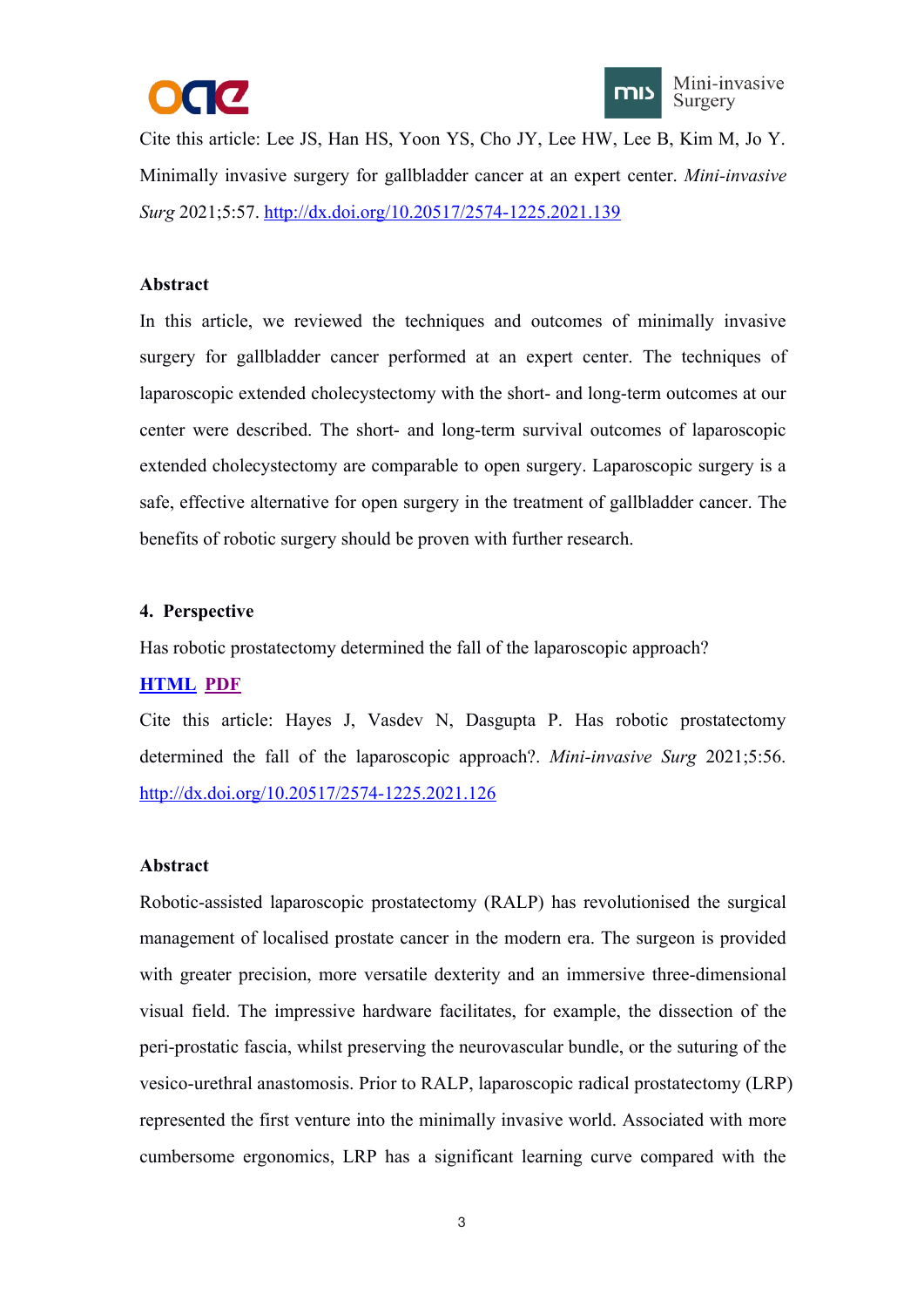



<span id="page-8-1"></span><span id="page-8-0"></span>robotic approach. There has been a paucity, until recently, of high-quality literature comparing outcomes between the two operations, including the attainment of the Pentafecta of survivorship: biochemical recurrence-free, continence, potency, no postoperative complications and negative surgical margins.

## **5. Review**

Current status on robotic assisted myomectomy

## **[HTML](https://misjournal.net/article/view/4441) [PDF](https://oaepublishstorage.blob.core.windows.net/6e701409-89b1-4238-a5a6-91759d4df286/4441.pdf)**

Cite this article: Kiss I, Svobodova P, Karasek L, Svoboda B. Current status on robotic assisted myomectomy. *Mini-invasive Surg* 2021;5:55. <http://dx.doi.org/10.20517/2574-1225.2021.70>

#### **Abstract**

Uterine leiomyomas are common benign solid tumors of the uterus. While the presence of fibroids is rarely life threatening, they are associated with symptoms affecting quality of life and fertility. Myomectomy is a standard fertility-sparing surgery which should be considered for women suffering from fibroid-related symptoms who do not desire hysterectomy or any alternative treatment option. While open surgery is thought to be reserved for large and numerous myomas, mini-invasive methods as laparoscopy and robot-assisted surgery have evolved in the hands of experienced surgeons to also deal with these more complex cases. Robotic myomectomy has its advantages in lower blood loss, fewer complications, and shorter hospital stay over open surgery, whereas the comparison outcomes with laparoscopic myomectomy are still uncertain. Advantages of the wristed instruments, three-dimensional vision along with the incorporation of correct surgical techniques could emphasize the benefits of the robotic assisted approach in large and numerous myoma cases. Careful and detailed assessment should precede the surgery to recognize risks and steps to reduce operation time, which tends to be the most presented drawback of robotic myomectomy. As the tendency of robot-assisted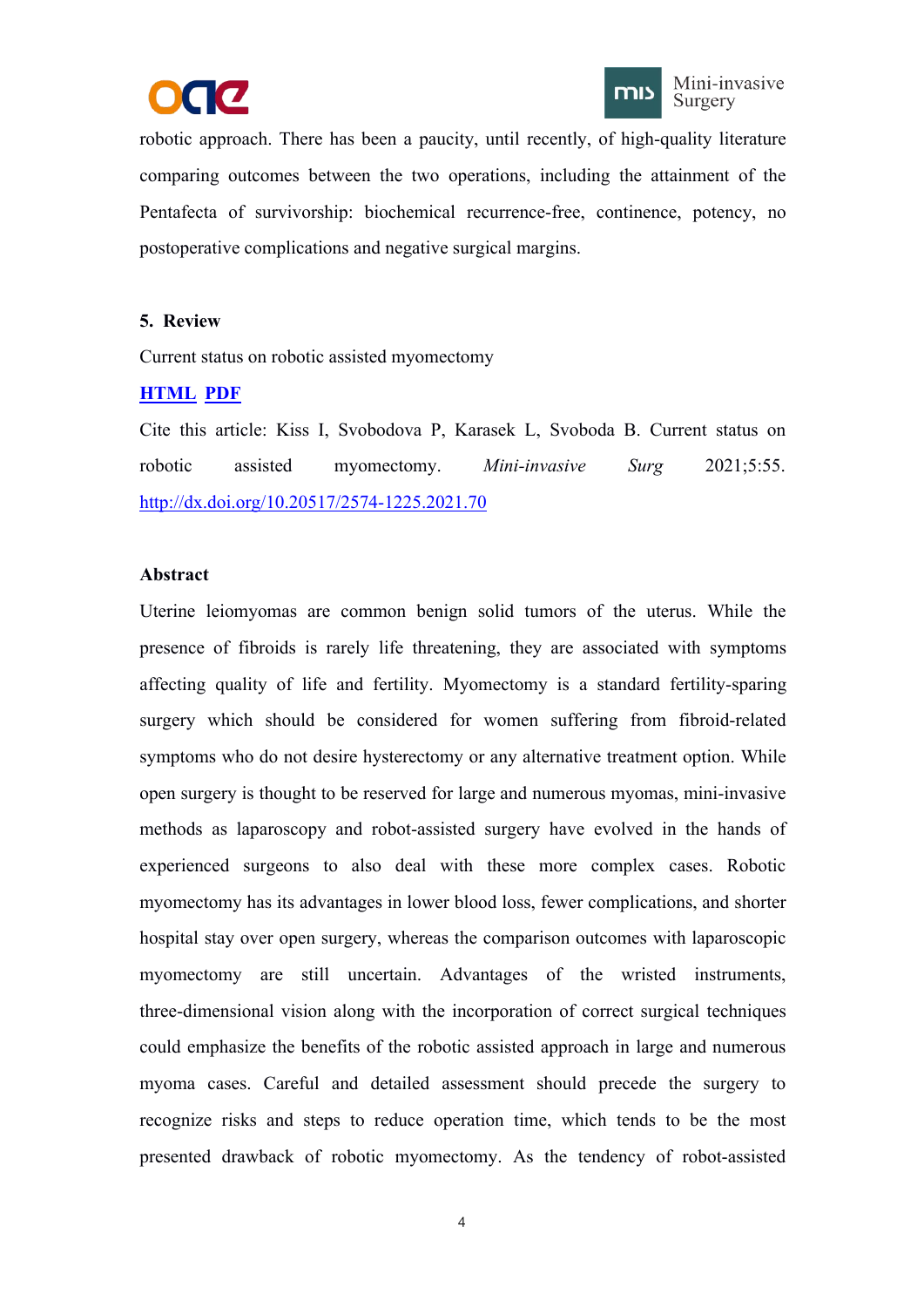



<span id="page-9-1"></span><span id="page-9-0"></span>surgeries is growing, many authors share their experience or publish comparison studies with other surgical methods. Our article describes the current status concerning robotic myomectomy, reviewing publications from the past five years (2016-2021).

## **6. Technical Note**

Single-port robotic radical cystectomy with ileal conduit urinary diversion: technique and review of the early outcomes in literature

# **[HTML](https://misjournal.net/article/view/4406) [PDF](https://oaepublishstorage.blob.core.windows.net/398275cf-c520-4ba4-88b3-a0c4a7d0c318/4406.pdf)**

Cite this article: Chen G, Crivellaro S. Single-port robotic radical cystectomy with ileal conduit urinary diversion: technique and review of the early outcomes in literature. *Mini-invasive Surg* 2021;5:54.

<http://dx.doi.org/10.20517/2574-1225.2021.69>

## **Abstract**

The introduction of the da Vinci single port (SP) surgical system (Intuitive Surgical, Sunnyvale, CA, USA) has meant a necessary evolution in the surgical techniques used to perform various Urologic surgeries, such as robotic-assisted radical cystectomy (RARC). In this paper, we describe a step-by-step technique for RARC with intracorporeal ileal conduit urinary diversion using the SP system at our institution and summarize early outcomes in the literature. The surgery was performed utilizing the standard institutional approach for radical cystectomy for the multiport robot, modified for the SP where appropriate. A total of 3 articles were found that included early patient outcomes after SP RARC. Including our institution, a total of 21 patients were included in the final analysis. The average patient age was 68 years old, 16 of the 21 patients were male, 13 of the patients had intracorporeal urinary diversions, the average operative time was 366 min with an average estimated blood loss of 185. The average length of stay was 5.4 days. Among these patients, there were three 30-day complications noted and five 90-day complications, all of which were Clavian II or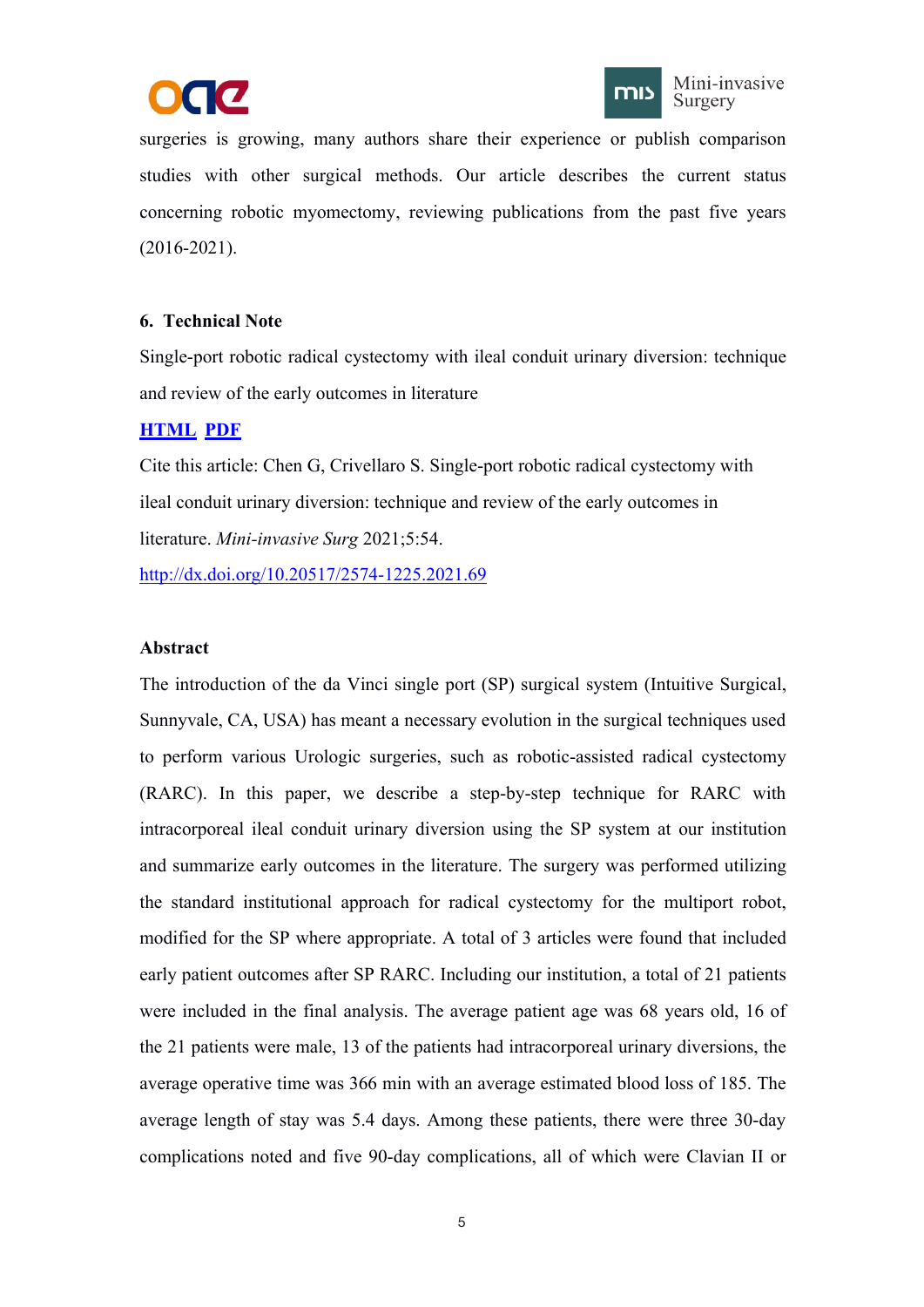



<span id="page-10-1"></span><span id="page-10-0"></span>lower. We conclude that RARC utilizing the SP approach is both feasible and offers several theoretical advantages over the open and multiport approaches, but further study is necessary before advocating for widespread adoption of this modality.

# **7. Perspective**

Minimally invasive liver resection in Japan: is the robot necessary?

## **[HTML](https://misjournal.net/article/view/4392) [PDF](https://oaepublishstorage.blob.core.windows.net/961e760e-0cec-4095-8477-b64e6f46e15d/4392.pdf)**

Cite this article: Ishizawa T, Hasegawa K. Minimally invasive liver resection in Japan: is the robot necessary?. *Mini-invasive Surg* 2021;5:52.

<http://dx.doi.org/10.20517/2574-1225.2021.81>

## **Abstract**

Robot-assisted hepatectomy (RAH) is rarely indicated in Japan because of the lack of reimbursement from the national health insurance system. Instead, laparoscopic hepatectomy has been approved for all hepatectomy procedures except resections requiring biliary reconstruction. An obvious advantage of RAH over laparoscopic hepatectomy is the fact that surgeons can use multi-articulated surgical devices, which may facilitate resection of superior/posterior hepatic regions, hilar dissection, biliary reconstruction, and hepatic segmentation by fluorescence imaging. With the accumulation of evidence supporting the use of robotic surgical devices in particular situations of hepatectomy, RAH will become more commonly indicated in Japan under the existing nationwide reporting system and board certification systems to assure surgical safety.

## **8. Review**

Hybrid coronary revascularization: the Emory experience

# **[HTML](https://misjournal.net/article/view/4213) [PDF](https://oaepublishstorage.blob.core.windows.net/6e394c1e-2f8c-478d-9be9-6cadcd97ca9e/4213.pdf)**

Cite this article: Pusca SV, Halkos ME. Hybrid coronary revascularization: the Emory experience. *Mini-invasive Surg* 2021;5:51.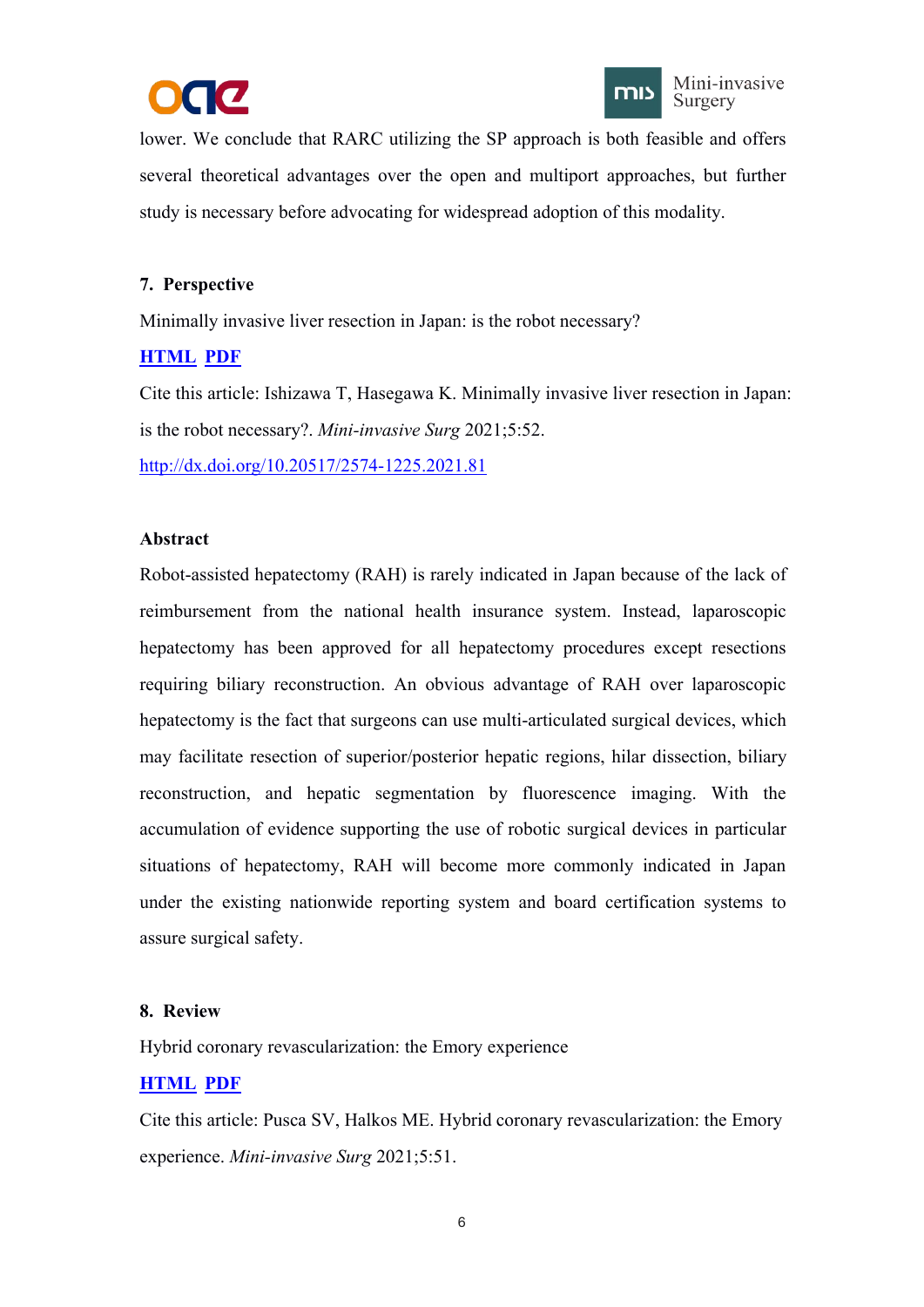<span id="page-11-2"></span><span id="page-11-1"></span><span id="page-11-0"></span>



## **Abstract**

This article reviews the Emory University Experience with hybrid coronary revascularization and identifies key factors essential for the success of this relatively new and evolving strategy for the treatment of coronary artery disease. Key decisional and technical factors were identified. In addition, careful patient selection, stepwise progression in learning the different aspects of the procedure, and close collaboration between cardiac surgery-interventional cardiology are key factors for success.

## **9. Editorial**

The future of robotic radical prostatectomy driven by artificial intelligence

# **[HTML](https://misjournal.net/article/view/4357) [PDF](https://oaepublishstorage.blob.core.windows.net/ccacb79b-16ed-4dc4-8770-74c552790411/4357.pdf)**

Cite this article: Checcucci E, Porpiglia F. The future of robotic radical prostatectomy driven by artificial intelligence. *Mini-invasive Surg* 2021;5:49. <http://dx.doi.org/10.20517/2574-1225.2021.98>

# **10. Systematic Review**

Functional and oncological outcomes with male nerve sparing robotic assisted radical cystectomy

# **[HTML](https://misjournal.net/article/view/4068) [PDF](https://oaepublishstorage.blob.core.windows.net/f8606f98-c99b-455c-bc6e-05aaafaf924e/4068.pdf)**

Cite this article: Thinagaran JKR, Maqboul F, Dovey Z, Wiklund P. Functional and oncological outcomes with male nerve sparing robotic assisted radical cystectomy. *Mini-invasive Surg* 2021;5:46. <http://dx.doi.org/10.20517/2574-1225.2021.53>

## **Abstract**

Aim: In keeping with the ethos of surgical oncology, male nerve sparing (NS) robotic assisted radical cystectomy (RARC) aims to maximise functional outcomes without sacrificing oncological outcomes. This review details the surgical technique of male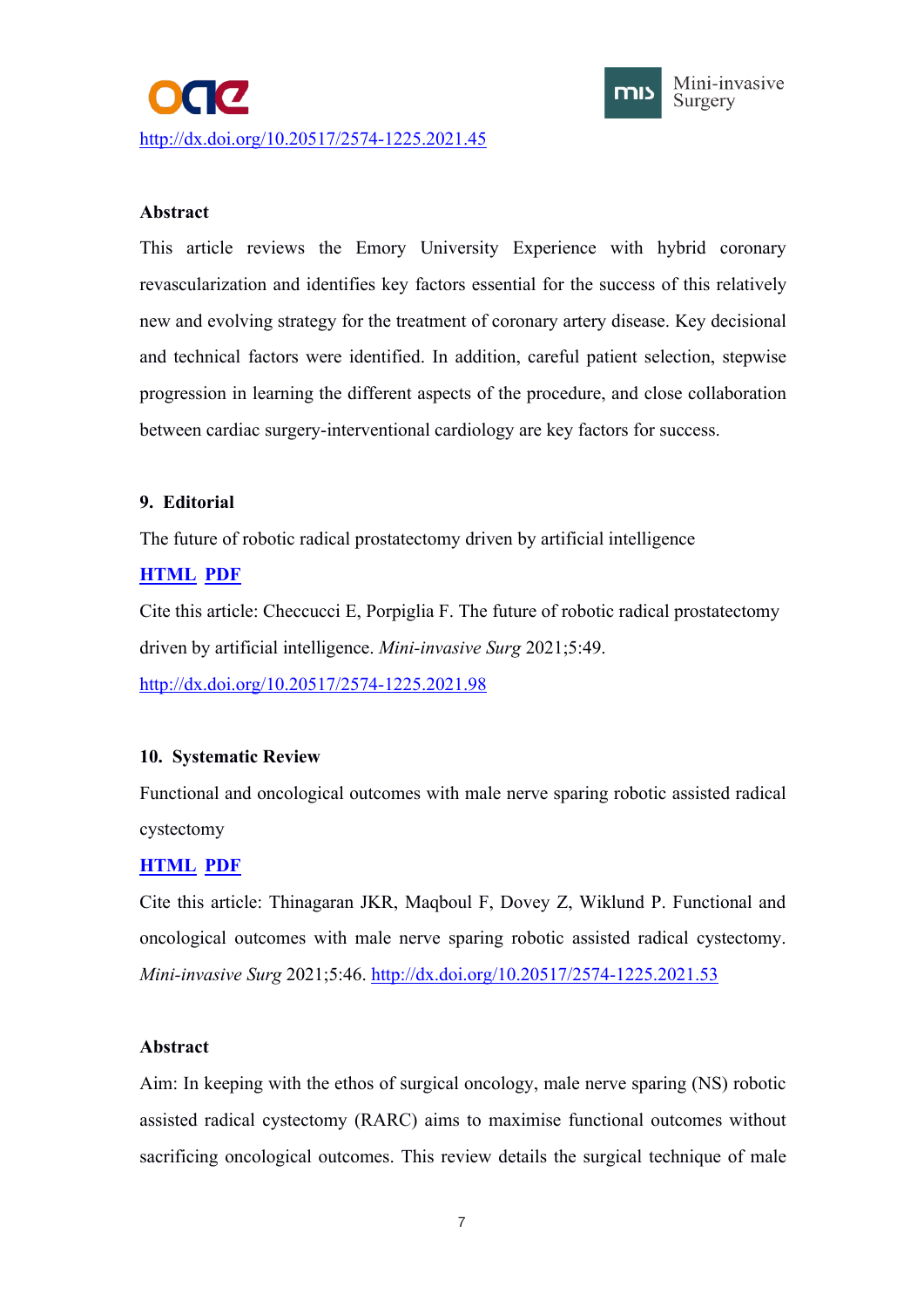



<span id="page-12-1"></span><span id="page-12-0"></span>NS RARC as well as discussing strategies that may be employed in tandem with surgery to improve post-operative recovery and longer-term quality of life.

Methods: An OVID/EMBASE database search was done with key words of robotic, cystectomy, male and nerve sparing. Publications with no description of post-operative functional outcome were excluded. A total number of 25 relevant publications were selected investigating male NS RARC, assessing functional outcomes along with other surgical standard indicators.

Results: Most series contained small numbers of patients with largely retrospective data and the associated bias of selection. Mean follow up of 27.06 months (range 2.8-58 months) was noted overall. Study design, technique, definitions and measurements of continence and erectile function are heterogeneous across series. With a mean follow up of 27.06 months (range 2.8-58 months), a post-operative satisfactory erectile function of 54.32% (range 9%-100%) and satisfactory day time continence of 90% (range 54.5%-100%) and night time continence of 80.55% (range 46.7%-88%) was found with a mean positive surgical margin rate of only 1.8% (range  $0\% - 6.4\%$ ).

Conclusion: Male NS RARC for appropriately selected patients will offer good functional outcomes. Results from the series reviewed suggest the technique is both feasible and safe, without compromising longer term oncological results.

#### **11. Review**

The contemporary status of robotic intracorporeal neobladder

## **[HTML](https://misjournal.net/article/view/4234) [PDF](https://oaepublishstorage.blob.core.windows.net/f6325eb0-9d65-496c-aa65-34f5b51e174b/4234.pdf)**

Cite this article: Maqboul F, Thinagaran JKR, Dovey Z, Wiklund P. The contemporary status of robotic intracorporeal neobladder. *Mini-invasive Surg* 2021;5:44. <http://dx.doi.org/10.20517/2574-1225.2021.54>

#### **Abstract**

Robotic intracorporeal neobladder (RIN) is increasingly the modality of choice for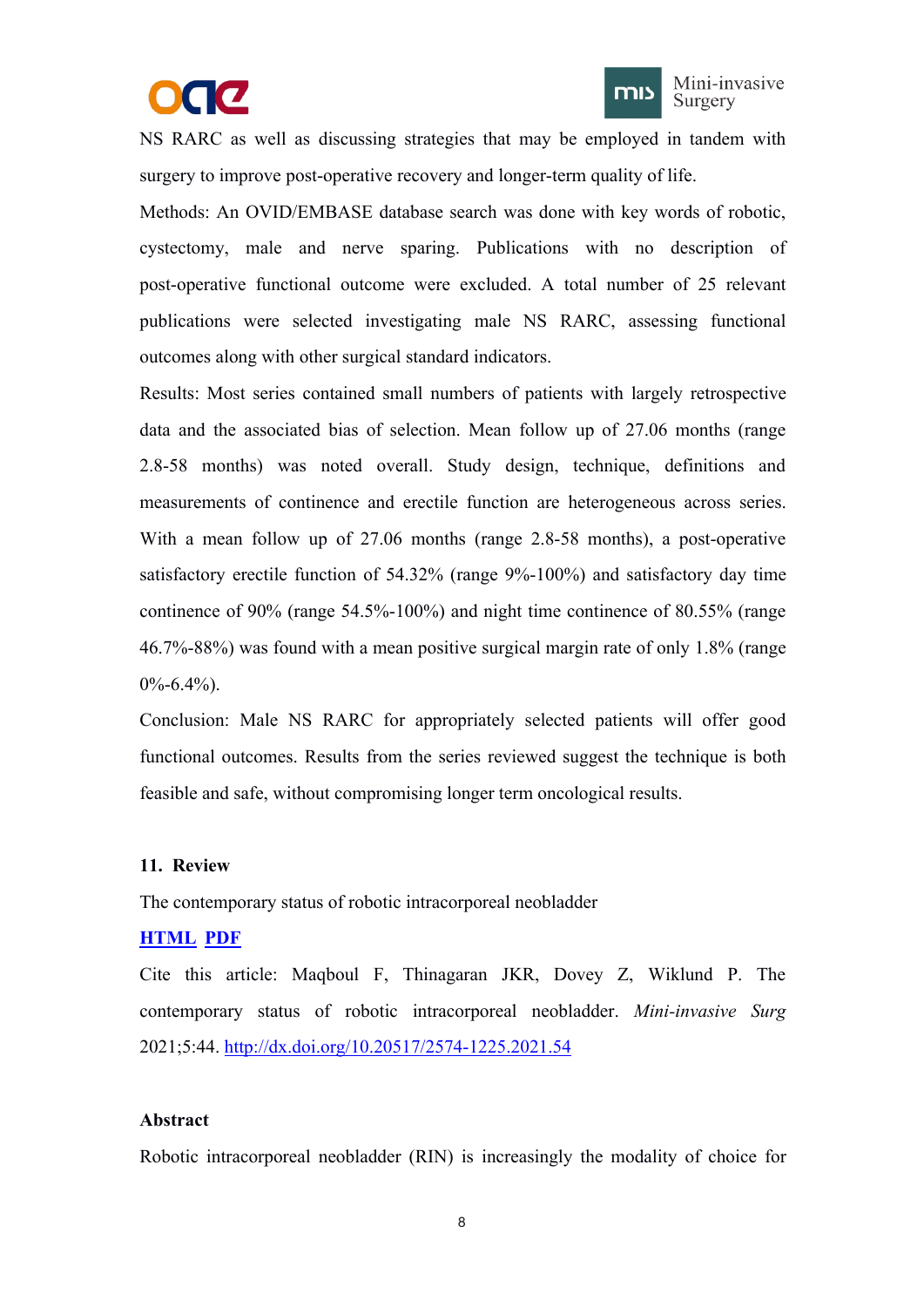



Mini-invasive Surgery

<span id="page-13-1"></span><span id="page-13-0"></span>intracorporeal urinary diversion in high-volume Robotic Urology centers. This article details the modern technique of RIN, explains specific tips and tricks to facilitate timely operative progression as well as weighs the outcomes from recently published series. An OVID/EMBASE database search was done using keywords: robotic, cystectomy, intracorporeal neobladder, orthotopic, and intracorporeal urinary diversion. The inclusion criteria were original studies on Robot-Assisted Radical Cystectomy (RARC) with RIN series, available in full text in English, published over the last ten years with a specific analysis of oncological and functional outcomes. Pooled data analysis of the 10 studies included shows 80% of patients had organ-confined disease ( $\leq pT2$ ), 1.86% of patients had positive surgical margin, median lymph node yield of 23 nodes  $(IOR = 7.5)$ , and cancer-specific survival rate of 78% (range 72%-100%) over a mean follow up of 27.43 months (range 13-37 months). Functionally, the median day continence rate is 81.5%, night continence rate is  $61\%$ , and rate of return to spontaneous sexual activity is  $33.5\%$ . This compares favorably with outcomes of The International Robotic Cystectomy Consortium - Extracorporeal Urinary Diversion data and data from open radical cystectomy (ORC) neobladder series with long term follow up. High-volume robotic centers have successfully introduced programs for RARC, with RIN demonstrating its safety and feasibility. Their results suggest potential to improve perioperative and functional outcomes over ORC. Moreover, under mentorship, surgeons can learn the technique of RARC and RIN without these outcomes being significantly affected.

## **12. Technical Note**

Technique of robotic first rib resection for thoracic outlet syndrome

## **[HTML](https://misjournal.net/article/view/4219) [PDF](https://oaepublishstorage.blob.core.windows.net/4e900941-5380-4cae-866e-c22757a8a0be/4219.pdf)**

Cite this article: Gharagozloo F, Atiquzzaman N, Meyer M, Werden S. Technique of robotic first rib resection for thoracic outlet syndrome. *Mini-invasive Surg* 2021;5:39. <http://dx.doi.org/10.20517/2574-1225.2021.74>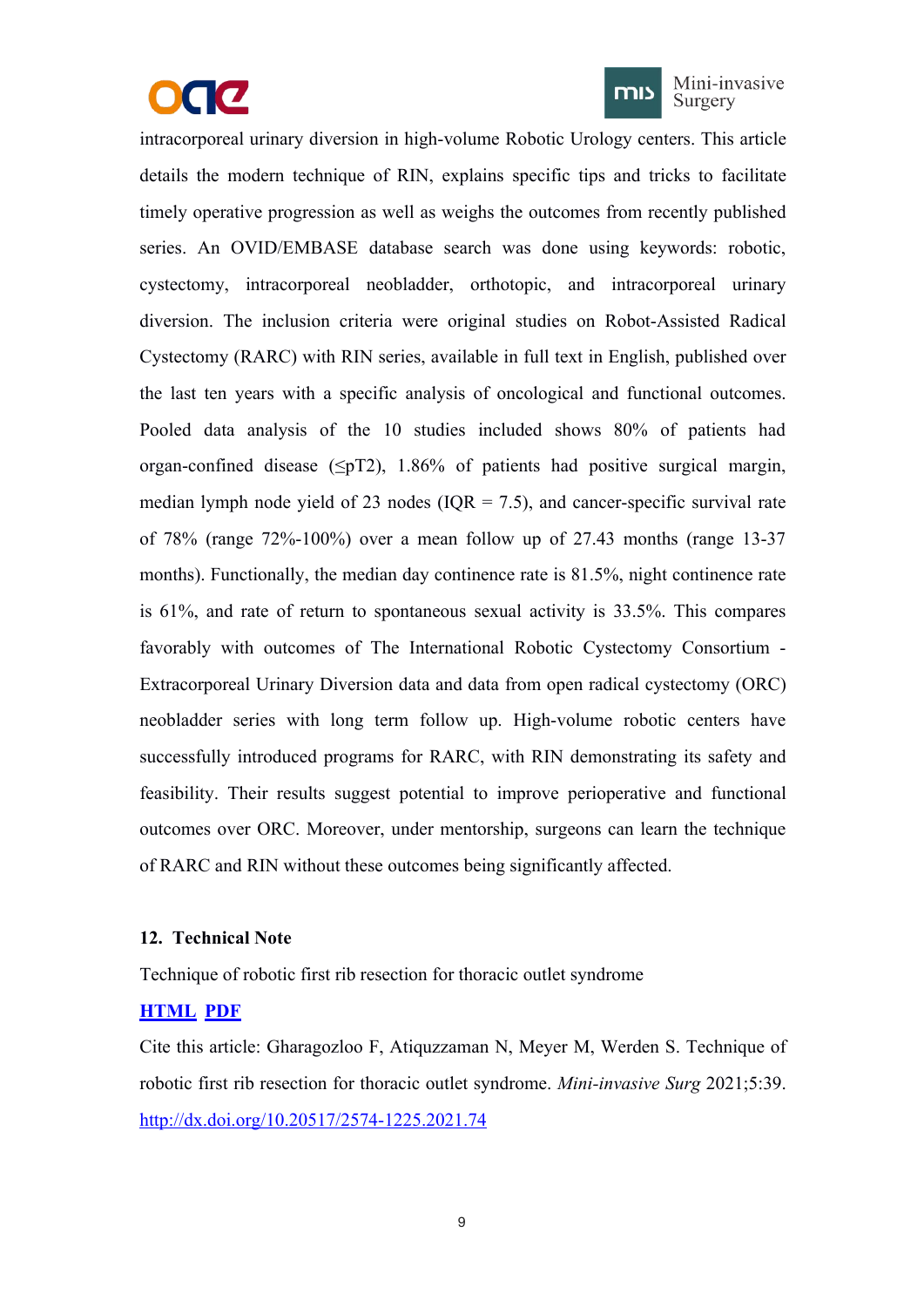



### <span id="page-14-1"></span><span id="page-14-0"></span>**Abstract**

Conventionally, resection of the first rib has been performed by the transaxillary and supraclavicular approaches. These approaches are hampered by poor visualization and exposure of the operative field, neurovascular complications, and less than optimal surgical outcomes. The Robotic Surgical System allows for high-definition, magnified, three-dimensional visualization of the operative field and is associated with accurate instrument maneuverability in a confined space. Importantly, the robotic transthoracic technique facilitates the disarticulation of the costo-sternal joint, which appears to be the most critical determinant of surgical success. Robotic first rib resection has been associated with the best-reported outcomes in patients with both Neurogenic and Venous (Paget Schroetter Syndrome) Thoracic Outlet Syndrome (TOS). This paper outlines the technique of robotic first rib resection with disarticulation of the costo-sternal joint for patients with TOS.

#### **13. Technical Note**

Retroperitoneal approach for robot-assisted partial nephrectomy: a step-by-step description of surgical technique

## **[HTML](https://misjournal.net/article/view/4166) [PDF](https://oaepublishstorage.blob.core.windows.net/306d1a60-465c-4808-99ca-b2571a5b4390/4166.pdf) [Video](https://misjournal.net/files/talkvideo/4166.mp4)**

Cite this article: Bianchi A, Cianflone F, Migliorini F, Cerruto MA, Tafuri A, Antonelli A. Retroperitoneal approach for robot-assisted partial nephrectomy: a step-by-step description of surgical technique. *Mini-invasive Surg* 2021;5:37. <http://dx.doi.org/10.20517/2574-1225.2021.64>

#### **Abstract**

In the last decades, minimally invasive partial nephrectomy (PN) has gained traction and, as of today, robot-assisted laparoscopic PN (RAPN) is increasingly being performed; this procedure might be performed with a transperitoneal or retroperitoneal (rRAPN) approach. However, rRAPN is less standardized in the literature. Therefore, we describe our rRAPN technique using a da Vinci Xi Surgical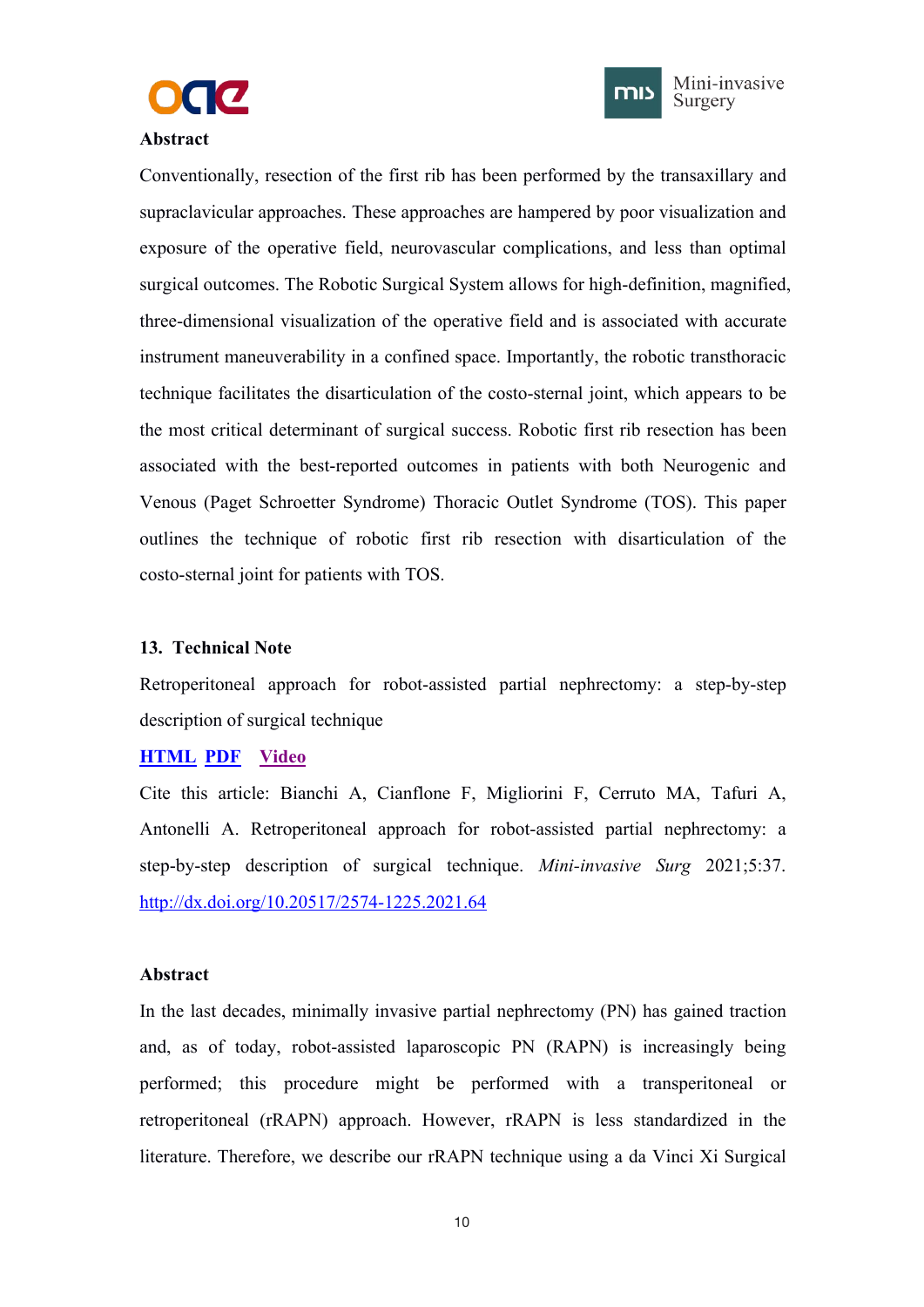



Mini-invasive Surgery

<span id="page-15-1"></span><span id="page-15-0"></span>System and four robotic arms. First, with the patient placed in full flank position, the camera port is placed at the level of the Petit's triangle apex. Retroperitoneal space is created by turning the index finger in a 180° movement through this port. After, the two first 8 mm robotic ports are blindly placed with the surgeon's index finger guide, 8 cm far from the first port, respectively along the anterior and posterior axillary line; 3-5 cm caudally to the last one,a 12 mm AirSeal® assistant port is placed in the same manner. To create space for the last 8 mm robotic port, the peritoneum is reflected medially and downward off of the transversus abdominis muscle laparoscopically. Only then, the last port is placed under direct vision 8 cm ventral and about 2 cm cephalad from the port on the anterior axillary line. The robotic ports placement will result in a caudally convex arc. This technique, due to the extensive use of the surgeon index, implies fast access to the retroperitoneum, protects the underlying anatomical structures from damage, and, due to the trocar positioning along an arc, lowers the arm conflict risk.

## **14. Systematic Review**

Surgical and functional outcomes after robot-assisted radical cystectomy in female patients: a systematic review of the literature

# **[HTML](https://misjournal.net/article/view/4165) [PDF](https://oaepublishstorage.blob.core.windows.net/11a51f9b-44b1-49dd-9a70-3fbf2952b07c/4165.pdf)**

Cite this article: Ornaghi PI, Tafuri A, Orlando R, Panunzio A, Moschini M, Afferi L, Lonati C, Cerruto MA, Antonelli A. Surgical and functional outcomes after robot-assisted radical cystectomy in female patients: a systematic review of the literature. *Mini-invasive Surg* 2021;5:42.

<http://dx.doi.org/10.20517/2574-1225.2021.50>

## **Abstract**

Aim: We aimed to review and summarize recent data on surgical and functional outcomes in women undergoing robot-assisted radical cystectomy (RARC) and urinary diversion (UD) for bladder cancer, compared with male and open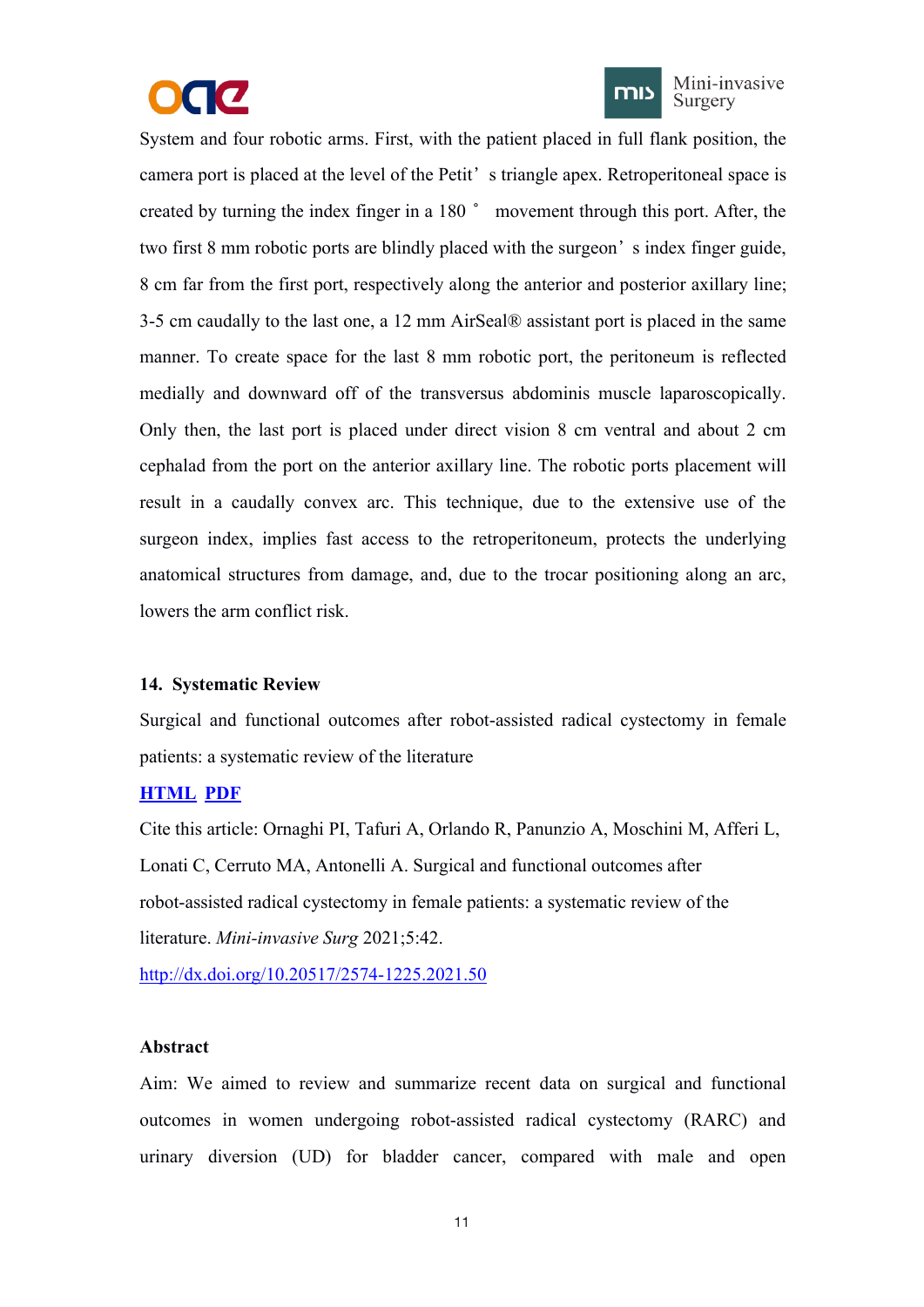



counterparts.

Methods: A systematic review of English-language articles published in the last 15 years was performed on PubMed/Medline database according to the Preferred Reporting Items for Systematic Reviews and Meta-Analyses statement. Outcomes of interest included peri- and post-operative surgical outcomes [operative time (OT), estimated blood loss (EBL), hospital stay (LOS), complications, and readmission], pathological outcomes [pT stage, lymph node (LN) yield, positive surgical margins (PSMs), and positive LN (pN+)], and functional outcomes [daytime and nighttime continence, sexual activity, need for clean intermittent catheterization (CIC), and quality of life (QoL) evaluation].

Results: Overall, eight studies were selected collecting data from 229 female patients undergoing RARC. The median OT was 418 min (range 311-562 min) and the median EBL was 380 mL (range 100-1160 mL). OT and EBL were not significantly different comparing males and females, whereas the robotic approach was found to be significantly related with longer OT and lower EBL compared to the open procedure. The median LOS was 9.8 days(range 6.5-21 days); no significant differences in LOS were found between open RC (ORC) and RARC in female patients, as well as between RARC in women and men. The mean incidence of 30-day complications after RARC in women was 32.9%, with 12% of high-grade complications, while the 30- and 90-day readmission rates were 20.8%, and 28%, respectively. Complications and readmission comparing RARC and ORC in female patients appear to be overlapping. The mean rate of PSMs was  $2.5\%$  and the mean rate of pN+ was 12.7%; both these outcomes were similar in RARC compared with ORC.The mean number of retrieved LN was 20.6 (range 11.3-35.5). The LN yield resulted significantly influenced by the robotic approach [median 27 (range 19-41)] compared to the open one [20.5 (range 13-28)]. After 12 months, the rate of women with daytime and nighttime continence was 66.7%-90.9% and 66.7%-86.4%, respectively, while that of sexually active women ranged 66.7%-72.7%. The need for CIC ranged 12.5%-27.2%. Administering the EORTC-QLQ-C30 questionnaire after RARC and intracorporeal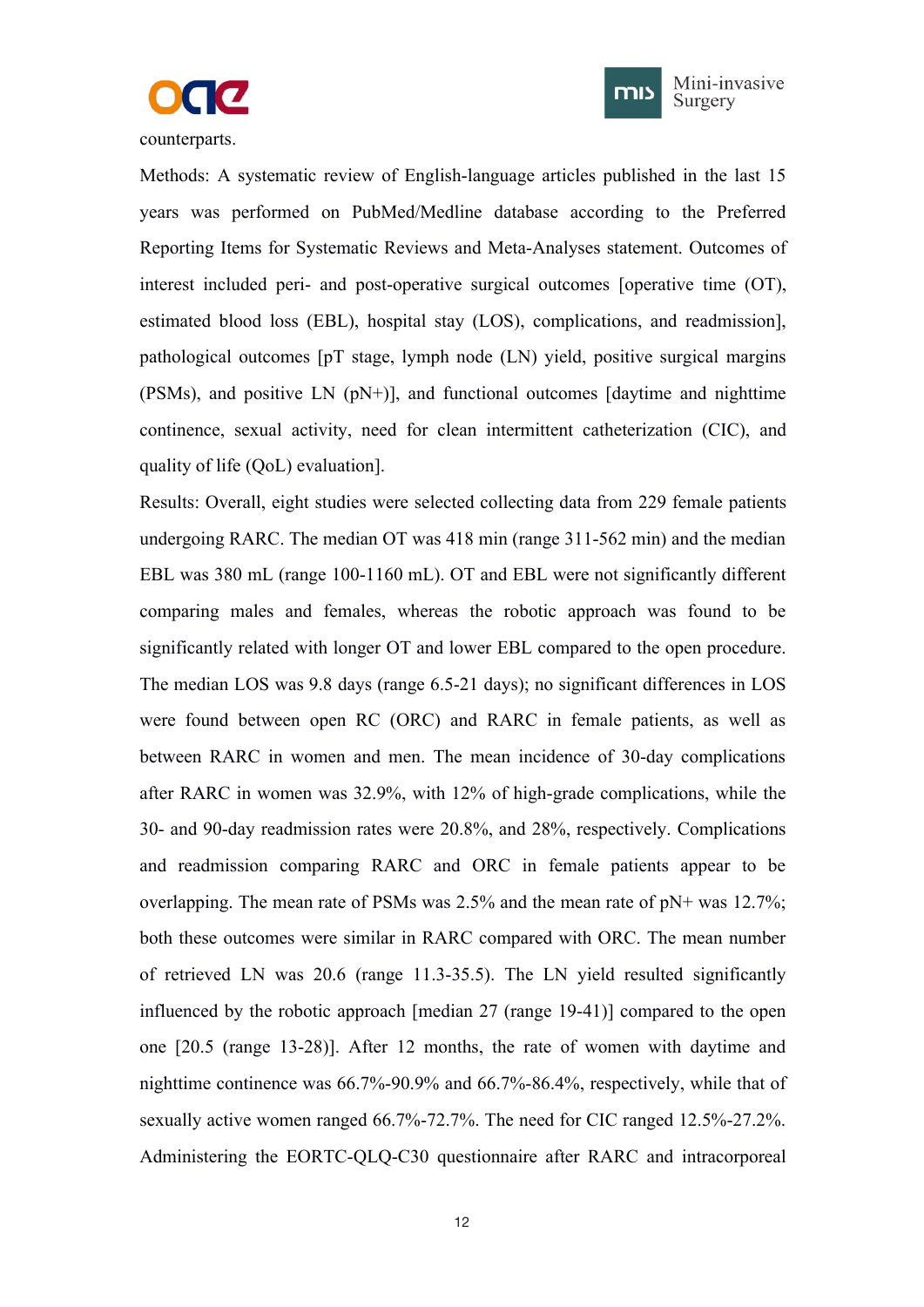



<span id="page-17-1"></span><span id="page-17-0"></span>neobladder, the global health status/QoL and physical and emotional functioning items improved significantly over time.

Conclusion: RARC and UD in female patients is a feasible procedure with surgical outcomes overlapping with those in the male patient population. Postoperative functional outcomes on continence, sexual function, and QoL are still poorly investigated, although results inherent in the nerve-sparing approach appear promising.

## **15. Original Article**

Retrospective study assessing the learning curve and the accuracy of minimally invasive robot-assisted pedicle screw placement during the first 41 robot-assisted spinal fusion surgeries

## **[HTML](https://misjournal.net/article/view/4140) [PDF](https://oaepublishstorage.blob.core.windows.net/714bda58-2a4f-408c-b4de-13d429ada601/4140.pdf)**

Cite this article: Maalouly J, Sarkar M,Choi J. Retrospective study assessing the learning curve and the accuracy of minimally invasive robot-assisted pedicle screw placement during the first 41 robot-assisted spinal fusion surgeries. *Mini-invasive Surg* 2021;5:35. <http://dx.doi.org/10.20517/2574-1225.2021.57>

## **Abstract**

Aim: The purpose of this study was to assess the learning curve and the accuracy of robot-assisted pedicle screw placement in the first 41 cases.

Methods: This retrospective study investigated the first 41 patients undergoing spinal fusion, whereby 250 pedicle screws were inserted with robotic assistance in a private hospital by a single surgeon. The pedicle screw accuracy was evaluated by computed tomography scan by an orthopedic surgeon according to the Gertzbein and Robbins classification. Planning time and screw placement time were noted. In addition, data about any screw malposition, a return to the operating theatre, and intraoperative repositioning were collected. The data were analyzed with Microsoft Excel.

Results: The results show a high degree of accuracy  $(98%)$  of pedicle screw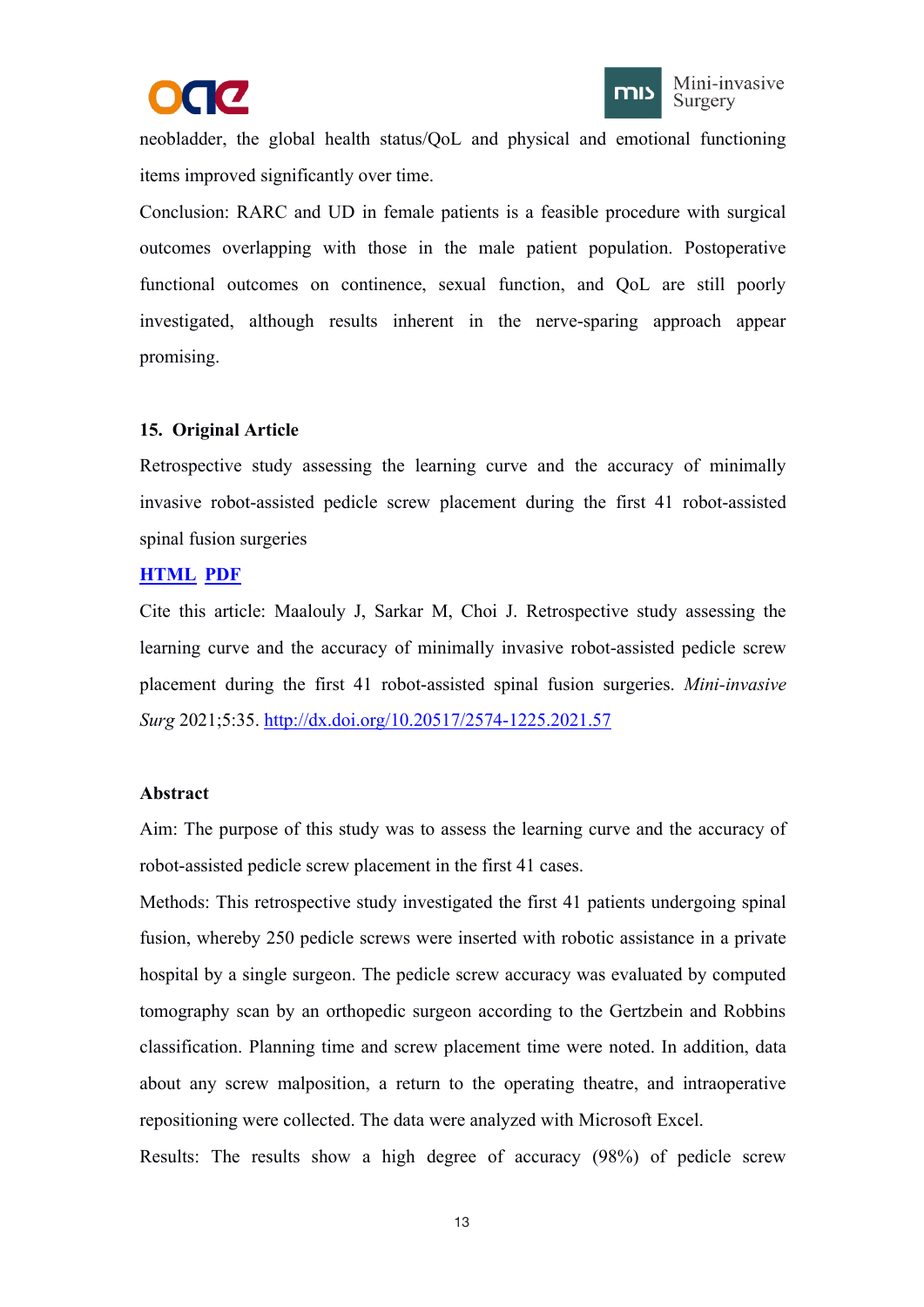



<span id="page-18-1"></span><span id="page-18-0"></span>placement with a minimally invasive robot-assisted spinal fusion with no screw malposition requiring a return to the operating theatre. The learning curve improved with time, reaching a plateau at around 25 cases.

Conclusion: This study shows a high degree of accuracy of pedicle screw placement with the robot and it shows a surgeon's improved experience with the robot with time. Further comparative studies are needed to better assess the robot's accuracy and its future in spine surgery.

## **16. Opinion**

Robotic-assisted approach for complex inguinal hernias

## **[HTML](https://misjournal.net/article/view/4152) [PDF](https://oaepublishstorage.blob.core.windows.net/a75b23a3-0137-4890-ab61-4717c416742b/4152.pdf)**

Cite this article: Malcher F, Lima DL, Lima RNCL, Sreeramoju P. Robotic-assisted approach for complex inguinal hernias. *Mini-invasive Surg* 2021;5:31. <http://dx.doi.org/10.20517/2574-1225.2021.48>

## **Abstract**

Laparoscopic inguinal hernia repair was introduced in the early nineties as a minimally invasive alternative to the classic Lichtenstein repair. Over the decades, minimally invasive approaches have demonstrated both postoperative benefits and easy replicability. Robotic inguinal hernia repair has been shown as a safe alternative to laparoscopic repair. Furthermore, due to technical difficulties, complex inguinal hernia repairs (scrotal hernias, incarcerated hernias, recurrent hernias, mesh removal, and previous pelvic surgery) are a relative contraindication for laparoscopic repairs. In this article, we highlight the advantages of the robotic approach for complex cases of inguinal hernia.

# **17. Technical Note**

Management of hernial orifices in robotic inguinal hernia repair

# **[HTML](https://misjournal.net/article/view/4100) [PDF](https://oaepublishstorage.blob.core.windows.net/cd9f16b3-5379-4e72-99e3-48db2bc098e4/4100.pdf)**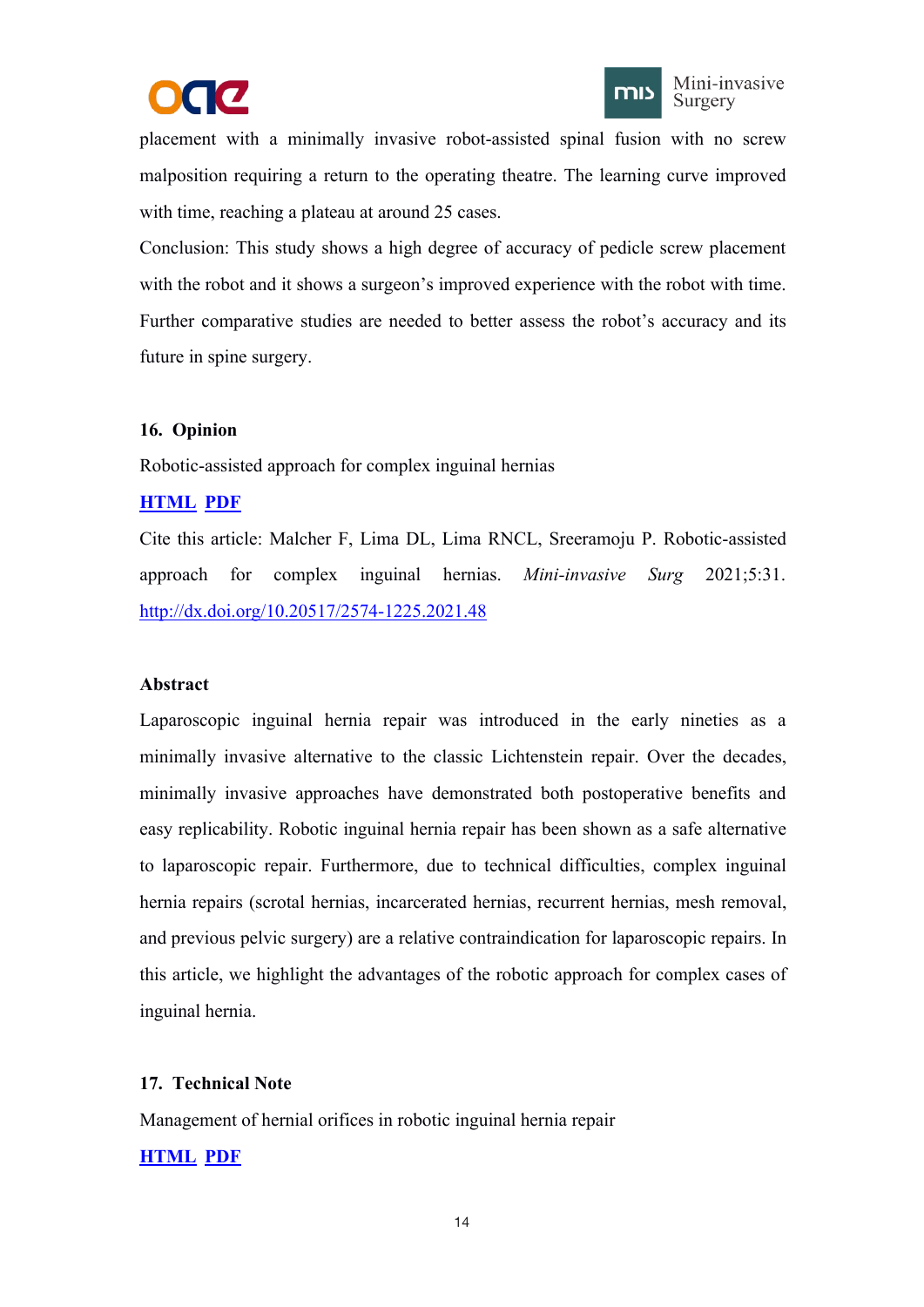



<span id="page-19-1"></span><span id="page-19-0"></span>Cite this article: Baur J, Ramser M, Dietz UA. Management of hernial orifices in robotic inguinal hernia repair. *Mini-invasive Surg* 2021;5:27. <http://dx.doi.org/10.20517/2574-1225.2021.28>

## **Abstract**

The development of a postoperative seroma after endoscopic transabdominal (TAPP) or extraperitoneal (TEP) groin repair is a frequent problem. Although seromas are usually only mildly symptomatic, the swelling that develops postoperatively often causes patients to feel insecure and worried. In the literature some technical approaches to reduce the incidence of postoperative seroma are described. This technical note deals with the authors' approach in the management of large medial and lateral hernial orifices during robotic r-TAPP procedures using DaVinci Xi technology with the aim of seroma prophylaxis.

#### **18. Review**

Oncologic outcomes in robot-assisted radical cystectomy: Where do we stand in 2021?

## **[HTML](https://misjournal.net/article/view/4029) [PDF](https://oaepublishstorage.blob.core.windows.net/6e56e17a-6b5d-4526-b10c-e36cb88a8fca/4029.pdf)**

Cite this article: Miller BL, Pachorek M, Sam AP, Yuh B, Lau CS. Oncologic outcomes in robot-assisted radical cystectomy: Where do we stand in 2021?.*Mini-invasive Surg* 2021;5:24. <http://dx.doi.org/10.20517/2574-1225.2021.25>

#### **Abstract**

Robot-assisted radical cystectomy is an alternative to the standard open surgical approach and has been increasingly used to surgically treat bladder cancer. Data on oncologic outcomes for the robotic approach have matured, and now intermediate and long-term oncologic outcomes are available. This review focuses on oncologic outcomes of the robotic approach with a focus on recent data and high-quality studies. Based on the current literature available, there are no consistent differences between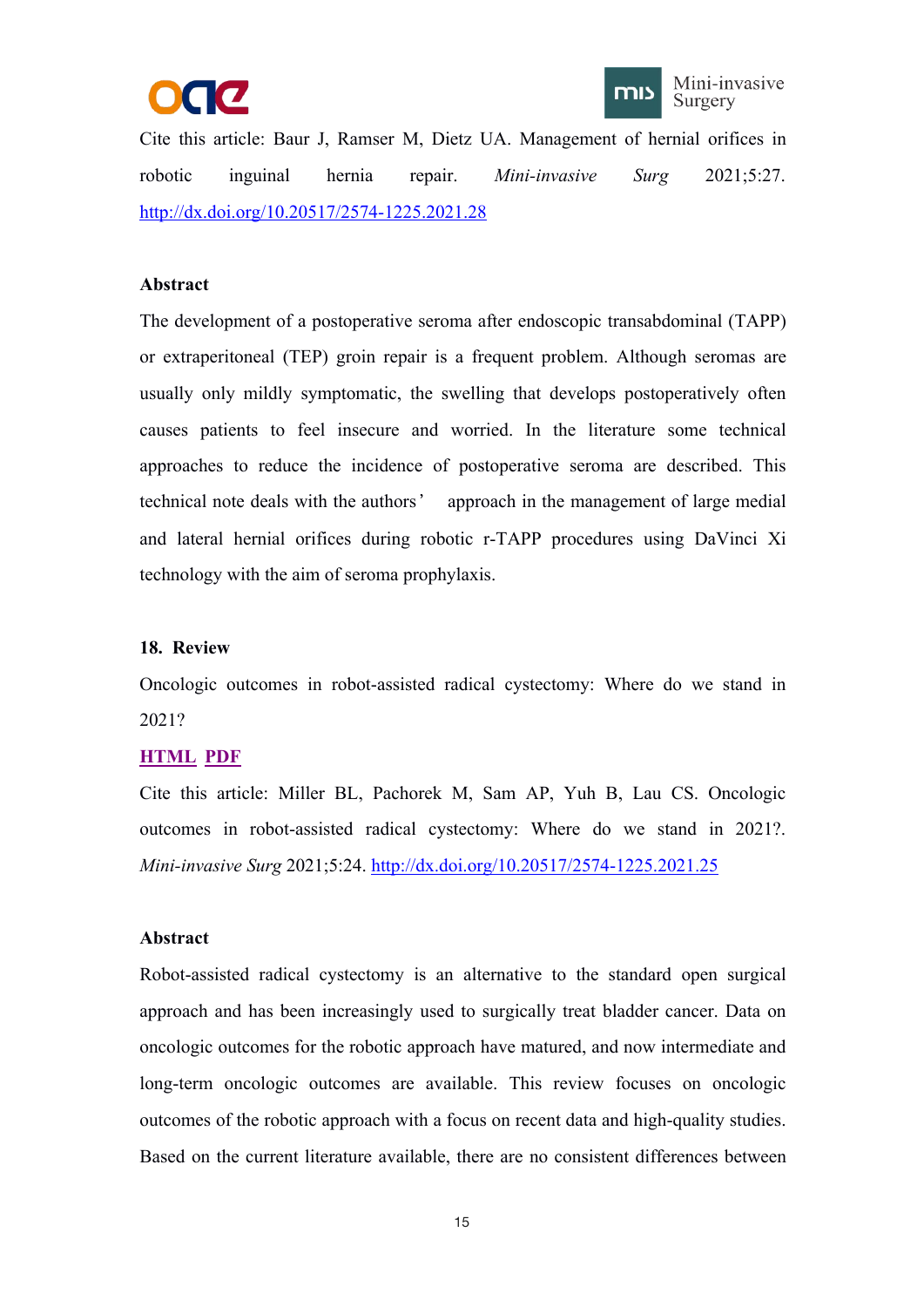



<span id="page-20-1"></span><span id="page-20-0"></span>the robotic and open approaches with respect to positive margin rates, lymph node yields, recurrence patterns, or recurrence free, cancer-specific, and overall survival. If oncologic surgical principles are adhered to, excellent oncologic outcomes are achievable with the robotic approach.

## **19. Technical Note**

Ergonomics in robotic surgery: patients' safety and protection during complex procedures

# **[HTML](https://misjournal.net/article/view/4028) [PDF](https://oaepublishstorage.blob.core.windows.net/51ee44ff-0cc3-4502-aacb-d3e7fc12a54a/4028.pdf)**

Cite this article: Stefan SS, Ahmad Y, Khan JS. Ergonomics in robotic surgery: patients' safety and protection during complex procedures. *Mini-invasive Surg* 2021;5:23. <http://dx.doi.org/10.20517/2574-1225.2021.24>

## **Abstract**

Specific injuries due to poor positioning seen in robotic pelvic surgery include slips, compartment syndrome, facial oedema, injuries on pressure points, and accidental injuries caused by the robotic arms. The use of the vacuum bean-bag positioner, L-bar against the patient ' s face, and inflated gloves for hand support are simple and effective techniques and should be included in the standard operating policies for robotic surgery. We recommend use of the "L" shaped safety bar against the patient' s face to ensure protection against accidental injuries caused by the robotic arms. The anti-slip bean-bag mattress is efficient to prevent slipping; it conforms to the shape of the body for stable positioning and allows extremities to lie in a natural position. Protection of pressure points of hands and elbows can be done with inflated medical gloves placed in the patient's hands. Surgeons, anaesthetists and theatre teams are together responsible for ensuring that safety measures are in place to reduce the risk of these complications.

## **20. Technical Note**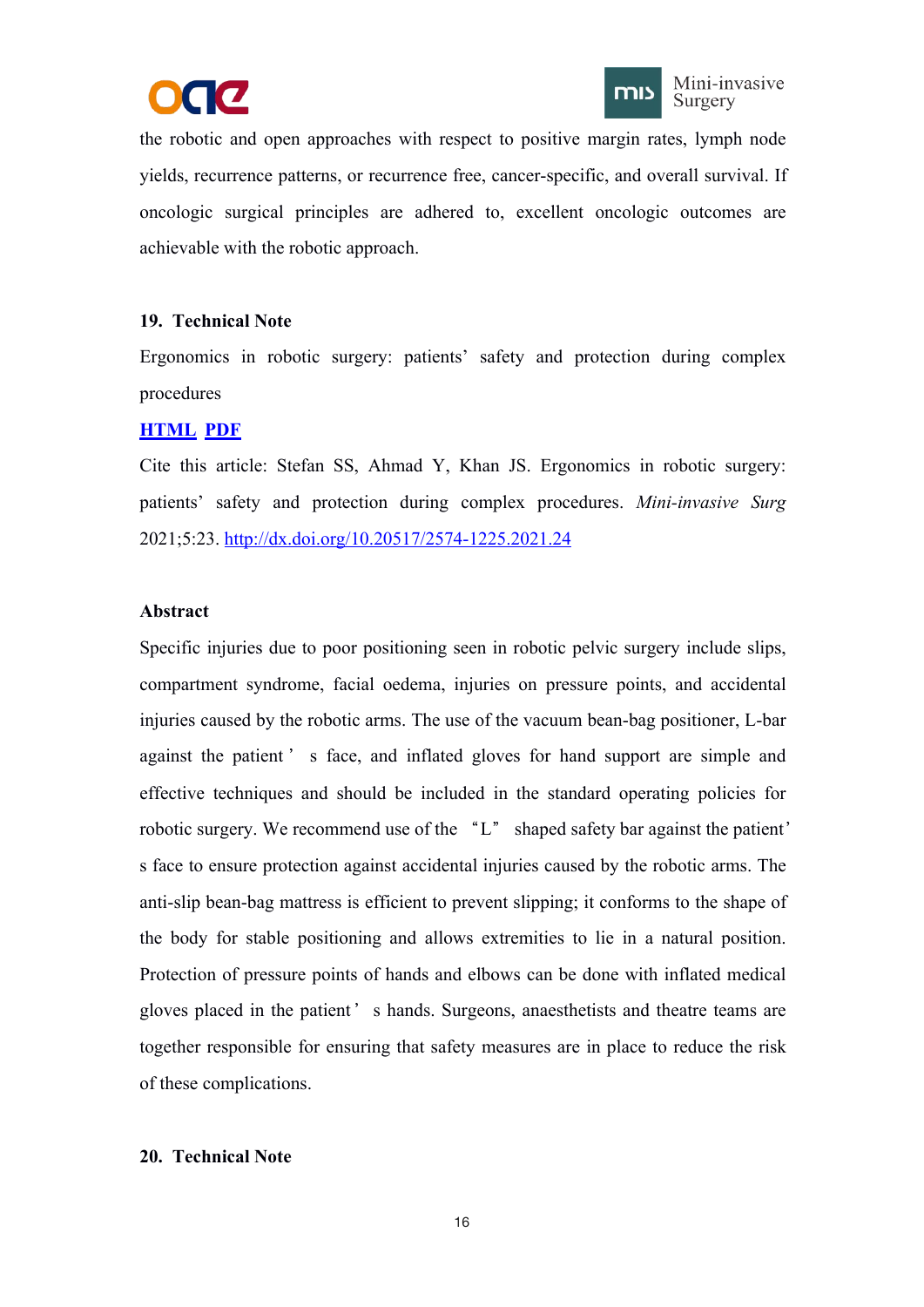



<span id="page-21-1"></span><span id="page-21-0"></span>Robotic Ivor Lewis esophagectomy

# **[HTML](https://misjournal.net/article/view/3979) [PDF](https://oaepublishstorage.blob.core.windows.net/c4439b27-e950-4f1b-be2c-0f716c1ee435/3979.pdf)**

Cite this article: Ackerman JM, Luketich JD, Sarkaria IS. Robotic Ivor Lewis esophagectomy. *Mini-invasive Surg* 2021;5:14. <http://dx.doi.org/10.20517/2574-1225.2021.02>

## **Abstract**

The addition of robotic-assistance is the latest evolution of minimally invasive esophageal resection and reconstruction. Despite the improved visualization, the addition of wristed instrumentation, and improved ergonomics, there remains a significant learning curve for complex procedures like esophagectomy. In experienced, high-volume centers, robotic-assisted minimally invasive esophagectomy (RAMIE) has demonstrated outcomes equivalent to traditional laparoscopic and thoracoscopic minimally invasive esophagectomy. Herein, the RAMIE procedure is described in detail in key steps. This approach has been established as safe and effective for esophagectomy.

## **21. Editorial**

Robotic surgery: is it really different from laparoscopy? a critical view from a robotic pioneer

# **[HTML](https://misjournal.net/article/view/3936) [PDF](https://oaepublishstorage.blob.core.windows.net/c4439b27-e950-4f1b-be2c-0f716c1ee435/3979.pdf)**

Cite this article: Gagner M. Robotic surgery: is it really different from laparoscopy? a critical view from a robotic pioneer. *Mini-invasive Surg* 2021;5:12. <http://dx.doi.org/10.20517/2574-1225.2021.23>

# **22. Original Article**

Comparative analysis of perioperative outcomes between robot-assisted partial nephrectomy and open partial nephrectomy: a propensity-matched study

## **[HTML](https://misjournal.net/article/view/3901) [PDF](https://oaepublishstorage.blob.core.windows.net/875cef11-83a4-42fc-97cd-479810afcc44/3901.pdf)**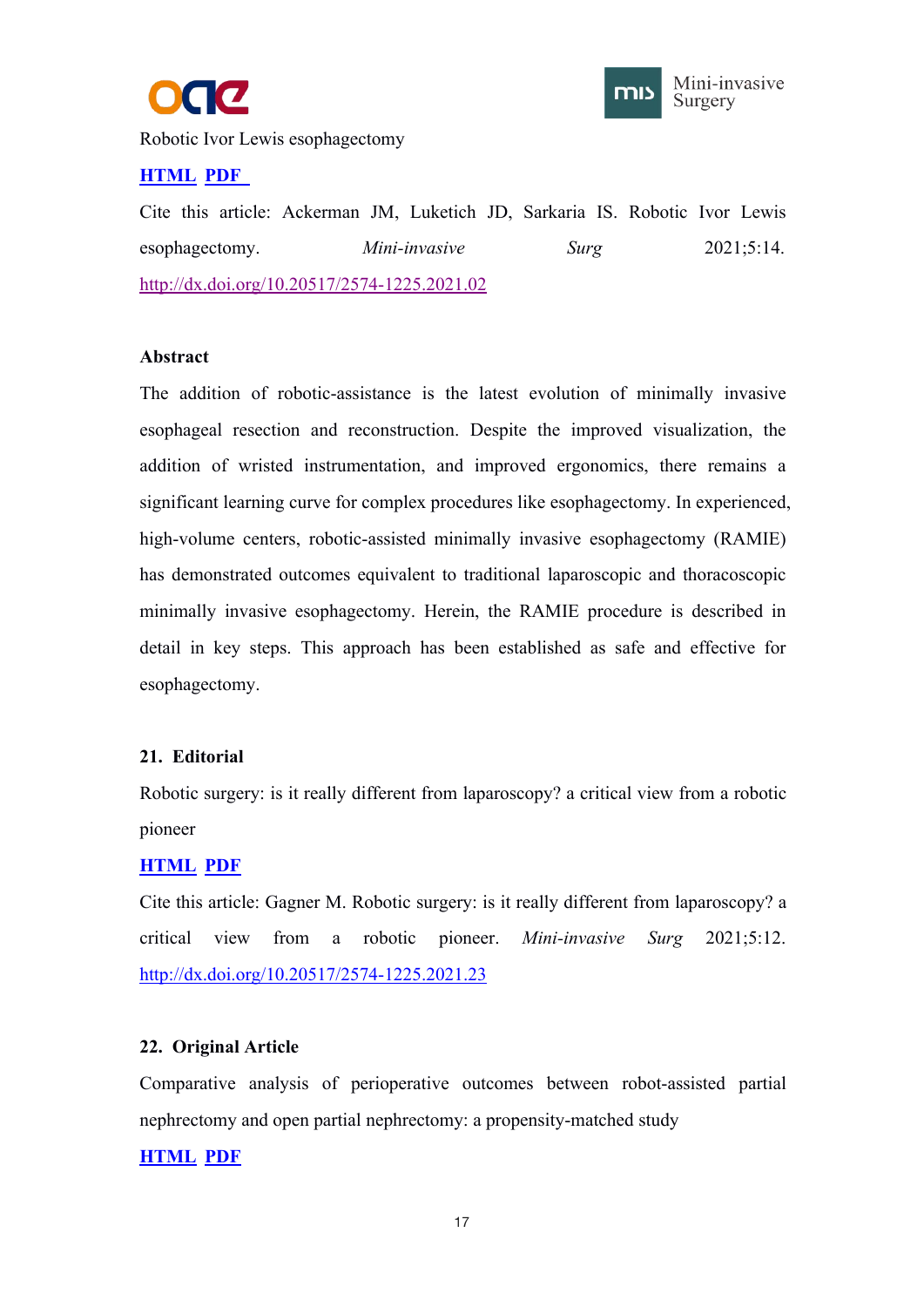



Cite this article: Sawada A, Kobayashi T, Takahashi T, Kono J, Masui K, Sato T, Sano T, Goto T, Akamatsu S, Ogawa O. Comparative analysis of perioperative outcomes between robot-assisted partial nephrectomy and open partial nephrectomy: a propensity-matched study. *Mini-invasive Surg* 2021;5:6. <http://dx.doi.org/10.20517/2574-1225.2020.100>

#### **Abstract**

Aim: Partial nephrectomy is the standard treatment for small renal tumors; however, it remains unclear which surgical approach from among robot-assisted partial nephrectomy (RAPN) and open partial nephrectomy (OPN) is superior. This study aimed to compare perioperative outcomes of RAPN and OPN performed at a single institution after adjusting for preoperative patient and tumor characteristics using propensity score matching (PSM).

Methods: In this retrospective cohort study, patients who underwent RAPN or OPN for a renal mass of cT1-2 N0 M0 between 2005 and 2020 at our institution were recruited. The study outcomes were perioperative outcomes, complications, and pathological and functional outcomes. PSM was used to account for baseline covariates.

Results: Overall, 131 RAPN and 71 OPN cases were extracted; in addition, 58 cases of RAPN and OPN were selected via PSM. RAPN was superior to OPN in terms of estimated blood loss (10 g vs. 160 g,  $P < 0.001$ ), ischemia time (23 min vs. 34 min, P  $\leq$  0.001), and hospital duration (7 days vs. 12 days, P  $\leq$  0.001). There were no significant differences in the incidence of perioperative complications or in the rate of positive surgical margins (both  $P > 0.05$ ). With respect to functional outcomes, the rates of preservation of renal function at both 1 day and 3 months postoperatively were higher with RAPN than with OPN (85.3% vs. 69.1% and 93.3% vs. 85.6% respectively, both  $P < 0.001$ ).<br>Conclusion: In selected cases, RAPN with warm ischemia appears to preserve renal

function equally well or better compared to OPN with cold ischemia.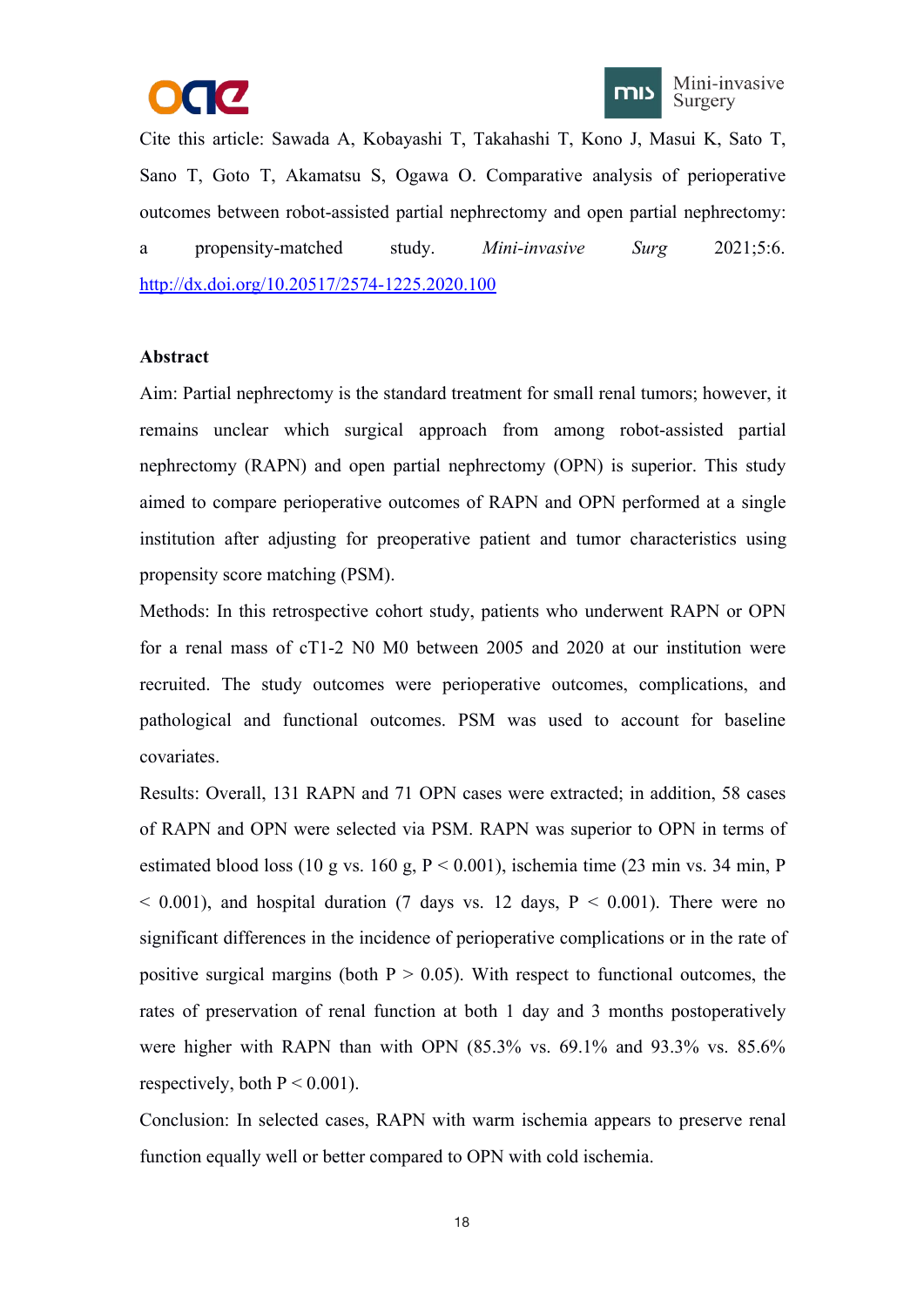



## <span id="page-23-1"></span><span id="page-23-0"></span>**23. Review**

Conventional and robotic transanal minimally invasive surgery for rectal neoplasia

## **[HTML](https://misjournal.net/article/view/3857) [PDF](https://oaepublishstorage.blob.core.windows.net/6cdbfb0f-61d1-4c4f-9695-864c19e8f9d4/3857.pdf)**

Cite this article: Jahansouz C, Arsoniadis EG, Sands DR. Conventional and robotic transanal minimally invasive surgery for rectal neoplasia. *Mini-invasive Surg* 2021;5:1. <http://dx.doi.org/10.20517/2574-1225.2020.82>

## **Abstract**

The treatment of rectal cancer is evolving at a rapid pace in parallel with advancements in surgical technique. One such advancement is the application of the laparoscopic platform to the transanal approach, coined transanal minimally invasive surgery (TAMIS). TAMIS overcomes many of the shortcomings of the traditional transanal approach to the local resection of rectal neoplasia, offering greater visualization and access to the middle and upper rectum with improved oncologic outcomes. Following the introduction of conventional TAMIS, the robotic platform was introduced and applied in analogous fashion. Over the past decade, data have accumulated enabling the comparison of the two approaches most notably with regard to patient morbidity, mortality, and oncologic outcomes. This review discusses the most recently available outcomes regarding conventional and robotic TAMIS and provides a comparison of the two platforms in the treatment of rectal neoplasia. While randomized controlled trials comparing the two platforms are lacking, important differences have been identified. Conventional TAMIS is the more cost-effective approach while advancements in the robotic platform allow the surgeon to be seated and ergonomically optimized, allowing greater visualization and ease of suturing. Differences in oncologic outcomes between the two platforms have not been identified. Head-to-head randomized controlled trials are required to determine if any differences in functional or oncologic outcomes exist.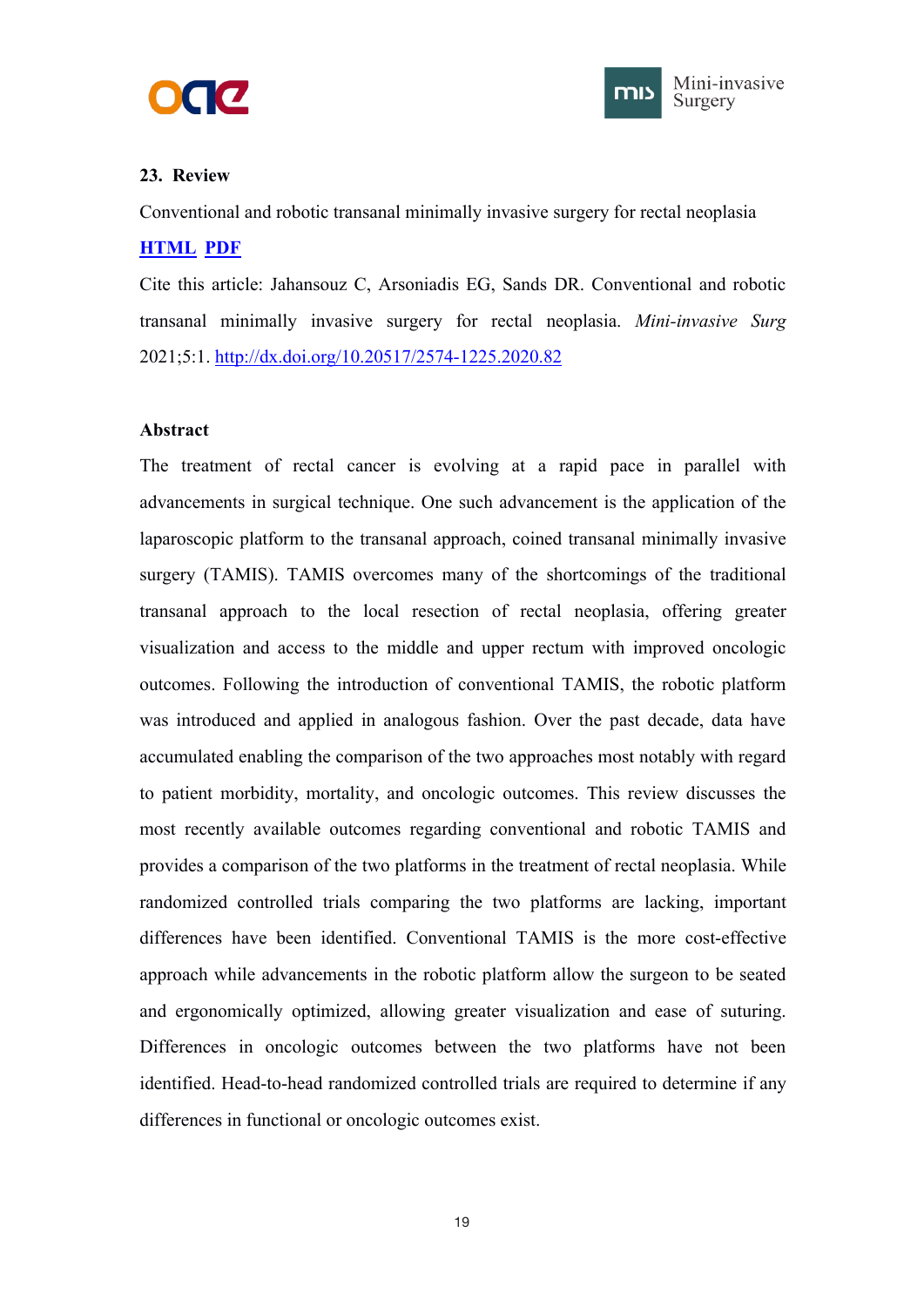



### <span id="page-24-1"></span><span id="page-24-0"></span>**24. Review**

Robotic liver surgery: literature review and current evidence

# **[HTML](https://misjournal.net/article/view/3823) [PDF](https://oaepublishstorage.blob.core.windows.net/35bb694a-9ce4-4408-8ecb-bb5a386ca34a/3823.pdf)**

Cite this article: Ruzzenente A, Alaimo L, Conci S, Bagante F, Campagnaro T, Pedrazzani C, Guglielmi A. Robotic liver surgery: literature review and current evidence. *Mini-invasive Surg* 2020;4:91. <http://dx.doi.org/10.20517/2574-1225.2020.90>

#### **Abstract**

In the field of minimally invasive surgery, robotic surgery (RS) was introduced to overcome drawbacks in laparoscopic surgery. However, its clinical application in hepatobiliary surgery is not yet standardized. This review analyzed the results of RS to clarify the benefits of robotic liver surgery in comparison with standard laparoscopy. Among 112 publications found in the literature, the 72 most relevant were selected and the following data were extracted: patients characteristics, operative procedures, histopathology, short-term and long-term outcomes, and costs. Twenty-nine articles on robotic liver resections, published in the last five years (2015-2020) and including 1831 patients, were analyzed. Twenty-five comparative studies between robotic and laparoscopic surgery were evaluated to underline the differences in operative outcomes. Eventually, 4 sub-group analyses were conducted on hepatocellular carcinoma, gallbladder cancer, hilar cholangiocarcinoma, and colorectal liver metastases. Almost all the authors reported data on safety, feasibility and oncologic effectiveness of RS reaching comparable results with laparoscopy. However, even if robotic surgery showed longer operative time and higher costs, in selected cases it allowed to increase the rate of minimally invasive approach when compared with laparoscopy. Thus, both open and minimally invasive surgery should be provided in a modern hepatobiliary center, including the robotic approach particularly to complex cases, otherwise very demanding by laparoscopy. In conclusion, different techniques should be tailored to each patient, choosing the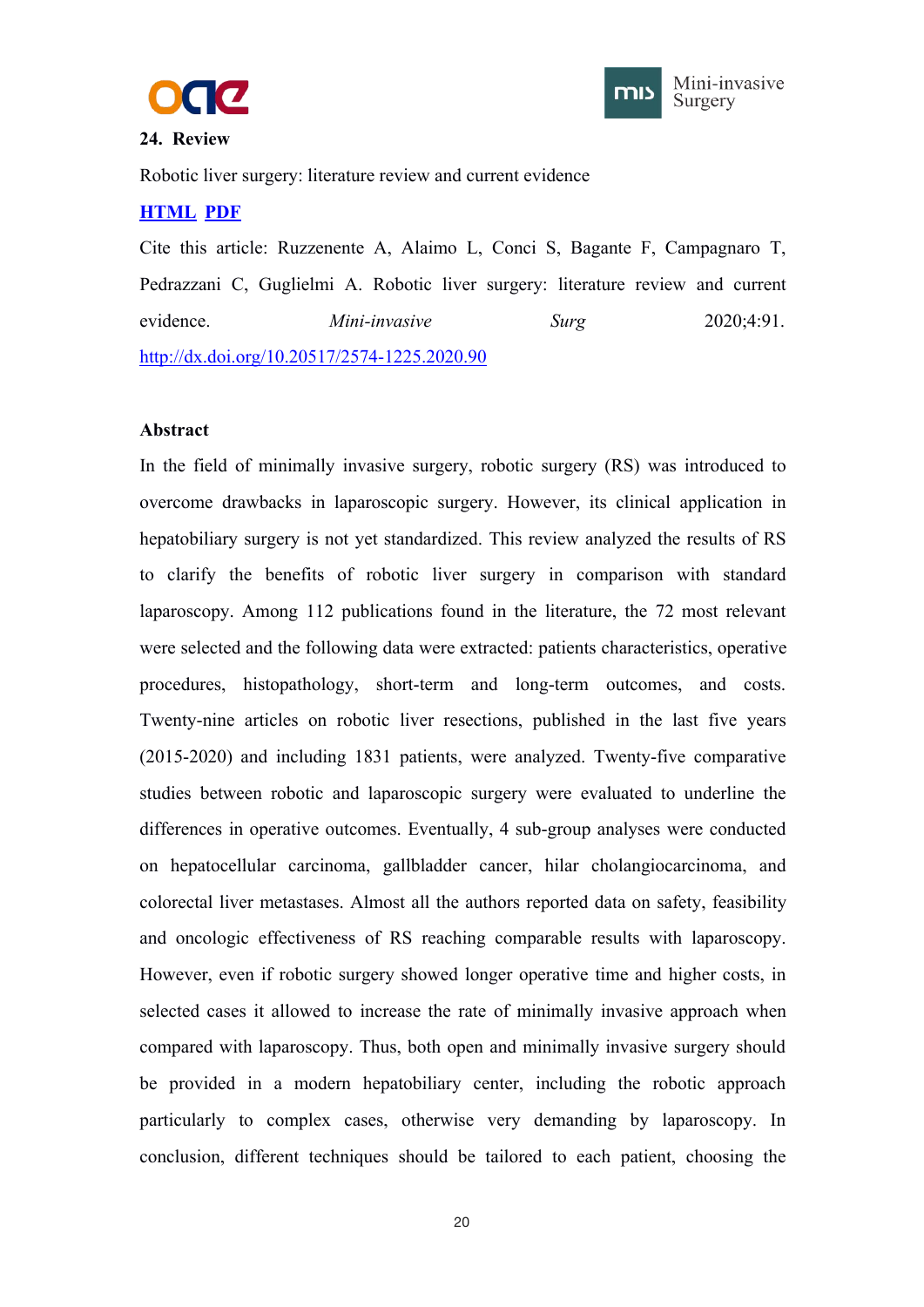



<span id="page-25-1"></span><span id="page-25-0"></span>minimally invasive approach when possible, enhancing patients' recovery after surgery, especially in cirrhotic livers and in the context of liver transplantation. Although many centers experienced robotic liver surgery, more and larger studies are necessary to define its real benefits relative to laparoscopy, in order to standardize patient selection criteria and techniques.

## **25. Editorial**

Searching for a better definition of robotic surgery: is it really different from laparoscopy?

# **[HTML](https://misjournal.net/article/view/3812) [PDF](https://oaepublishstorage.blob.core.windows.net/31f23ae2-f327-4b9d-973a-7d09159a191c/3812.pdf)**

Cite this article: Gumbs AA, De Simone B, Chouillard E. Searching for a better definition of robotic surgery: is it really different from laparoscopy?. *Mini-invasive Surg* 2020;4:90. <http://dx.doi.org/10.20517/2574-1225.2020.110>

## **26. Review**

Robotic or laparoscopic surgery for rectal cancer - which is the best answer? A comprehensive review of oncological outcomes

# **[HTML](https://misjournal.net/article/view/3776) [PDF](https://oaepublishstorage.blob.core.windows.net/8407140a-3cd4-4849-815a-22081eec3b9c/3776.pdf)**

Cite this article: Ghuman A, Kavalukas S, Wexner SD. Robotic or laparoscopic surgery for rectal cancer - which is the best answer? A comprehensive review of oncological outcomes. *Mini-invasive Surg* 2020;4:84.

<http://dx.doi.org/10.20517/2574-1225.2020.88>

# **Abstract**

Treatment of rectal cancer is ever evolving with the introduction of newer surgical technologies and multimodal treatment approach. The literature evaluating the various surgical treatment options with regards to operative and nonoperative outcomes is abundant. This is a comprehensive review focused on oncological outcomes of rectal cancer resection performed robotically or laparoscopically. Based on the current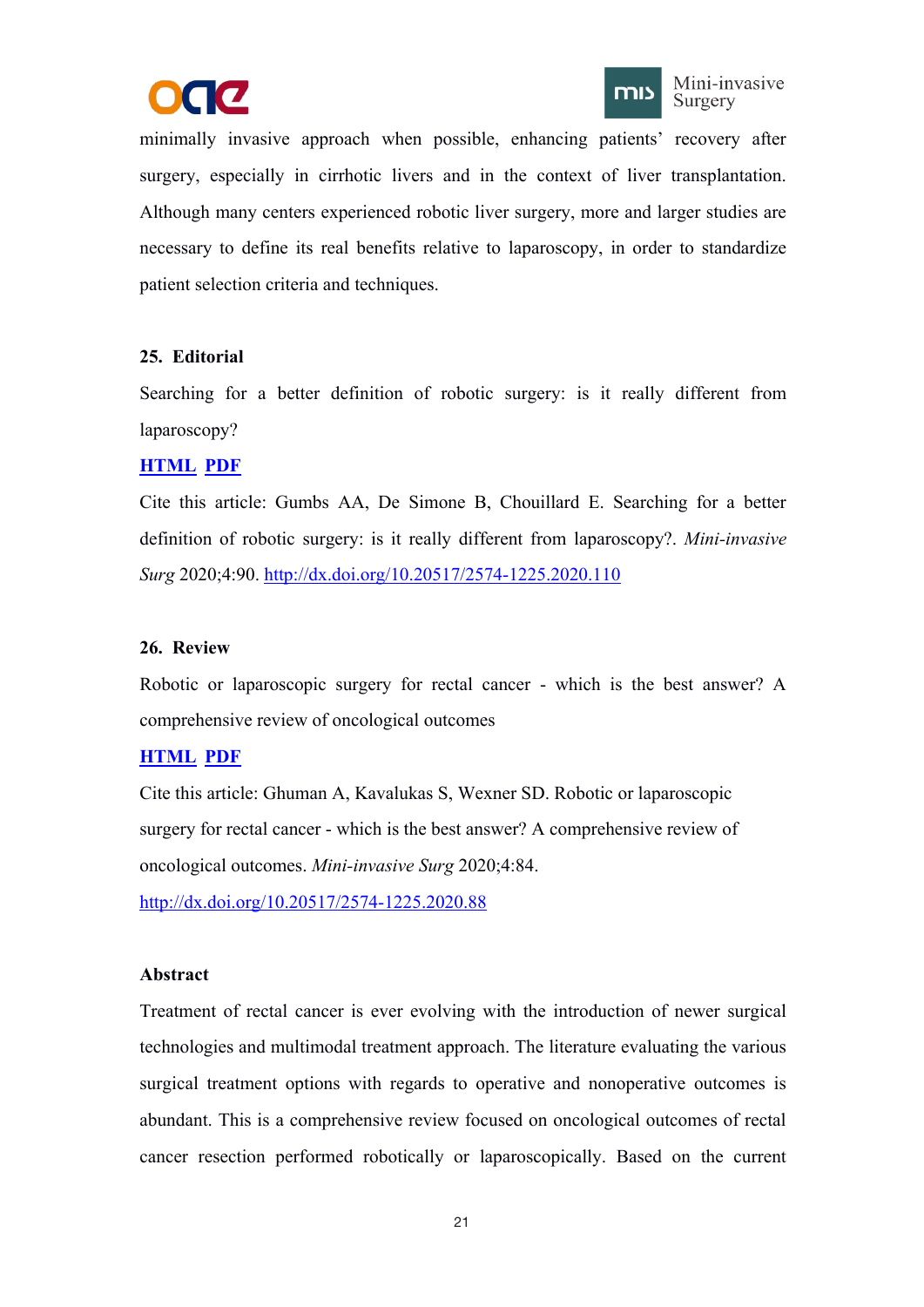



<span id="page-26-1"></span><span id="page-26-0"></span>literature available, there is no significant difference in total mesorectal excision completeness, lymph node harvest, positive circumferential resection margin, or proximal resection margin between robotic and laparoscopic approaches for rectal resection. Selection of surgical approach should not be based on pathological outcomes as they are equivalent.

## **27. Technical Note**

Robotic Heller myotomy

# **[HTML](https://misjournal.net/article/view/3754) [PDF](https://oaepublishstorage.blob.core.windows.net/afda8a66-6d73-4755-800d-f250aae257b3/3754.pdf)**

Cite this article: Sollie ZW, Jiwani AZ, Wei B. Robotic Heller myotomy. *Mini-invasive Surg* 2020;4:80. <http://dx.doi.org/10.20517/2574-1225.2020.81>

## **Abstract**

Achalasia is a neurodegenerative disorder of the esophagus of unknown etiology, which affects motility, causing symptoms such as progressive dysphagia with liquids then solids, heartburn, regurgitation, odynophagia, weight loss, nocturnal cough, and chest pain. Evaluation will show a characteristic "bird's beak" appearance on barium esophagram and diagnosis is confirmed with esophageal manometry. Durable relief from the symptoms of achalasia can be achieved with pneumatic dilation, per-oral endoscopic myotomy, or surgical myotomy. Laparoscopic Heller myotomy with Dor (or Toupet) fundoplication for many years had been considered the gold standard for therapy. Since its development in 2001, the robotic Heller myotomy (RHM) has gained increasing popularity. Studies have shown equivalent efficacy of relieving achalasia symptoms but decreased incidence of esophageal perforation with RHM. The higher cost of RHM remains the largest barrier. Our objective was to provide a brief review of the current literature related to RHM and provide a detailed description of how to perform the procedure.

## **28. Original Surgery**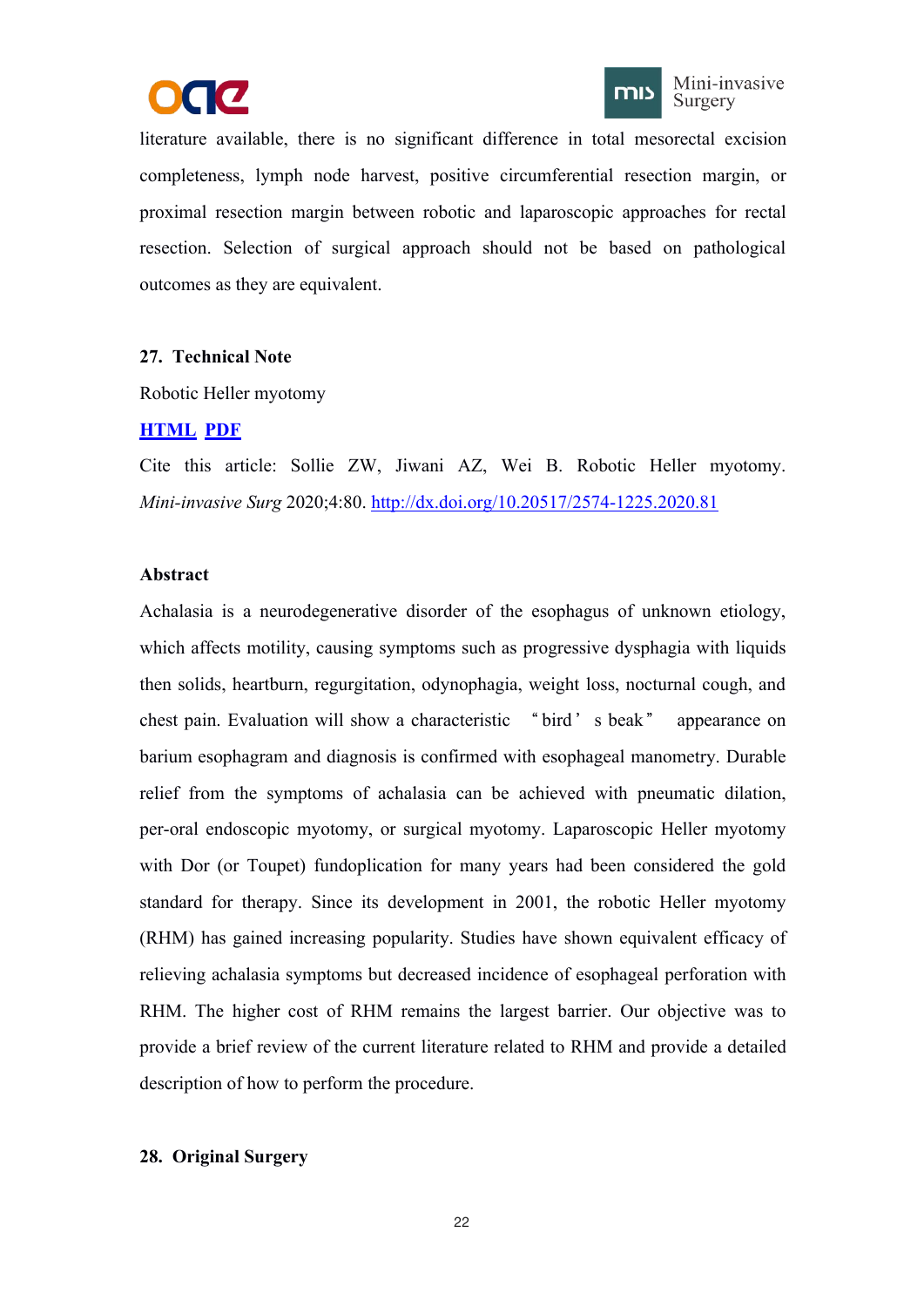



<span id="page-27-0"></span>Robotic surgery of gallbladder cancer

# **[HTML](https://misjournal.net/article/view/3751) [PDF](https://oaepublishstorage.blob.core.windows.net/9d95761b-7a80-43dc-88ca-8566e239448c/3751.pdf)**

Cite this article: Belli A, Patrone R, Albino V, Leongito M, Piccirillo M, Granata V, Pasta G, Palaia R, Izzo F. Robotic surgery of gallbladder cancer. *Mini-invasive Surg* 2020;4:77. <http://dx.doi.org/10.20517/2574-1225.2020.70>

## **Abstract**

Aim: The aim of this study was to describe our technique for the surgical treatment of clinically suspected or incidentally diagnosed gallbladder cancer (GBC) and to report the outcomes of our experience.

Methods: This is a retrospective observational study including consecutive patients operated by a robotic approach for the surgical treatment of clinically suspected or incidentally diagnosed GBC (with the intent of radical re-resection after index cholecystectomy) performed between January 2017 and December 2019. Clinical outcomes and technical details related to the robotic approach were analyzed.

Results: During the study period, 8 patients underwent robotic radical cholecystectomy with lymphadenectomy and atypical resection of segments IVb-V. No conversion or major complications occurred intraoperatively. All patients underwent a radical resection. There were one Clavien-Dindo grade II and one grade IIIb complication. Median hospital stay was6 days (range 5-11). At a median follow-up of 17.5 months (range 29.3-7.3), all patients are alive and free from disease except one who had peritoneal recurrence and underwent chemotherapy. No trocar site recurrence was observed.

Conclusion: The present study describes a standardized step-by-step robotic technique for the surgical treatment of GBC and demonstrates the feasibility and safety of the robotic approach. More data and multicentre series are needed to confirm our results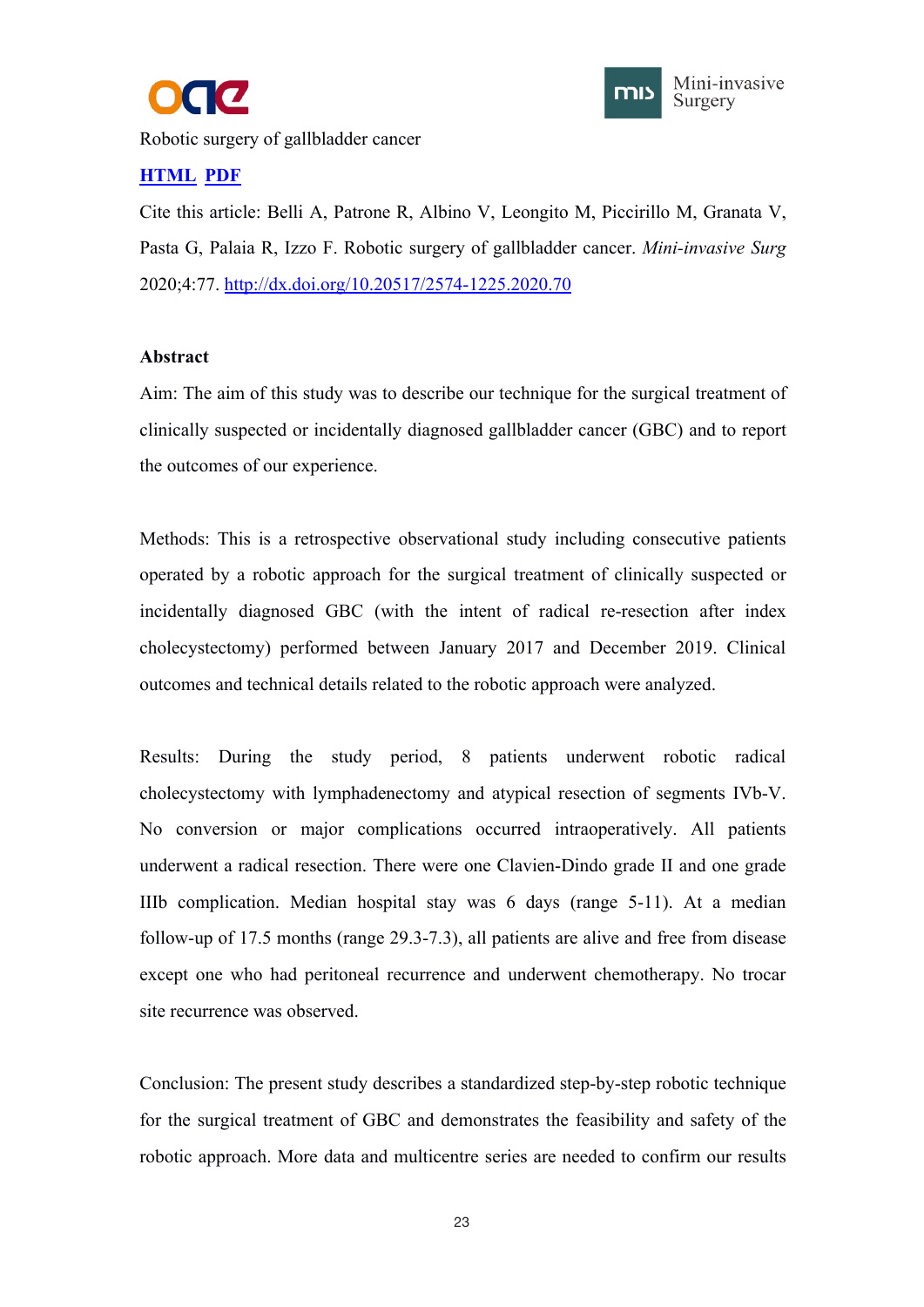



<span id="page-28-1"></span><span id="page-28-0"></span>and to assess the oncologic outcomes of the robotic approach.

# **29. Original Article**

Parenchymal transection in robotic liver resection: results of 70 resections using the Vessel Sealer

## **[HTML](Abstract
Aim: There is no standard technique for transection of the hepatic parenchyma during robotic liver resection. The aim of this study was to describe the outcomes of robotic liver resections using the Vessel Sealer for parenchymal transection.

M) [PDF](https://oaepublishstorage.blob.core.windows.net/b2a83ed8-e2a5-497c-ac3e-574d02c76301/3748.pdf)**

Cite this article: Nota CL, Molenaar IQ, te Riele WW, van Santvoort HC, Rinkes IHMB, Hagendoorn J. Parenchymal transection in robotic liver resection: results of 70 resections using the Vessel Sealer. *Mini-invasive Surg* 2020;4:74. <http://dx.doi.org/10.20517/2574-1225.2020.57>

## **Abstract**

Aim: There is no standard technique for transection of the hepatic parenchyma during robotic liver resection. The aim of this study was to describe the outcomes of robotic liver resections using the Vessel Sealer for parenchymal transection.

Methods: This is a post hoc analysis of a prospective database. All consecutive patients who underwent robotic liver resection in the Regional Academic Cancer Centre, Utrecht, Netherlands, between August 2015 and January 2019 were included. Results: A total of 70 robotic liver resections were performed, including 60 minor resections (86%) and ten hemihepatectomies (14%). Five procedures (7%) were converted. Mean parenchymal transection time was  $43 \pm 26$  min. Median blood loss was 150 mL (interquartile range 40-300). Ten patients (14%) suffered from a major complication, and three patients (4%) had bile leakage postoperatively. One patient died from post-hepatectomy liver failure.

Conclusion: Based on the results of this series, consisting of 60 minor liver resections and 10 hemihepatectomies, we conclude that the use of the Vessel Sealer during the parenchymal transection in liver resection is feasible and safe.

## **30. Review**

Robotic pancreaticoduodenectomy and splenopancreatectomy: technical aspects and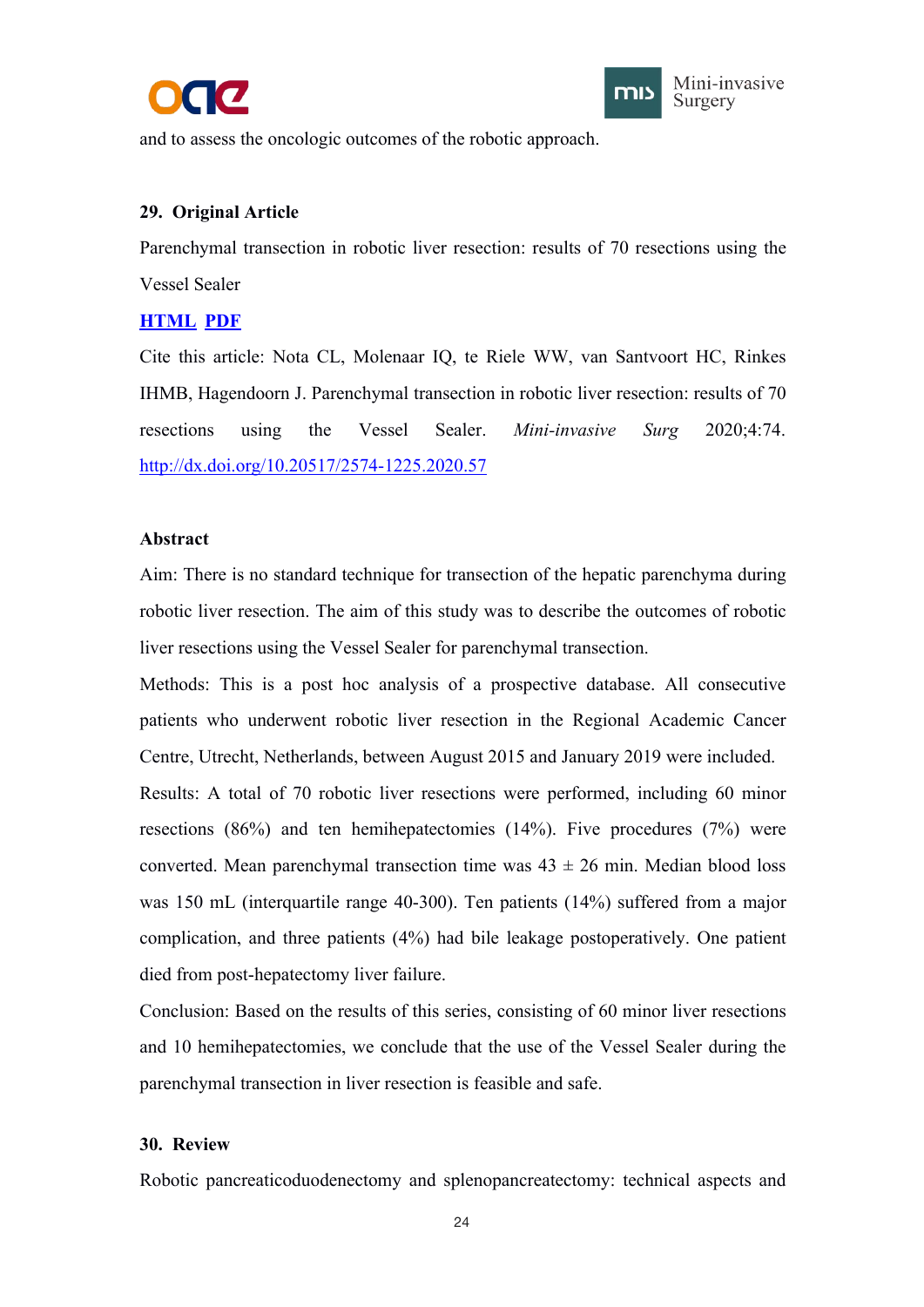



# <span id="page-29-1"></span><span id="page-29-0"></span>**[HTML](https://misjournal.net/article/view/3718) [PDF](https://oaepublishstorage.blob.core.windows.net/304152a0-e013-4e3e-a81b-218b9ddfa74d/3718.pdf)**

Cite this article: Tschuor C, Nagarkatti SS, Salibi PN, Vrochides D, Martinie JB. Robotic pancreaticoduodenectomy and splenopancreatectomy: technical aspects and review of literature. *Mini-invasive Surg* 2020;4:72.

<http://dx.doi.org/10.20517/2574-1225.2020.39>

## **Abstract**

Robotic pancreatic surgery provides several advantages. Since the first report of a robotic-assisted distal pancreatectomy in 2001, total pancreatectomies, pancreatic tumor enucleations, pancreaticoduodenectomy, central pancreatectomy and Appleby procedures have been performed, indicating a promising future. The aim of this article is to describe our experience of robotic pancreatic surgery including technical aspects for pancreaticoduodenectomy and distal pancreatectomy. The current literature on feasibility, safety and early postoperative outcomes will be discussed.

# **31. Review**

Robotic vs. laparoscopic major hepatectomy

# **[HTML](https://misjournal.net/article/view/3705) [PDF](https://oaepublishstorage.blob.core.windows.net/2ea71e84-ba1e-4b78-a4d3-c37482333b37/3705.pdf)**

Cite this article: Ziogas IA, Tohme S, Geller DA. Robotic vs. laparoscopic major hepatectomy. *Mini-invasive Surg* 2020;4:69. <http://dx.doi.org/10.20517/2574-1225.2020.63>

## **Abstract**

The introduction of laparoscopic technology and surgical robots in hepatobiliary surgery in the 1990s and 2000s, respectively, has dramatically revolutionized the field. Even though laparoscopic and robotic major hepatectomy was slower to adopt compared to minimally-invasive minor hepatectomy, the number of major hepatectomies performed with both approaches worldwide has significantly increased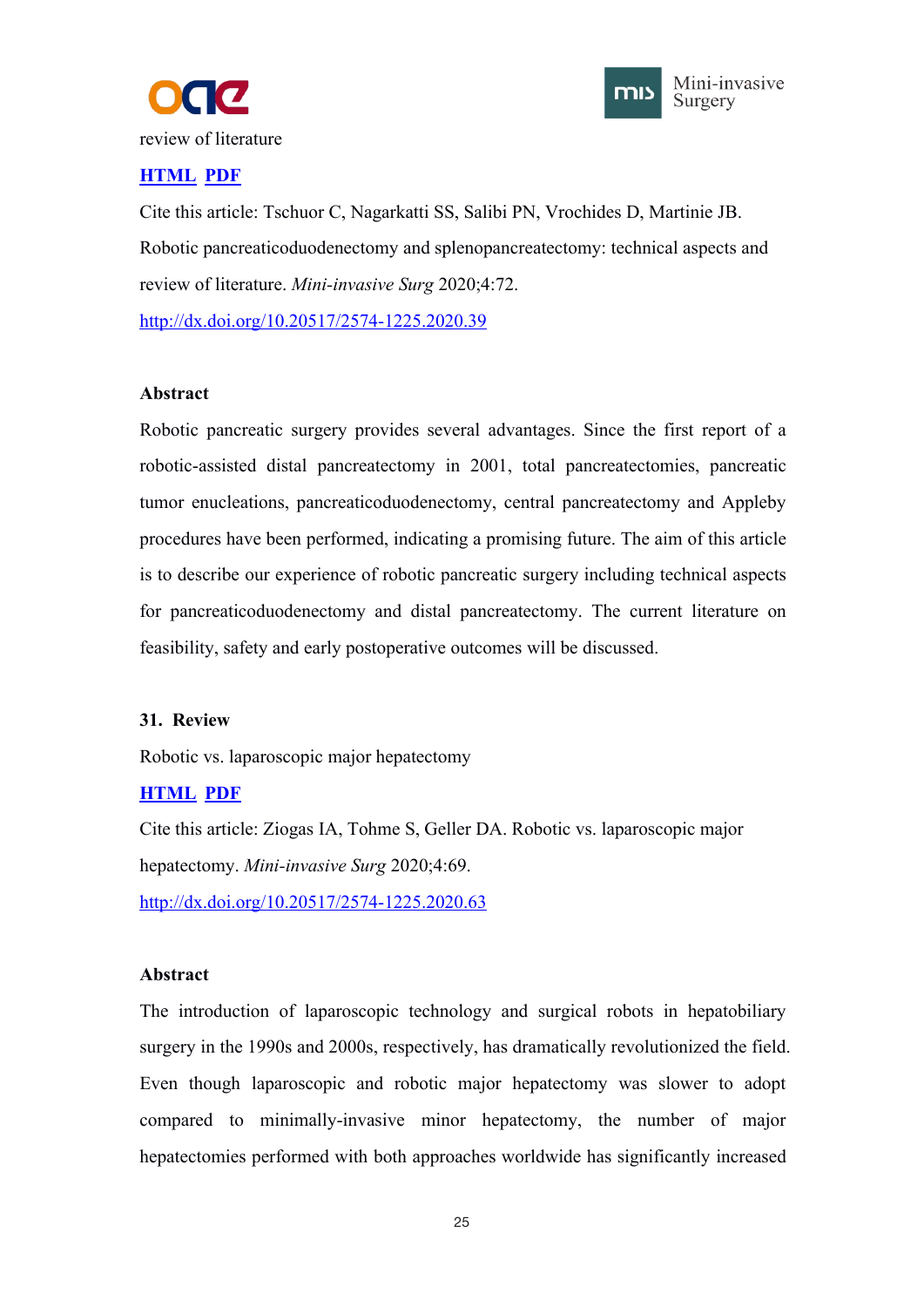



Mini-invasive Surgery

<span id="page-30-1"></span><span id="page-30-0"></span>and is still rising. Despite the few comparative studies between laparoscopic and robotic major hepatectomy, most studies are focused on describing the procedures or reporting the outcomes of each method, either separately, or mixed with minor hepatectomies. Based on the available data, the direct comparison between the two techniques has shown that when robotic major hepatectomy is performed by experienced hepatobiliary surgeons in high-volume centers, it can lead to similar operating times, estimated blood loss, hospital length of stay, complication and mortality rates compared to its laparoscopic counterpart. The likelihood of achieving a margin-negative resection in cancer patients, as well as long-term disease-free and overall-survival are comparable between the groups. However, broader adoption of the robotic approach might be a hurdle in low-volume centers due to the high fixed capital and annual maintenance cost of the surgical robot.

#### **32. Review**

The technique of robotic anatomic pulmonary segmentectomy II: left sided segments

## **[HTML](https://misjournal.net/article/view/3704) [PDF](https://oaepublishstorage.blob.core.windows.net/26fa98ea-081b-447a-ada7-e68dc1d12e47/3704.pdf)**

Cite this article: Gharagozloo F, Meyer M. The technique of robotic anatomic pulmonary segmentectomy II: left sided segments. *Mini-invasive Surg* 2020;4:68. <http://dx.doi.org/10.20517/2574-1225.2020.60>

#### **Abstract**

Anatomic pulmonary segmentectomy and mediastinal nodal dissection has been advocated in patients with smaller tumors or patients with limited pulmonary reserve. The overall 5-year survival and the lung cancer-specific 5-year survival following anatomic segmentectomy have been shown to be equivalent to that of lobectomy. Robotic surgical systems have the advantage of magnified, high-definition three-dimensional visualization and greater instrument maneuverability in a minimally invasive platform. These robotic systems can facilitate the dissection of the bronchovascular structures and replicate the technique of segmentectomy by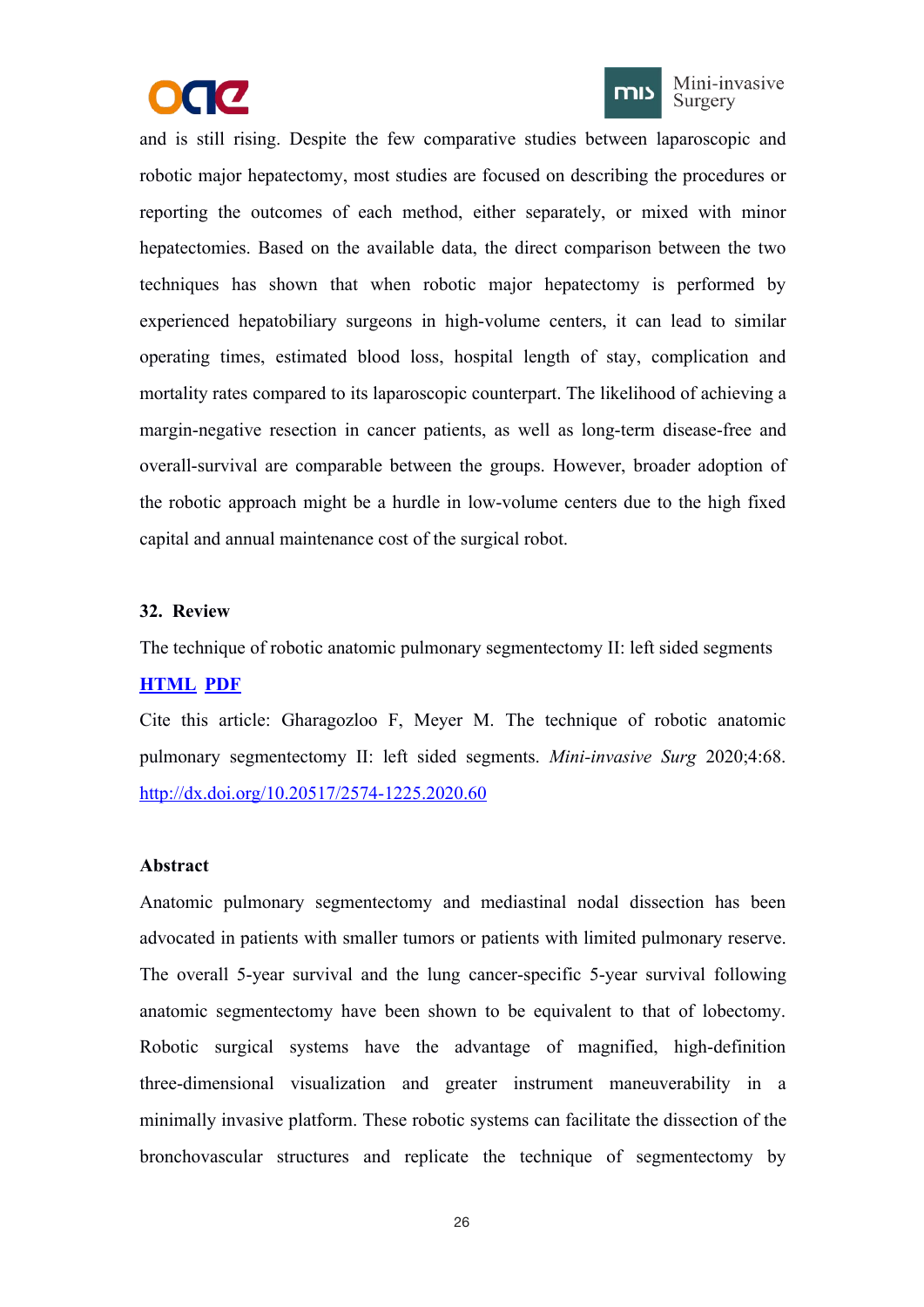



<span id="page-31-1"></span><span id="page-31-0"></span>thoracotomy. Greater experience with the robotic platform has resulted in a reproducible anatomic segmentectomy technique. This is a companion paper to The Technique of Robotic Anatomic Segmentectomy I: Right Sided Segments. This paper outlines the technique of anatomic pulmonary segmentectomy for the left lung: Left Upper Lobe (LUL) Anterior Segment (S3), LUL Apicoposterior Segment (S $1 + S2$ ), LUL Lingulectomy (S4, S5), Left Lower Lobe (LLL) Superior Segmentectomy (S6), and LLL Basal Segmentectomy (S7-S10).

#### **33. Review**

The technique of robotic anatomic pulmonary segmentectomy I: right sided segments

### **[HTML](https://misjournal.net/article/view/3702) [PDF](https://oaepublishstorage.blob.core.windows.net/5e0ccc84-4e73-4ab2-84d3-46c0115268a6/3702.pdf)**

Cite this article: Gharagozloo F, Meyer M. The technique of robotic anatomic pulmonary segmentectomy I: right sided segments. *Mini-invasive Surg* 2020;4:66.<br><http://dx.doi.org/10.20517/2574-1225.2020.53>

#### **Abstract**

Anatomic pulmonary segmentectomy and mediastinal nodal dissection have been advocated in patients with smaller tumors or patients with limited pulmonary reserve. The overall five-year survival and lung cancer-specific five-year survival following anatomic segmentectomy have been shown to be equivalent to lobectomy. Robotic surgical systems have the advantage of magnified high-definition three-dimensional visualization and greater instrument maneuverability in a minimally invasive platform. Robotics can facilitate the dissection of the broncho-vascular structures and replicate the technique of segmentectomy by thoracotomy. Greater experience with the robotic platform has resulted in a reproducible technique. The Technique of Robotic Anatomic Segmentectomy Part I outlines a stepwise approach to robotic segmentectomy of S1, S2, S3, S4, S5, S6, and S7-S10 of the right lung. The Technique of Robotic Anatomic Segmentectomy Part II outlines a stepwise approach to robotic segmentectomy to the left lung.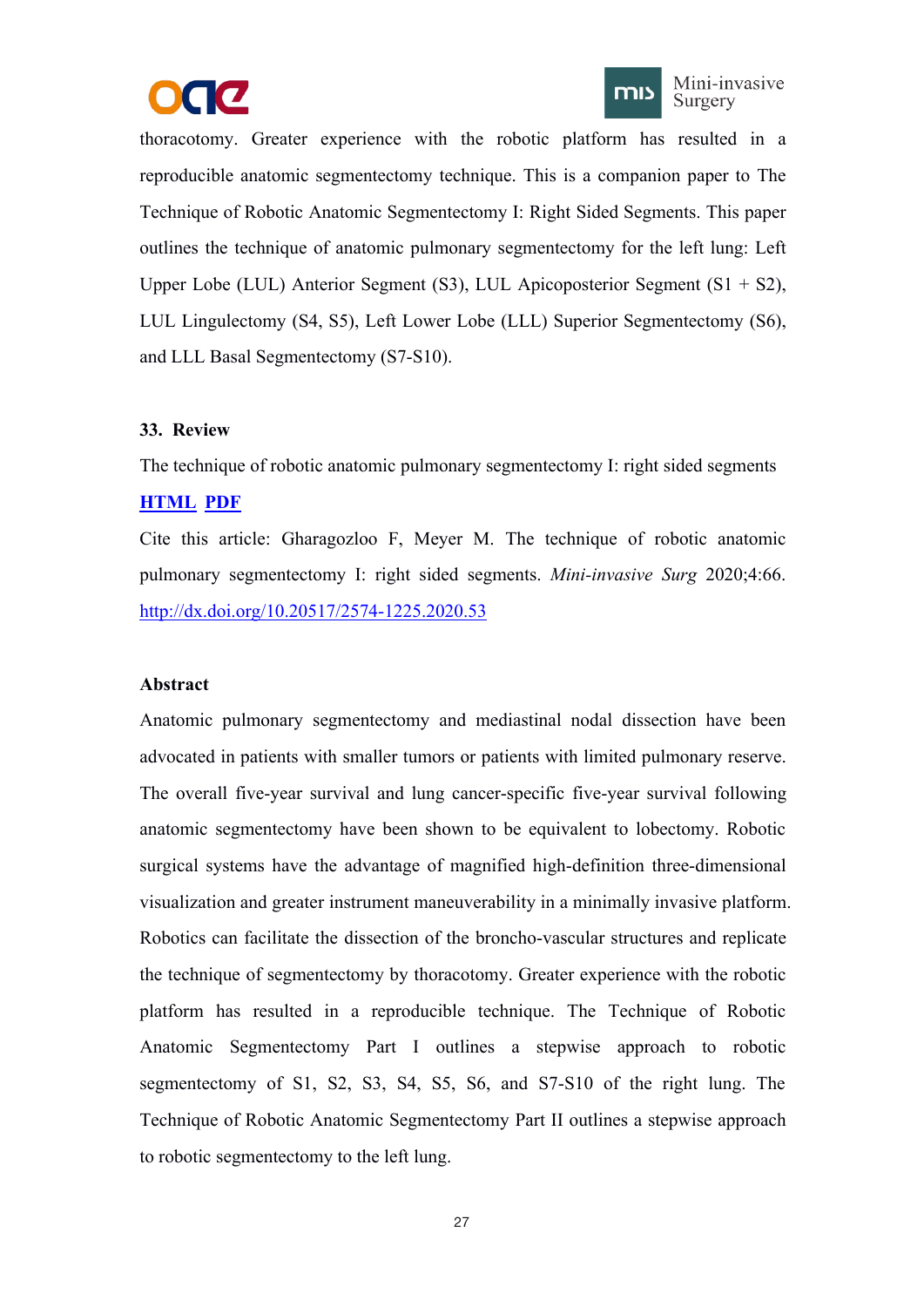



## <span id="page-32-1"></span><span id="page-32-0"></span>**34. Review**

Robotic or laparoscopic surgery for rectal cancer - which is the best answer? a comprehensive review of non-oncological outcomes and learning curve

## **[HTML](https://misjournal.net/article/view/3640) [PDF](https://oaepublishstorage.blob.core.windows.net/e3558a4b-54bb-4593-bd6c-434e320f4fa8/3640.pdf)**

Cite this article: Kavalukas SL, Ghuman A, Sharp SP, Wexner SD. Robotic or laparoscopic surgery for rectal cancer - which is the best answer? a comprehensive review of non-oncological outcomes and learning curve. *Mini-invasive Surg* 2020;4:61. <http://dx.doi.org/10.20517/2574-1225.2020.71>

## **Abstract**

Much effort has been spent evaluating the difference between robotic and laparoscopic surgery platforms for rectal cancer. There is a plethora of literature comparing outcomes for intraoperative events, postoperative complications, long term outcomes, cost, and learning curve. The data are conclusive regarding the higher cost of robotic surgery compared to laparoscopic surgery. This article is a comprehensive review of the available literature regarding intraoperative and postoperative outcomes. For practically all parameters evaluated, there are no significant differences between the two platforms. The ultimate decision on whether to perform robotic vs. laparoscopic surgery should be based on surgeon preference and familiarity with equipment, as well as local resources.

# **35. Review**

Technique of robotic lobectomy III: control of major vascular injury, the 5 "P"'s

# **[HTML](https://misjournal.net/article/view/3636) [PDF](https://oaepublishstorage.blob.core.windows.net/97bf93c8-27f9-4295-bb0b-08c6b5a2478d/3636.pdf)**

Cite this article: Gharagozloo F, Meyer M. Technique of robotic lobectomy III: control of major vascular injury, the 5 " P" ' s. *Mini-invasive Surg* 2020;4:57. <http://dx.doi.org/10.20517/2574-1225.2020.44>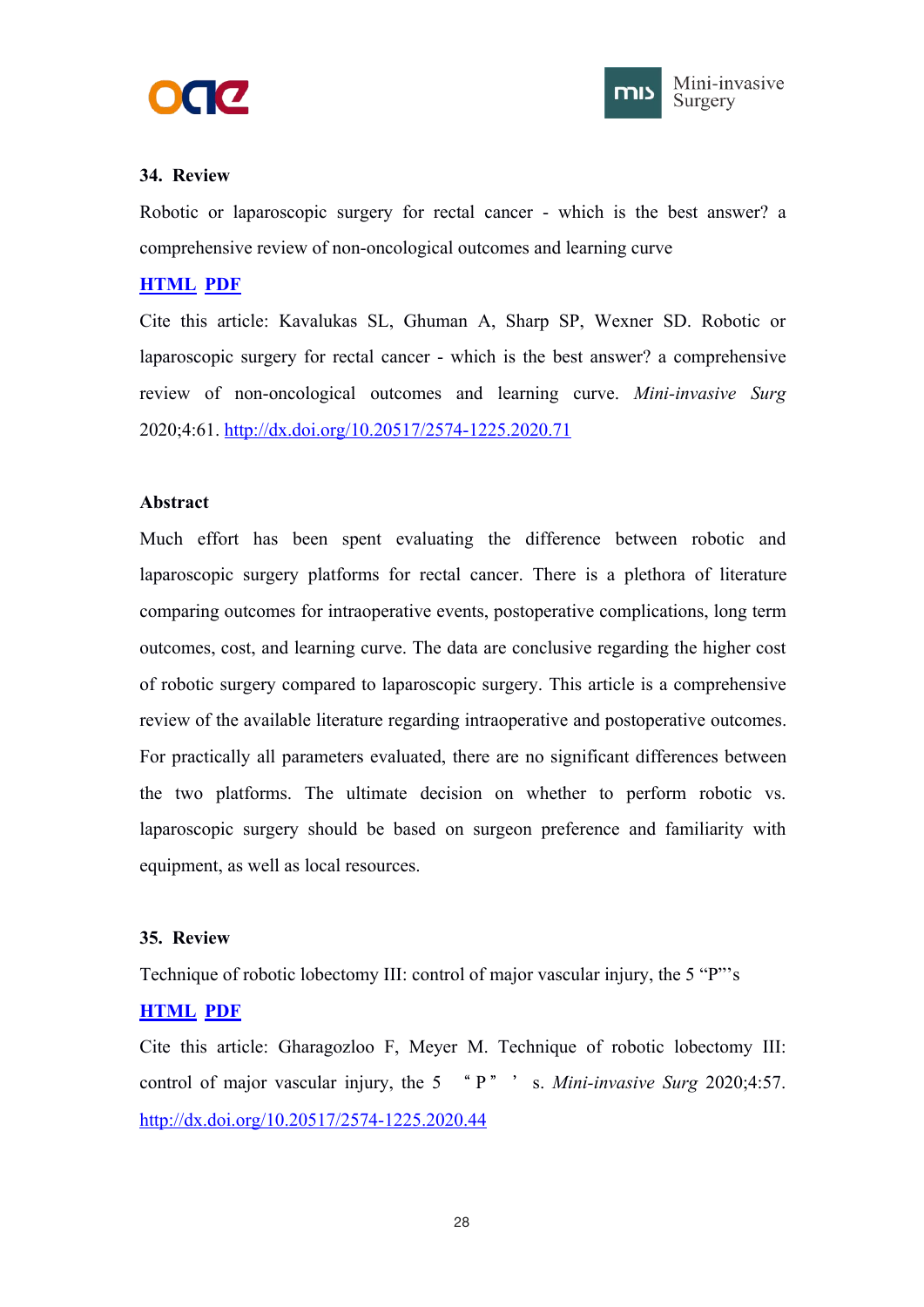



### <span id="page-33-1"></span><span id="page-33-0"></span>**Abstract**

Robotic Lobectomy has been evolving over the past decade and has been shown to be an oncologically efficacious procedure. Although robotic lobectomy is performed more frequently in centers around the world, it accounts for a small percentage of all lobectomies. One of the major causes of reluctance to adopt robotic lobectomy and segmentectomy procedures by surgeons is the fear of bleeding complications, as well as the lack of a standardized reproducible approach to these potentially catastrophic events. This paper outlines a proven strategy for control of bleeding complications during robotic lobectomy and segmentectomy procedures: the 5 "P"'s of Prevention, Preparedness, Poise, Pressure, and Proximal Control.

#### **36. Review**

The technique of robotic lobectomy II: left sided lobes

# **[HTML](https://misjournal.net/article/view/3635) [PDF](https://oaepublishstorage.blob.core.windows.net/83c584ff-267a-4f81-8436-d483a93beebf/3635.pdf)**

Cite this article: Gharagozloo F, Meyer M. The technique of robotic lobectomy II: left sided lobes. *Mini-invasive Surg* 2020;4:56.

<http://dx.doi.org/10.20517/2574-1225.2020.43>

## **Abstract**

Robotic lobectomy has been evolving over the past decade and has been shown to be an oncologically efficacious procedure. The Technique of Robotic Lobectomy I outlined the stepwise approach to robotic lobectomy of the right upper, right middle and right lower lobes. This paper outlines the stepwise technical approach to robotic lobectomy of the left upper and lower lobes. The accompanying paper, Technique of Robotic Lobectomy III: Control of Bleeding Complications, outlines a methodical technical approach for the control of catastrophic bleeding complications.

## **37. Review**

The technique of robotic lobectomy I: right-sided lobes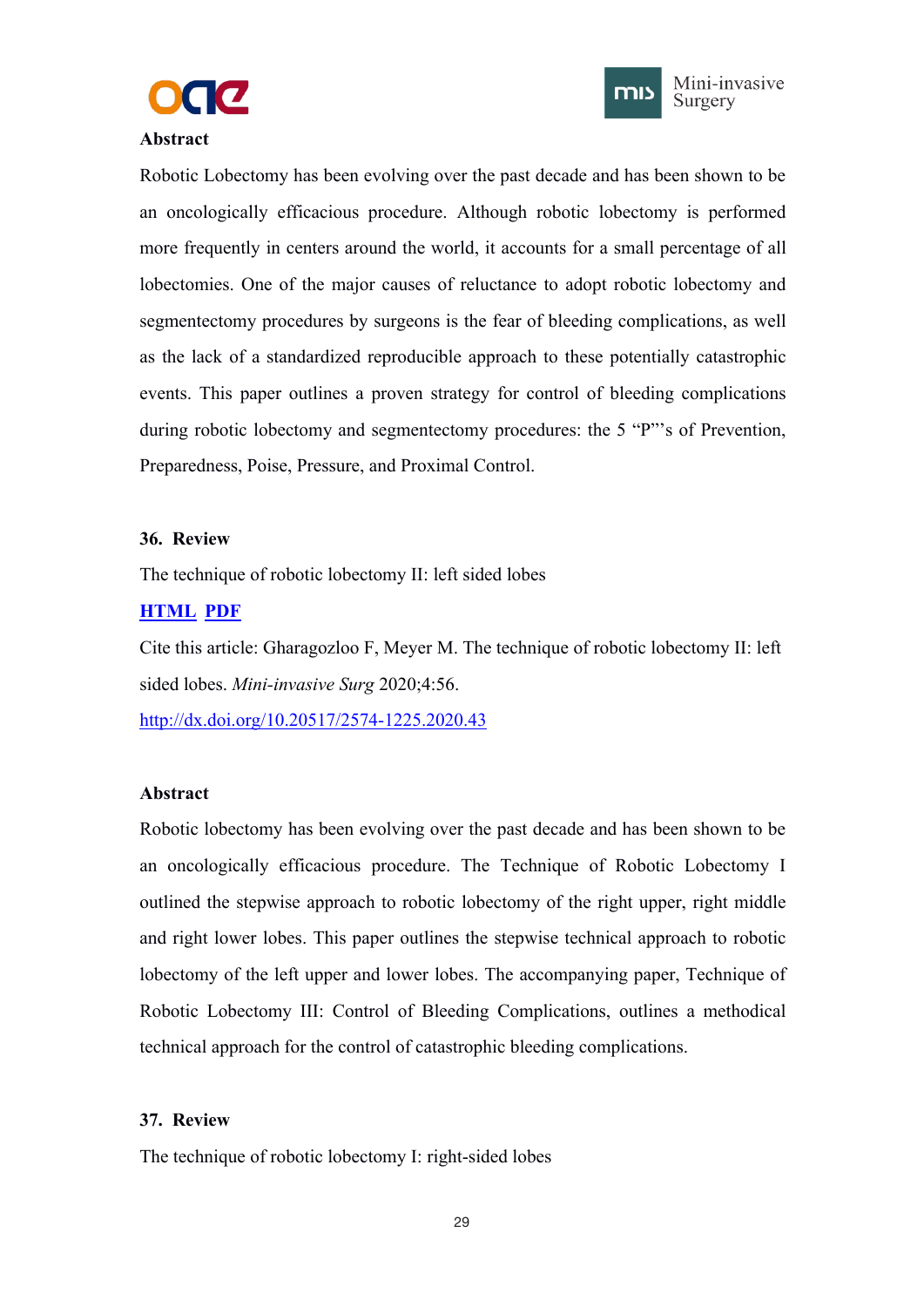



<span id="page-34-1"></span><span id="page-34-0"></span>Cite this article: Gharagozloo F, Meyer M. The technique of robotic lobectomy I: right-sided lobes. *Mini-invasive Surg* 2020;4:55. <http://dx.doi.org/10.20517/2574-1225.2020.42>

## **Abstract**

Robotic Lobectomy has been evolving over the past decade and is an oncologically efficacious procedure. Although robotic lobectomy is performed more frequently around the world, it accounts for a small percentage of all lobectomies. The major determinants for the lower level of adoption of the robotic lobectomy procedure are 1. The lack of concise step by step procedure outlines for the surgeons who are transitioning from either open or video-assisted thoracic surgical procedures to robotics, or 2. A strategy for control of catastrophic bleeding during the robotic lobectomy procedure. The Technique of Robotic Lobectomy Part I outlines a stepwise approach to robotic lobectomy for the right upper, middle, and lower lobes. Part II outlines a stepwise approach to robotic lobectomy for left upper, and lower lobes. Part III outlines a methodical technical approach for the control of catastrophic bleeding complications.

## **38. Original Article**

Robot-assisted spleen preserving distal pancreatectomy (RA-SPDP): a single center experience

## **[HTML](https://misjournal.net/article/view/3597) [PDF](https://oaepublishstorage.blob.core.windows.net/1b2dfd39-e14c-4695-a081-86590f254e43/3597.pdf)**

Cite this article: Kauffmann EF, Napoli N, Menonna F, Genovese V, Cacace C, Gianfaldoni C, Vistoli F, Amorese G, Boggi U. Robot-assisted spleen preserving distal pancreatectomy (RA-SPDP): a single center experience. *Mini-invasive Surg* 2020;4:54. <http://dx.doi.org/10.20517/2574-1225.2020.46>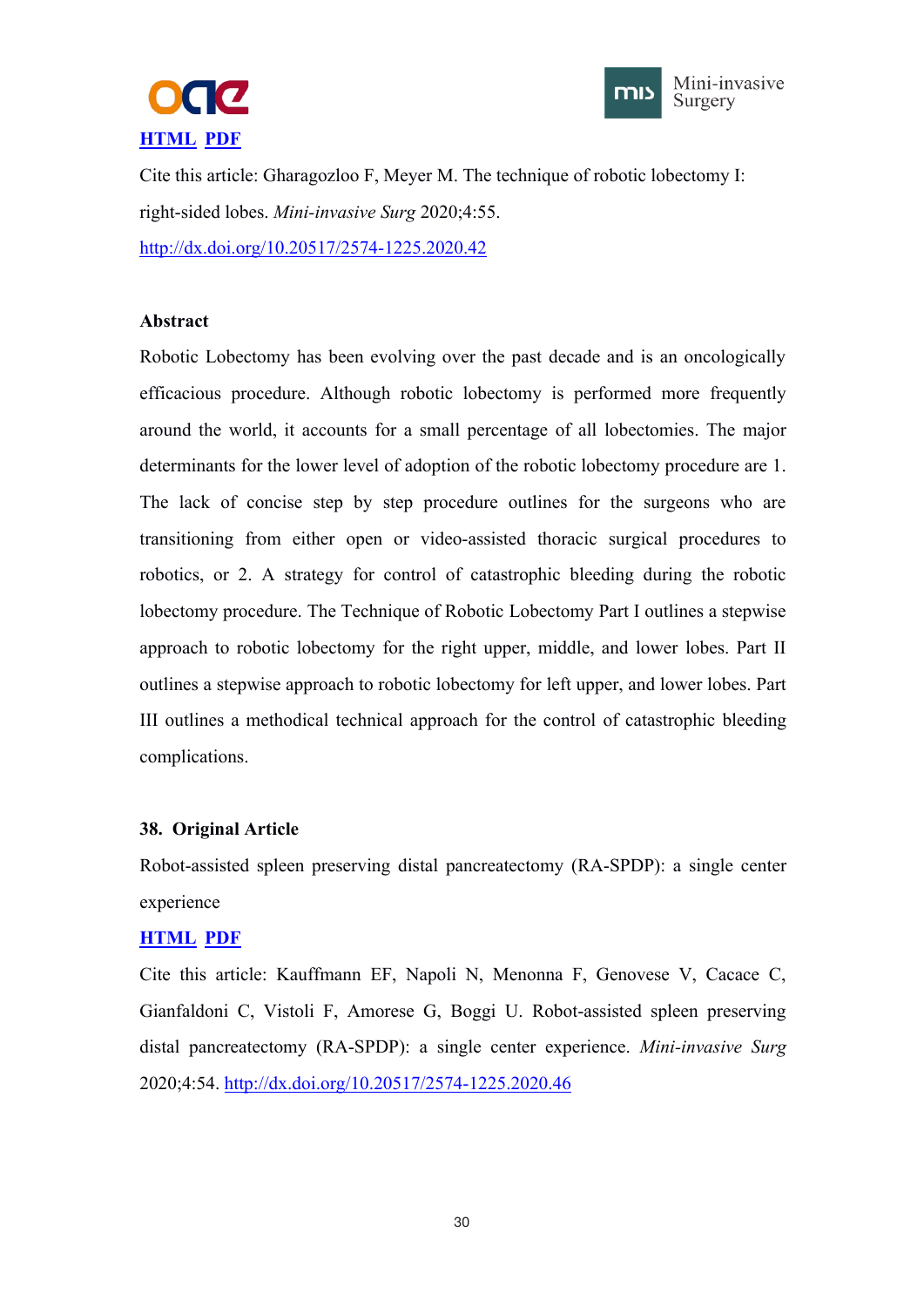



### <span id="page-35-1"></span><span id="page-35-0"></span>**Abstract**

Aim: To define the outcome of robot-assisted spleen preserving distal pancreatectomy (RA-SPDP) in a high-volume center.

Methods: A retrospective analysis of a prospectively maintained database was performed to identify RA-SPDP performed at our Center between April 2008 to October 2017.

Results: During the study period, RA-SPDP was attempted in 54 patients. The spleen was preserved, always along with the splenic vessels (Kimura procedure), in 52 patients (96.3%). There were no conversions to open or laparoscopic surgery. Mean operative time was 260 min (231.3-360.0). Grade B post-operative pancreatic fistula (POPF) occurred in 19 patients (35.2%). There were no grade C POPF. Two patients required repeat surgery because of postoperative bleeding and splenic infarction, respectively. There were no post-operative deaths at 90 days. Excluding one patient with known diagnosis of metastasis from renal cell carcinoma, malignancy was eventually identified in 7 of 53 patients (13.2%).

Conclusion: In the hands of dedicated pancreatic surgeons, robotic assistance results in a high rate of spleen preservation with good clinical outcomes. Despite careful preoperative selection, several patients can be found to have a malignant tumor. Taken altogether these results suggest that patients requiring these procedures should be preferentially referred to specialized centers.

## **39. Review**

Robotic esophagectomy: how I do it?

# **[HTML](https://misjournal.net/article/view/3594) [PDF](https://oaepublishstorage.blob.core.windows.net/138e8604-24f5-46cc-888a-61c3c1808f91/3594.pdf)**

Cite this article: Khaitan PG, Lazar JF, Margolis M, Henderson HR, Watson TJ. Robotic esophagectomy: how I do it?. *Mini-invasive Surg* 2020;4:51. <http://dx.doi.org/10.20517/2574-1225.2020.34>

## **Abstract**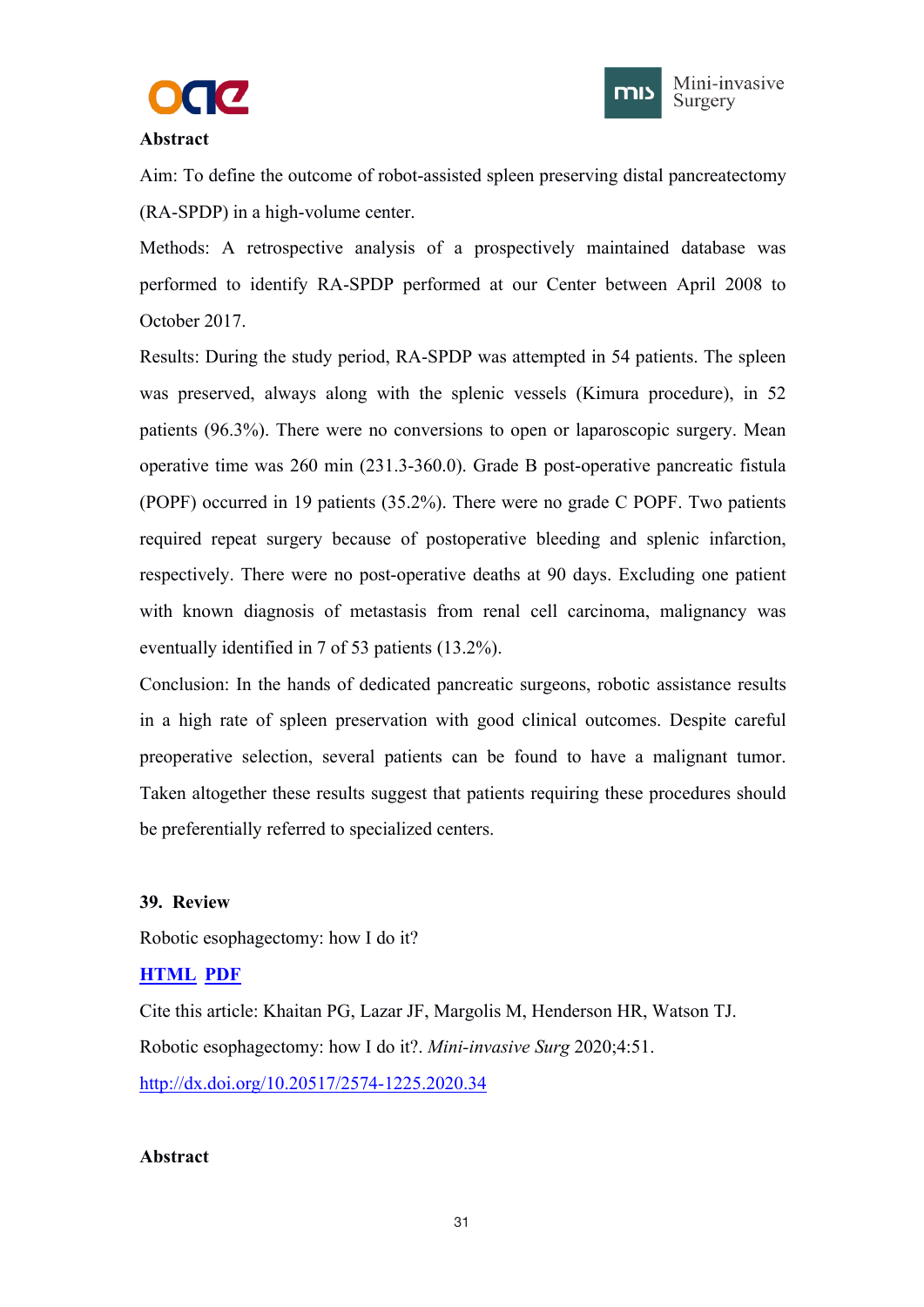



<span id="page-36-1"></span><span id="page-36-0"></span>Compared to the open approach, minimally invasive esophagectomy (MIE) offers several advantages including smaller incisions with decreased pain, improved cosmesis, and earlier return of the patient to baseline function. Robotic-assisted minimally invasive esophagectomy (RAMIE) builds on standard MIE by offering three-dimensional visualization, better instrument articulation, tremor filtration, and superior ergonomics, all of which facilitate technical precision and surgeon comfort. An evolving literature demonstrates that when performed by experienced surgeons, RAMIE leads to improved perioperative outcomes with long-term oncologic equivalency to open approaches, and may offer advantages compared to traditional MIE. This review focuses on the key steps of performing 3-field McKeown, 2-field Ivor Lewis, and transhiatal robotic esophagectomies, data regarding the short- and long-term outcomes, and a brief overview of upcoming trials comparing RAMIE with MIE.

## **40. Review**

Robotic esophagectomy: the evolution of open esophagectomy to current techniques and a review of the literature

## **[HTML](https://misjournal.net/article/view/3568) [PDF](https://oaepublishstorage.blob.core.windows.net/fdd23025-d575-4154-9ce9-dd61f4ba99fa/3568.pdf)**

Cite this article: Hasson RM, Fay KA, Phillips JD, Millington TM, Finley DJ. Robotic esophagectomy: the evolution of open esophagectomy to current techniques and a review of the literature. *Mini-invasive Surg* 2020;4:46. <http://dx.doi.org/10.20517/2574-1225.2020.10>

#### **Abstract**

Esophageal cancer persists as one of the most common causes of cancer-related death and 5-year survival remains poor at20%. Surgical resection is the gold standard for treatment and cure, and the development of minimally invasive surgery has increased the popularity of robotic-assisted minimally-invasive esophagectomy. The benefits described include less morbidity and greater patient satisfaction compared to open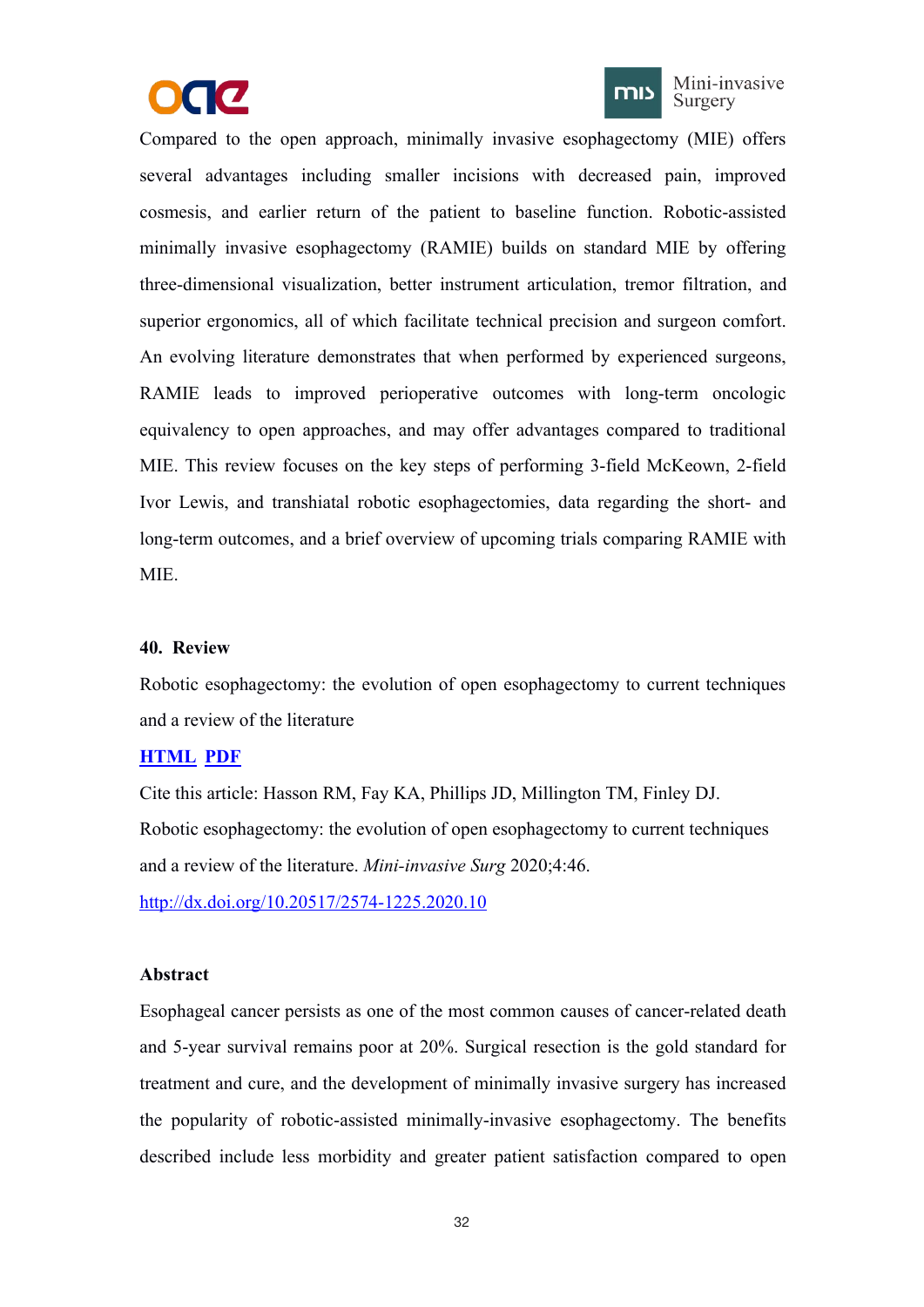



<span id="page-37-1"></span><span id="page-37-0"></span>techniques. Nevertheless, institution capabilities and surgeon experience are strong determinants of whether a robotic program will be adopted for oncologic esophageal care. Thus, we review the available literature regarding the history of esophagectomy, evolution to minimally invasive approaches, the introduction of robotic-assisted esophagectomy including its respective outcomes in comparison to open and minimally invasive approaches, and future directions.

## **41. Review**

Trends in the evolution to robot-assisted minimally invasive thoracoscopic esophagectomy

## **[HTML](https://misjournal.net/article/view/3561) [PDF](https://oaepublishstorage.blob.core.windows.net/2f3f7cf3-942d-474e-b795-91ecd5ef1b6a/3561.pdf)**

Cite this article: Liu J, Motoyama S, Sato Y, Wakita A, Kawakita Y, Nagaki Y, Fujita H, Imai K, Minamiya Y. Trends in the evolution to robot-assisted minimally invasive thoracoscopic esophagectomy. *Mini-invasive Surg* 2020;4:44.

<http://dx.doi.org/10.20517/2574-1225.2020.20>

# **Abstract**

Much effort has been made to improve outcomes and/or minimize the invasiveness of esophagectomy for thoracic esophageal cancer. This has led to the evolution from open esophagectomy to thoracoscopic minimally invasive esophagectomy (MIE), and from MIE to robot-assisted minimally invasive esophagectomy (RAMIE). RAMIE is being applied clinically to overcome the limitations of MIE. In this article, we review the trends in the evolution from thoracoscopic MIE to RAMIE. It has now been demonstrated that RAMIE is both safe and feasible, and may decrease morbidity and mortality rates associated with esophagectomy and improve oncological outcomes. On the other hand, there are still many problems that need to be solved.

# **42. Systematic Review**

Robot-assisted minimally invasive esophagectomy: systematic review on surgical and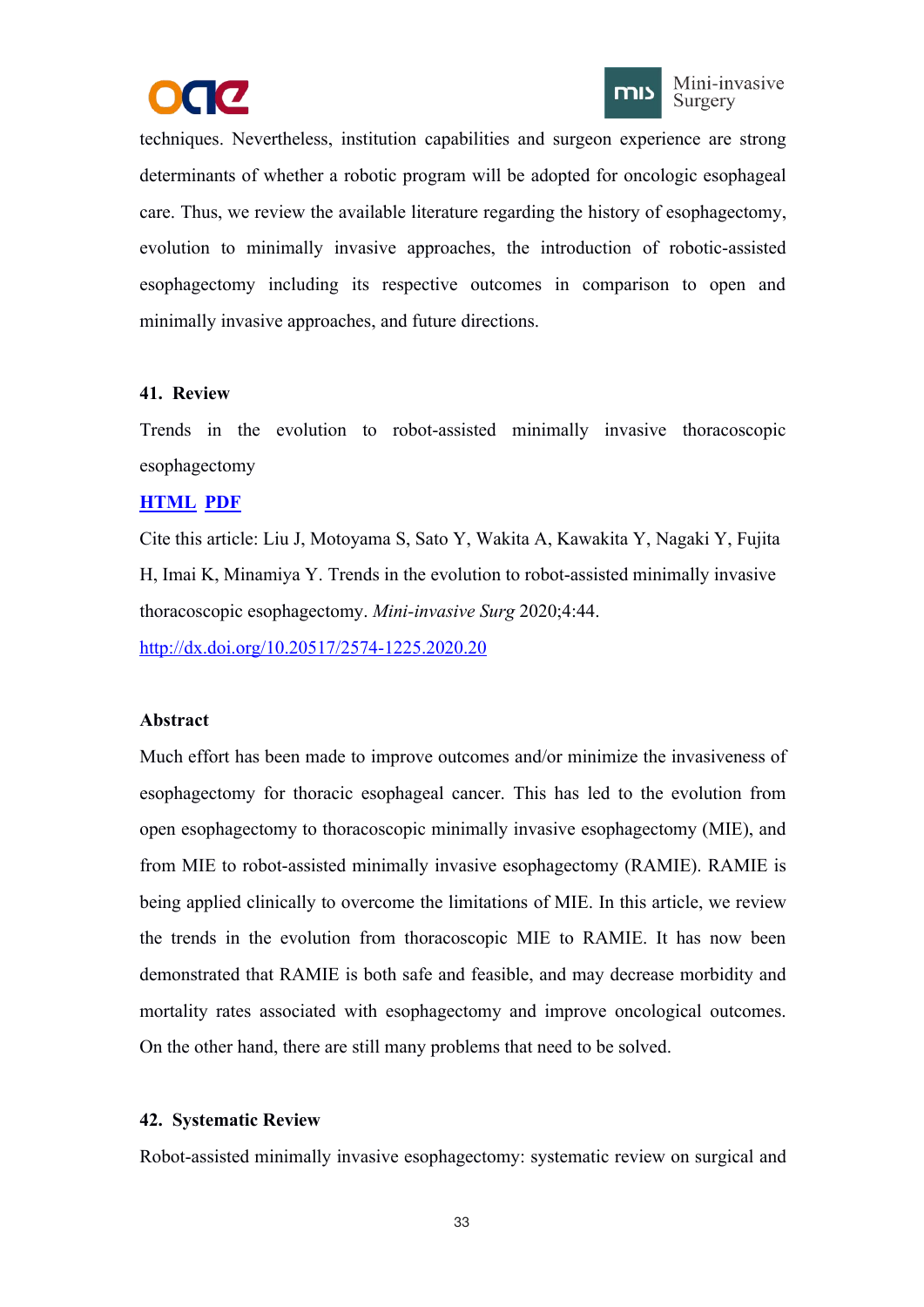



oncological outcomes

## **[HTML](https://misjournal.net/article/view/3546) [PDF](https://oaepublishstorage.blob.core.windows.net/338cfdfb-2af2-4210-87f9-f5455e11a52c/3546.pdf)**

Cite this article: Bongiolatti S, Farronato A, Di Marino M, Annecchiarico M, Coratti F, Cianchi F, Coratti A, Voltolini L. Robot-assisted minimally invasive esophagectomy: systematic review on surgical and oncological outcomes. *Mini-invasive Surg* 2020;4:41. <http://dx.doi.org/10.20517/2574-1225.2020.28>

#### **Abstract**

Aim: Esophagectomy is associated with several post-operative complications (50%-70%) due to surgical trauma. Minimally invasive techniques have therefore been applied to decrease mortality and morbidity. Robot-assisted minimally-invasive esophagectomy (RAMIE) was developed to overcome the drawbacks of the thoraco-laparoscopic approach. The objective of this systematic review is to report some recent experiences and to compare RAMIE with other approaches to esophagectomy, focusing on technical and oncological aspects.

Methods: Pubmed, Embase and Scopus databases were searched for "robot-assisted esophagectomy", "minimally invasive esophagectomy" and "robotic esophagectomy" in January 2020. The study was focused on original papers on totally endoscopic RAMIE in the English language. No statistical procedures (meta-analysis) were performed.

Results: Three hundred and twenty studies were identified across the database and after screening and reviewing, 14 were included for final analysis. The overall 90-day post-operative mortality after trans-thoracic esophagectomy ranged from 0% to 9% and did not differ between approaches. Post-operative complications ranged between 24% and 60.9%: respiratory (6.25% to 65%), cardiac (0.8% to 32%), anastomotic leak  $(3.1\%$  and  $37.5\%)$  and vocal cord palsy  $(9.1\% - 35\%)$  were the most frequent. The evidence for long-term outcomes is weak, with no significant differences in overall survival, disease-free survival and recurrence identified in comparison with other approaches. The selected papers showed that RAMIE had comparable outcomes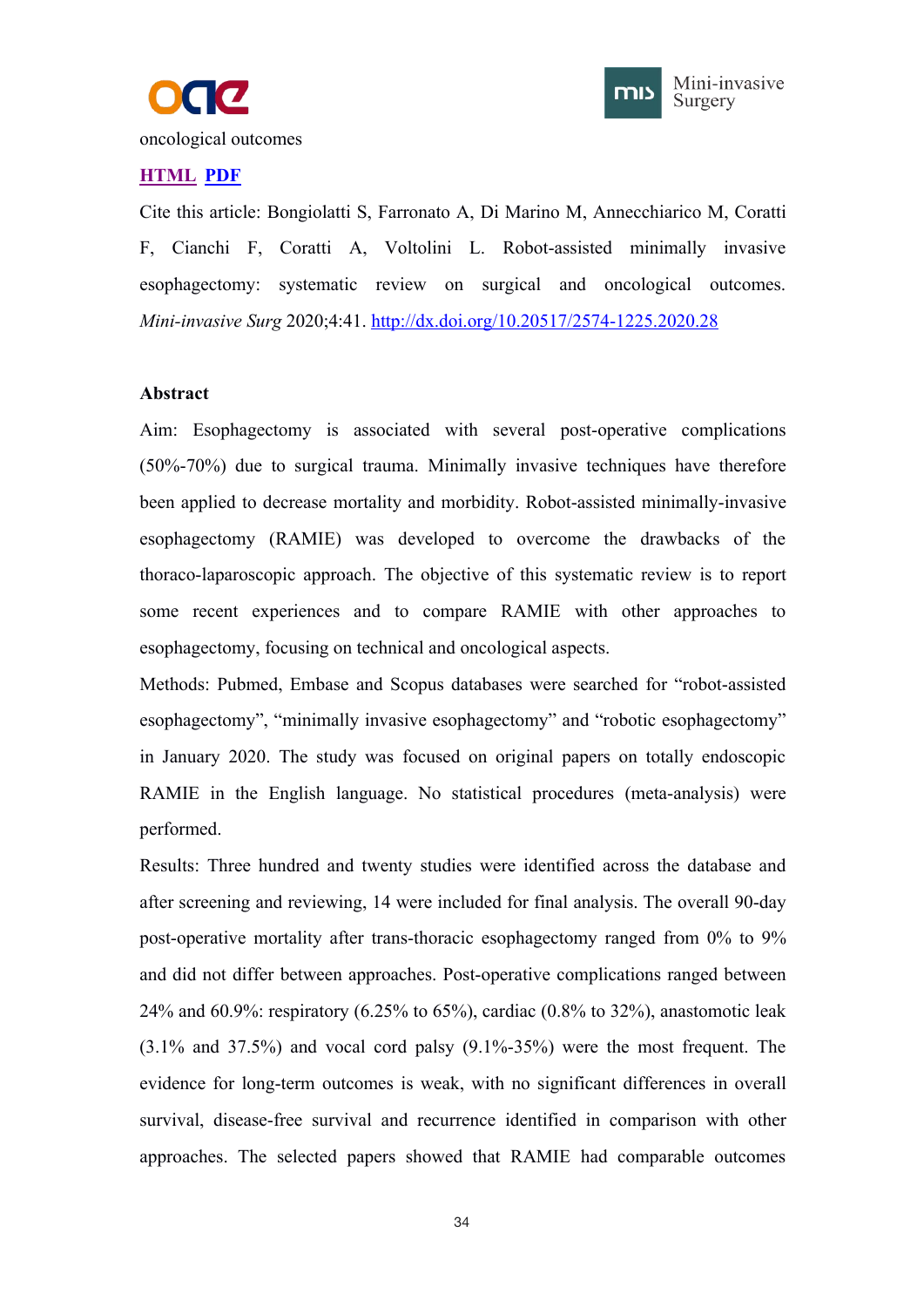



<span id="page-39-1"></span><span id="page-39-0"></span>between the open and thoraco-laparoscopic approaches within a multimodal treatment pathway.

Conclusion: RAMIE also seems to be associated with better lymph node dissection, nerve sparing and quality of life, but larger studies are needed to obtain more evidence.

## **43. Review**

Robotic thymectomy for myasthenia gravis

# **[HTML](https://misjournal.net/article/view/3514) [PDF](https://oaepublishstorage.blob.core.windows.net/45888a7e-0ee2-4d2f-a540-89a48efeb526/3514.pdf)**

Cite this article: Mammana M, Comacchio GM, Dell ' Amore A, Faccioli E, De Franceschi E, Rossi S, Rea F. Robotic thymectomy for myasthenia gravis. *Mini-invasive Surg* 2020;4:37. <http://dx.doi.org/10.20517/2574-1225.2020.24>

## **Abstract**

Thymectomy is an effective treatment option for the management of myasthenia gravis, as demonstrated by a recent multicenter randomized clinical trial. Complete removal of all thymic tissue, including ectopic foci, increases the chance of achieving a remission or a substantial improvement of the disease; therefore, extended transsternal thymectomy was long considered the procedure of choice. Over the years, several minimally invasive approaches have been proposed, with the aim to reduce perioperative morbidity and to improve aesthetics; however, concerns exist that through such approaches, it may not be possible to achieve a complete resection. Robotic thymectomy seems to overcome many of the limitations associated with other minimally invasive approaches. The available evidence suggests that robotic thymectomy for myasthenia gravis is a safe procedure, and that long-term neurological outcomes are satisfactory.

# **44. Review**

MIS AI - artificial intelligence application in minimally invasive surgery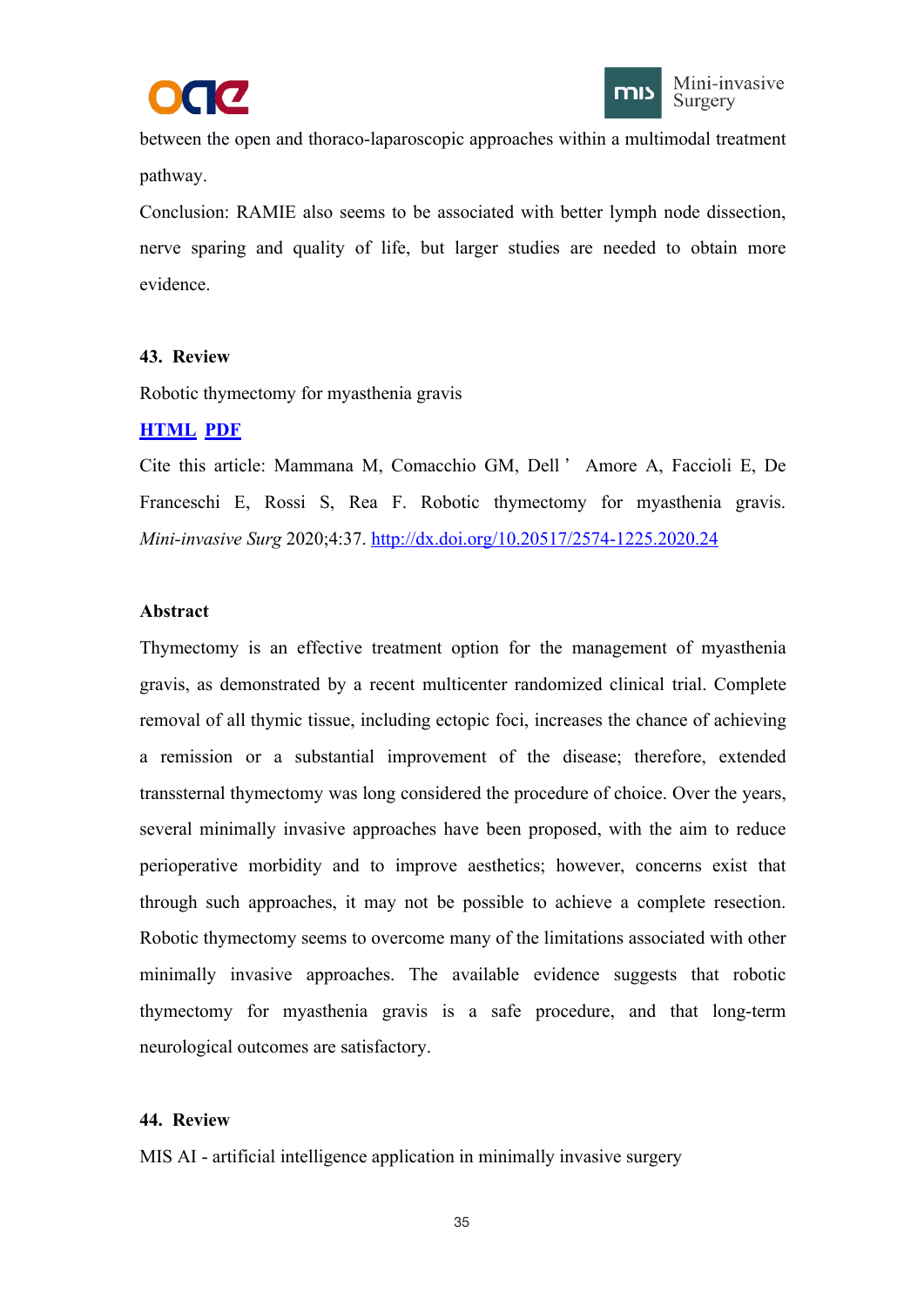



<span id="page-40-1"></span><span id="page-40-0"></span>Cite this article: Nawrat Z. MIS AI - artificial intelligence application in minimally invasive surgery. *Mini-invasive Surg* 2020;4:28. <http://dx.doi.org/10.20517/2574-1225.2020.08>

## **Abstract**

This chapter is devoted towards analyzing the progress and barriers to the development of artificial intelligence (AI) and medical robotics in minimally-invasive surgery. The less invasive the surgical intervention and the further the surgeon is from the operating table, the greater the roles of decision support systems (AI) and performance of specific tasks (by medical robots).

## **45. Original Article**

Robotic lateral heller myotomy without fundoplication for achalasia

## **[HTML](https://misjournal.net/article/view/3405) [PDF](https://oaepublishstorage.blob.core.windows.net/afd6e014-b8d1-42ab-ad5f-03f09f73259f/3405.pdf)**

Cite this article: Gharagozloo F, Atituzzman N, Atiquzzman B. Robotic lateral heller myotomy without fundoplication for achalasia. *Mini-invasive Surg* 2020;4:22. <http://dx.doi.org/10.20517/2574-1225.2019.61>

## **Abstract**

Aim: Laparoscopic anterior esophageal myotomy with a Dor anterior fundoplication is the most commonly performed surgical myotomy procedure. A lateral esophageal myotomy without an antireflux procedure performed through a left thoracotomy has been associated with the lowest rate of postoperative gastroesophageal reflux and the highest rate for relief of dysphagia. The surgical robot allows for the lateral myotomy procedure to be performed by laparoscopy rather than thoracotomy. We studied our experience with Robotic Lateral Heller Myotomy Without Fundoplication (RLHM) for achalasia.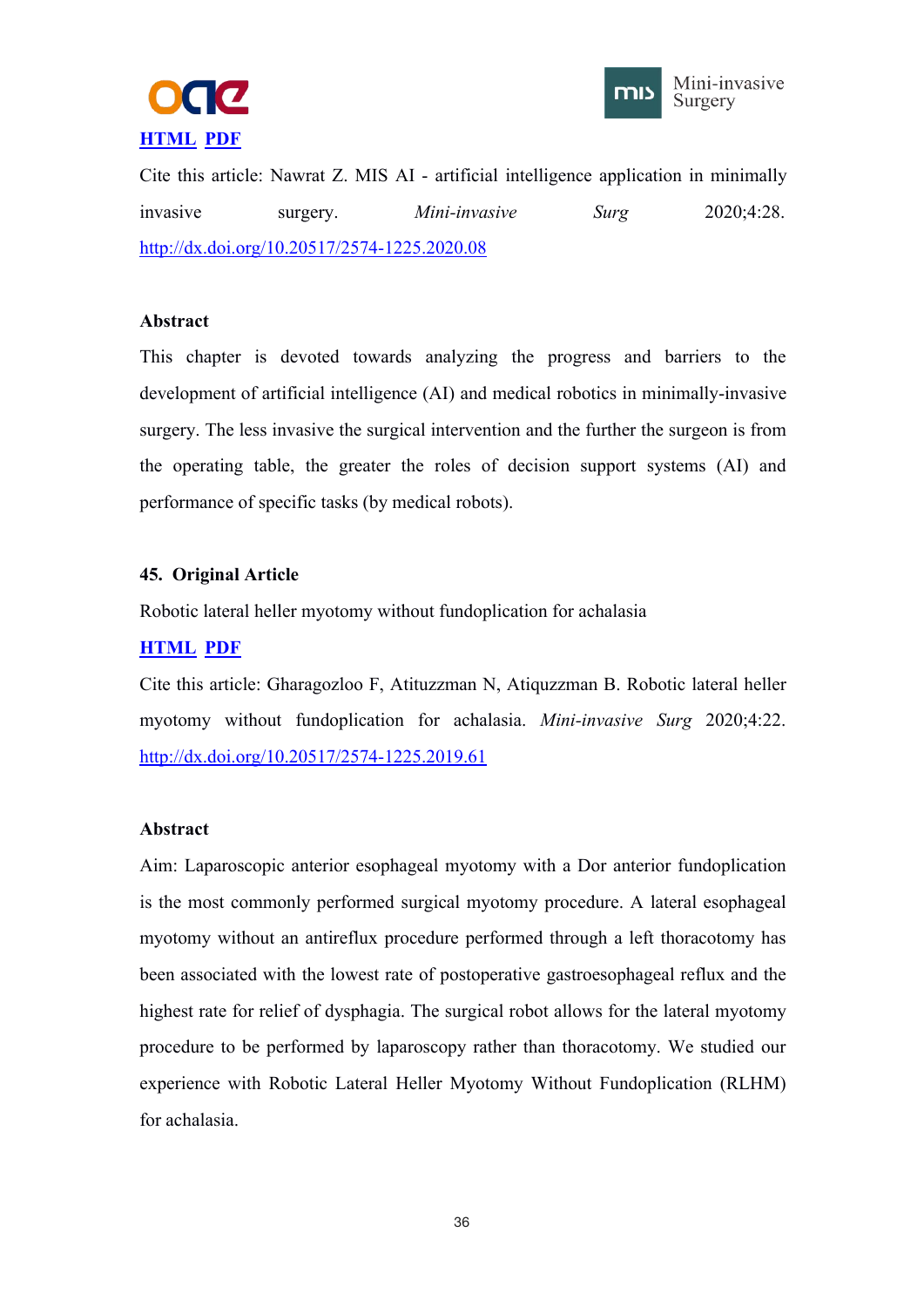



<span id="page-41-1"></span><span id="page-41-0"></span>Methods: A retrospective review was conducted of the patients with achalasia who underwent RLHM. All patients completed a subjective dysphagia score questionnaire, received an Eckardt Score, and underwent manometry and pH testing preoperatively, as well as at 6 and 12 months following the myotomy procedure.

Results: Forty-eight patients underwent RLHM. The median operating room time was 85 min (range 60-132 min). There was no conversion to a laparotomy. Median hospitalization was 2 days (range 2-3 days). There were no mucosal perforations, complications, or deaths. Following RLHM, the Lower Esophageal pressure decreased from 35 mmHg (range 18-120 mmHg) to 13.2 mmHg (range 9.8-16.6 mmHg) ( $P < 0.0001$ ). The length of the Lower Esophageal high-pressure xone decreased from 5.5 cm (range 4-9 cm) to 2.2 cm (range 1.5-2.8 cm) ( $P < 0.0001$ ). Two patients (2/48) (4.2%) had pathologic gastroesophageal reflux. The median acid exposure in all patients was 0.4% (range 0%-17.8%), and the median Demeester score was 7.5 (range 2-125). The Eckardt score decreased from  $6.3 \pm 1.8$  to  $0.8 \pm 1.8$  at 1 month (P < 0.0001), and  $0.8 \pm 1.1$  at 12 months (P < 0.0001).

Conclusion: RLHM is associated with excellent relief of dysphagia and a low incidence of new gastroesophageal reflux.

## **46. Review**

Robotic transanal surgery: perspectives for application

## **[HTML](https://misjournal.net/article/view/3385) [PDF](https://oaepublishstorage.blob.core.windows.net/d38d08df-6cac-49a3-b0b9-922a0c213401/3385.pdf)**

Cite this article: Genova P, Memeo R, Brunetti F. Robotic transanal surgery: perspectives for application. *Mini-invasive Surg* 2020;4:20. <http://dx.doi.org/10.20517/2574-1225.2019.47>

#### **Abstract**

Transanal minimally invasive surgery (TAMIS) is a surgical technique which allows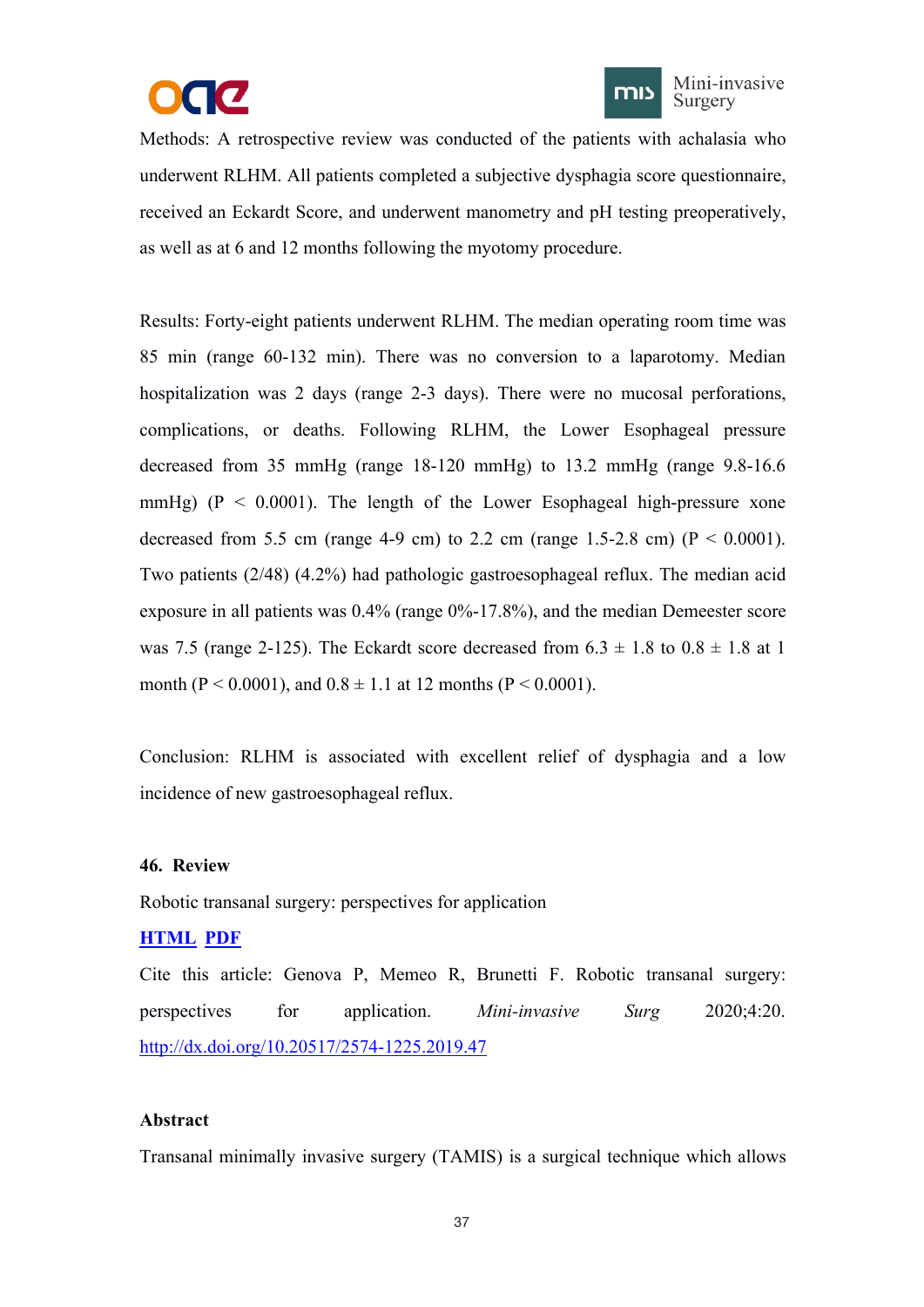



<span id="page-42-0"></span>the local excision of rectal benign tumors and early stage cancers measuring up to 4 cm and lying within 6-8 cm from the anal verge. It is performed by means of a disposable transanal platform and conventional laparoscopic instruments, proving to be effective and easily available. Hence, TAMIS soon became a valid alternative to other transanal resective procedures, especially transanal endoscopic microsurgery, and rapidly spread. Moreover, soon after its introduction, TAMIS started to be performed also using robotic technologies, but no clear advantages were found to date. This review is intended to provide a general overview on TAMIS, with a special focus on its association with robotic systems and the perspectives ofthis approach.

## 47. **Review**

Robotic versus open and video-assisted thoracoscopic surgery approaches for lobectomy

## **[HTML](https://misjournal.net/article/view/3378) [PDF](https://oaepublishstorage.blob.core.windows.net/d5f3f638-19e4-4f7b-ae87-30afb5d00547/3378.pdf)**

Cite this article: Montagne F, Bottet B, Sarsam M, Mbadinga F, Chaari Z, Rinieri P, Melki J, Peillon C, Baste JM. Robotic versus open and video-assisted thoracoscopic surgery approaches for lobectomy. *Mini-invasive Surg* 2020;4:17. <http://dx.doi.org/10.20517/2574-1225.2019.74>

## **Abstract**

More and more data are available on the benefits of minimally invasive thoracic surgery compared to open thoracic surgery in the curative treatment of early-stage non-small cell lung cancer. However, results are conflicting, especially when video-assisted thoracoscopic surgery (VATS) is compared to robotic-assisted thoracoscopic surgery (RATS) for lobectomy. Our goal is to report the main results of recent systematic reviews and meta-analyses comparing RATS, VATS, and open surgery for lobectomy. Using PubMed database, we selected systematic reviews and meta-analyses, which compared the short-term outcomes of patients treated by RATS, VATS, or open surgery for lobectomy. In all but one of the systematic reviews,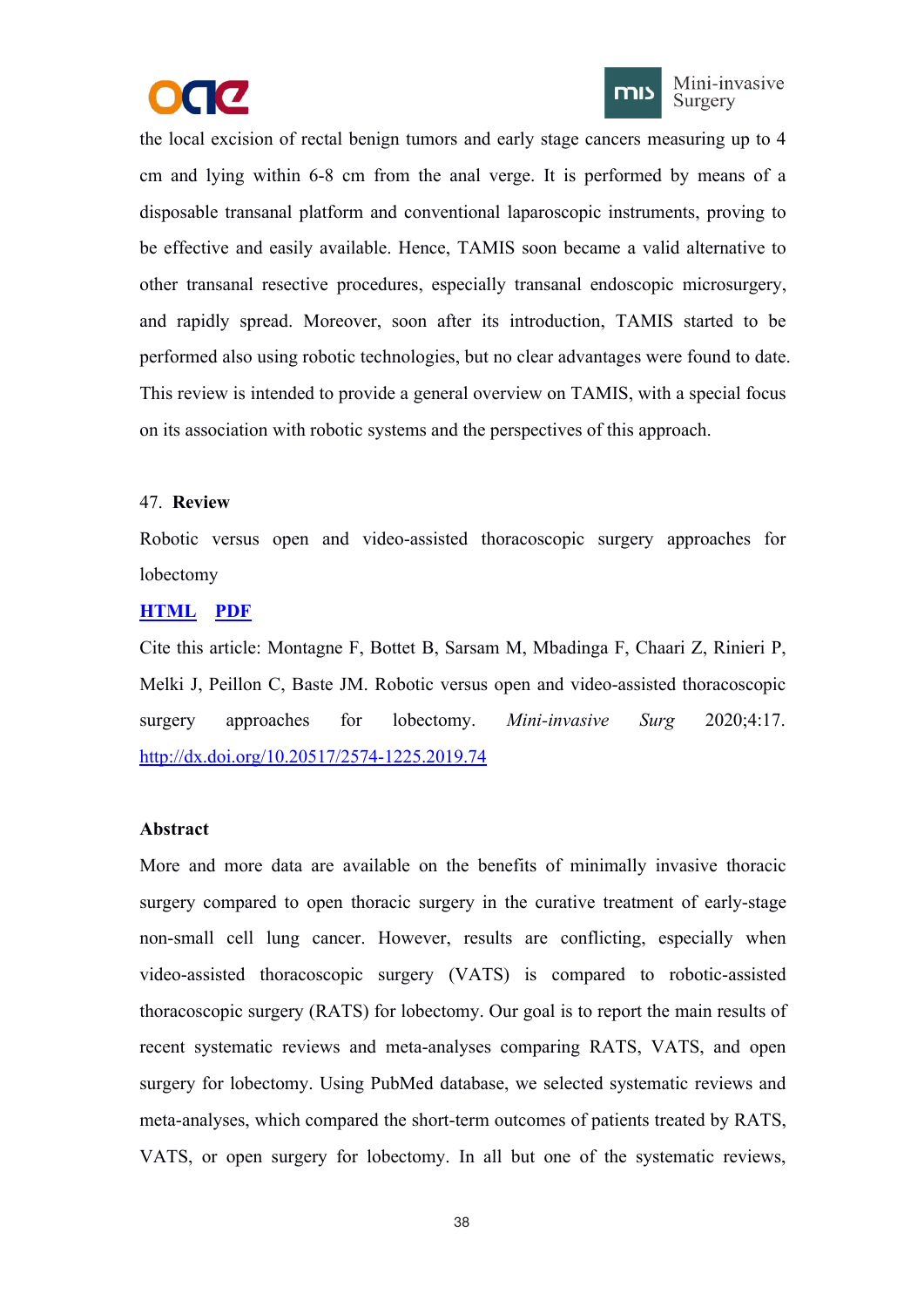



<span id="page-43-1"></span><span id="page-43-0"></span>robotic lobectomy allowed similar short-term outcomes as VATS lobectomy and better short-term outcomes than open surgery. One meta-analysis by O'Sullivan et al. found that robotic lobectomy was associated with fewer adverse events  $(P < 0.00001)$ and lower 30-day mortality ( $P = 0.001$ ), compared to VATS lobectomy. Robotic lobectomy could be a valid alternative to VATS and open lobectomy. Short-term outcomes do not appear to be different between VATS and RATS cohorts, except in one recent meta-analysis, which reported the superiority of RATS compared to VATS. Without cost analysis and randomized controlled trials with long-term outcomes, no strong conclusions can be drawn.

## 48. **Original Article**

Robotic selective thoracic sympathectomy for hyperhidrosis

# **[HTML](https://misjournal.net/article/view/3367) [PDF](https://oaepublishstorage.blob.core.windows.net/c2593d7b-643a-4007-b62d-2089b9087674/3367.pdf)**

Cite this article: Gharagozloo F. Robotic selective thoracic sympathectomy for hyperhidrosis. *Mini-invasive Surg* 2020;4:14. <http://dx.doi.org/10.20517/2574-1225.2019.55>

## **Abstract**

Aim: Thoracic sympathectomy is indicated in patients with upper extremity hyperhidrosis. The success of dorsal thoracic sympathectomy is judged by the rates of relief of hyperhidrosis, recurrence, and compensatory hyperhidrosis. We studied robotic selective sympathectomy (RSS) directed at the division of the preganglionic and postganglionic rami without interruption of the sympathetic chain.

Methods: During RSS, the preganglionic and postganglionic sympathetic fibers and communicating rami to intercostal nerves 2, 3, and 4 are divided. The sympathetic chain is left intact.

Results: Forty-seven patients underwent RSS. RSS was performed in a staged fashion with the more symptomatic side first, followed by the contralateral side after at least four weeks. Mean operative time was  $67 \pm 13$  min for unilateral RSS. There was no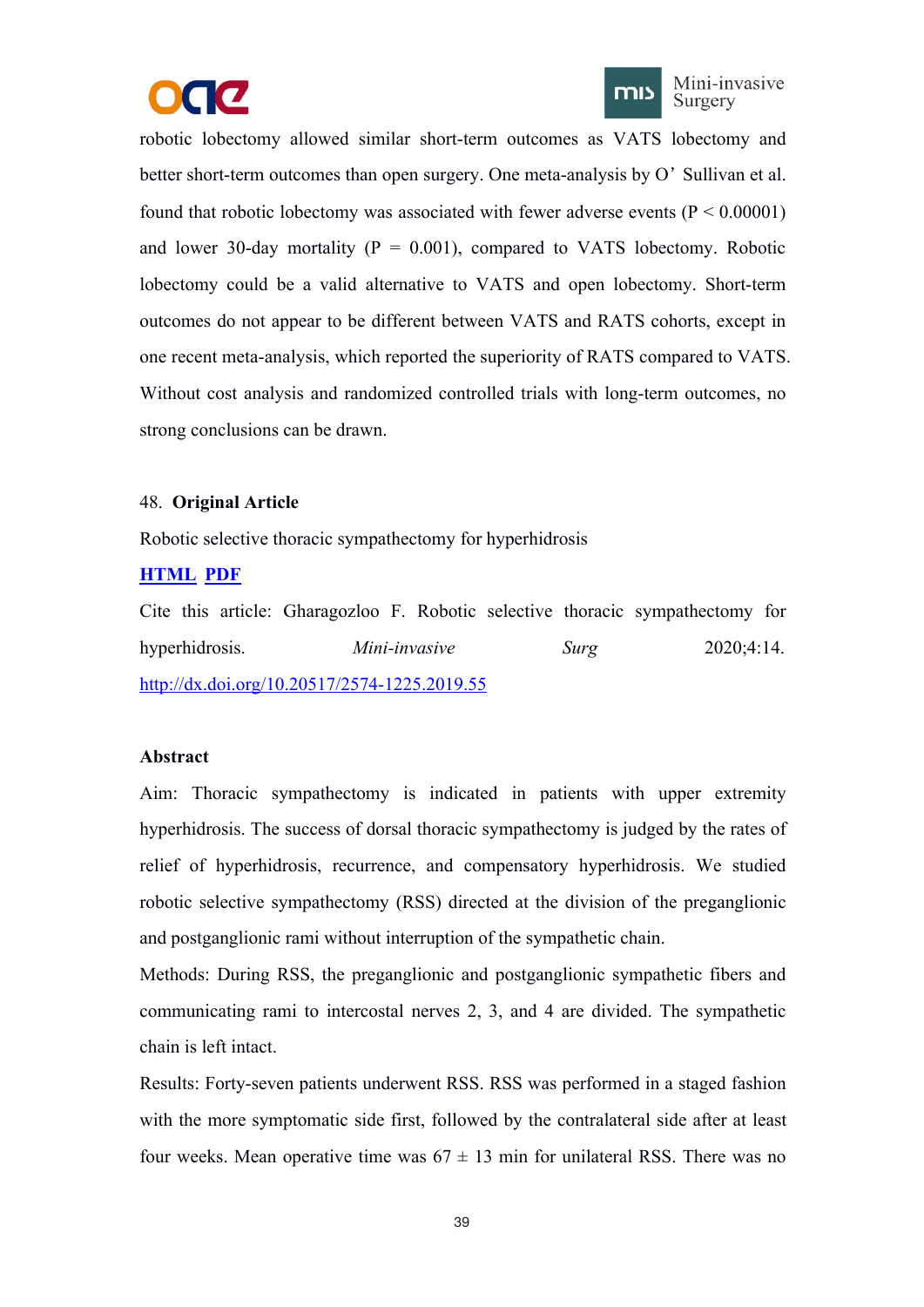



<span id="page-44-1"></span><span id="page-44-0"></span>conversion to thoracotomy. The mean increase in ipsilateral palmar temperature was  $1.2 \pm 0.3$  °C. Median hospital stay was three days (range 1-4 days). Complications included transient heart block after sympathectomy on the second side in 1/47 (2%) and transient partial Horner's syndrome which resolved in two weeks in 1/47 (2%).<br>There was no permanent Horner's syndrome. Relief of hyperhidrosis was seen in 98% of patients. At a mean follow up of  $28 \pm 6$  months, 46/47 (98%) patients were free of sustained compensatory hyperhidrosis.

Conclusion: RSS is associated with excellent relief of hyperhidrosis and the lowest reported rate of compensatory hyperhidrosis.

## **49. Review**

Nodal upstaging robotic lobectomy for non-small cell lung cancer

## **[HTML](https://misjournal.net/article/view/3366) [PDF](https://oaepublishstorage.blob.core.windows.net/4ac3ebaf-36d6-49d9-a924-703af4e6ddab/3366.pdf)**

Cite this article: Zirafa CC, Romano G, Nesti A, Davini F, Melfi F. Nodal upstaging robotic lobectomy for non-small cell lung cancer. *Mini-invasive Surg* 2020;4:13. <http://dx.doi.org/10.20517/2574-1225.2019.35>

#### **Abstract**

Nodal upstaging takes place when unsuspected lymph node metastases are detected by pathological evaluation, after surgical treatment for non-small cell lung cancer. In early stages non-small cell lung cancer, nodal upstaging amounts to 4.8%-24.6%, depending on several factors, such as accuracy of preoperative staging, localisation and size of tumour and number of lymph nodes removed. Nodal upstaging is considered a surrogate of the completeness of thoracic oncologic surgery; for this reason, various studies focus on the evaluation of its rate in the different surgical approaches used to treat lung cancer. In this analysis, a high percentage of upstaging is observed in robotic surgery, having similar values to open surgery results, usually considered the gold standard in terms of oncologic radicality. In fact, thanks to its features, robotic surgery allows carrying out a thorough lymphadenectomy in the most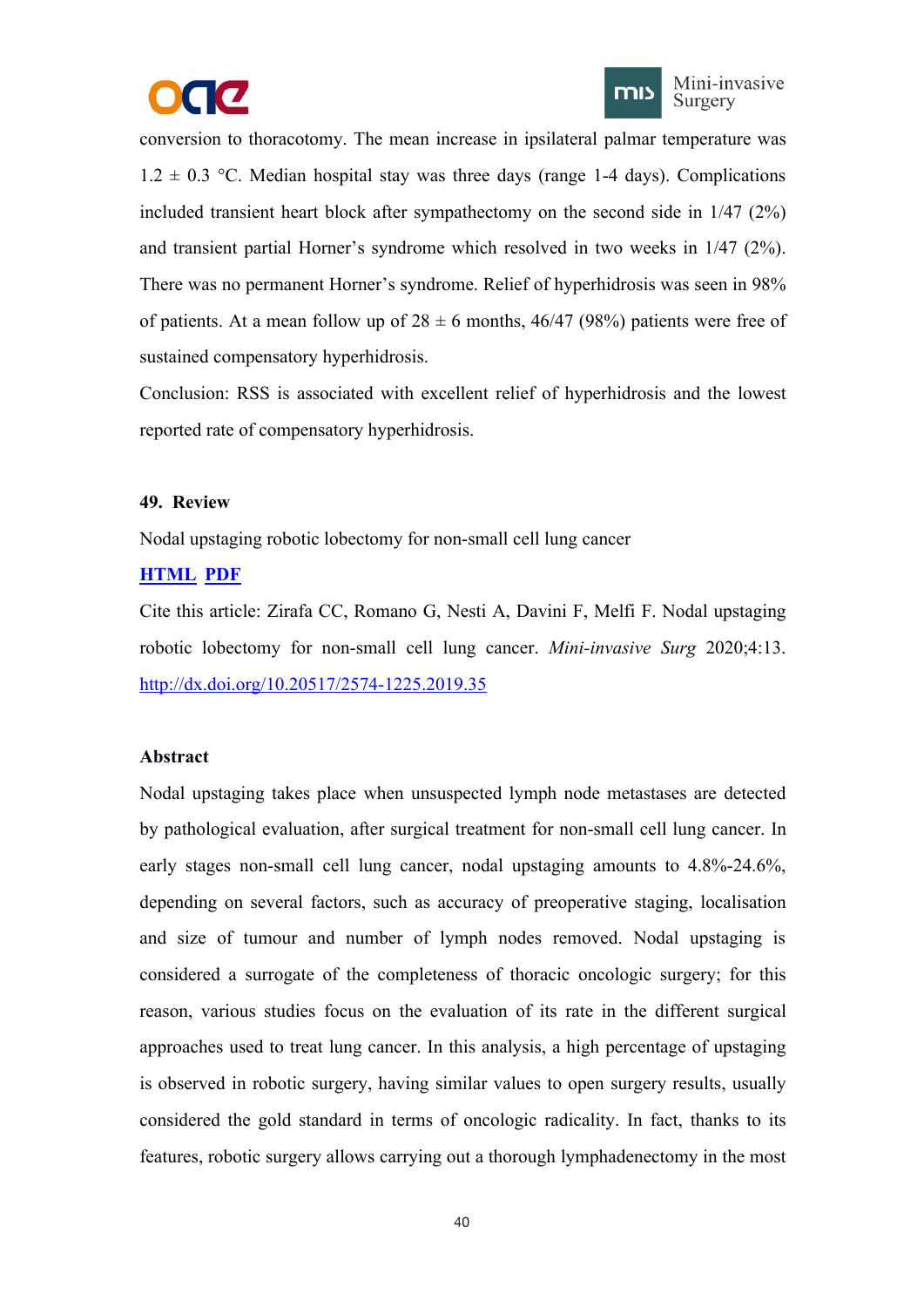



<span id="page-45-1"></span><span id="page-45-0"></span>comfortable manner, ensuring an excellent vision and manoeuvrability of the instruments even in the most remote areas of the thorax. According to these results, robotic surgery constitutes a safe and radical surgical option, showing encouraging results on the efficacy of lymphadenectomy and, consequently, on its the long-term outcomes.

## **50. Original Article**

Robotic vs. traditional stapler use in robotic portal anatomic lung resection

# **[HTML](https://misjournal.net/article/view/3341) [PDF](https://oaepublishstorage.blob.core.windows.net/ba762fb7-cc65-4415-9ac2-fb46fd72f46b/3341.pdf)**

Cite this article: Phillips JD, Fay KA, Hasson RM, Millington TM, Finley DJ. Robotic vs. traditional stapler use in robotic portal anatomic lung resection. *Mini-invasive Surg* 2020;4:12. <http://dx.doi.org/10.20517/2574-1225.2020.02>

## **Abstract**

Aim: Currently, there is a paucity of data comparing robotic to traditional video-assisted thoracic surgery stapling devices and the effects on perioperative outcomes during robotic anatomic lung resection. We sought to investigate our institutional experience with patients undergoing robotic anatomic lung resection stratified by the type of stapler used over a contemporary period.

Methods: We performed a retrospective review of a prospectively maintained thoracic surgery database and evaluated all patients who underwent robotic anatomic lung resection between January 2015 and December 2018. Patients were grouped based on the type of stapler used during surgery and preoperative characteristics and intraoperative and postoperative outcomes were compared.

Results: In total, 634 lung resections occurred during the study period. Of those, 236 met inclusion criteria, and 49 cases (20.8%) fully utilized the robotic stapler. We found no clinically significant difference in preoperative or intraoperative characteristics between groups, except operative time was longer in the robot stapler group. This was likely related to surgeon learning curve. There were no differences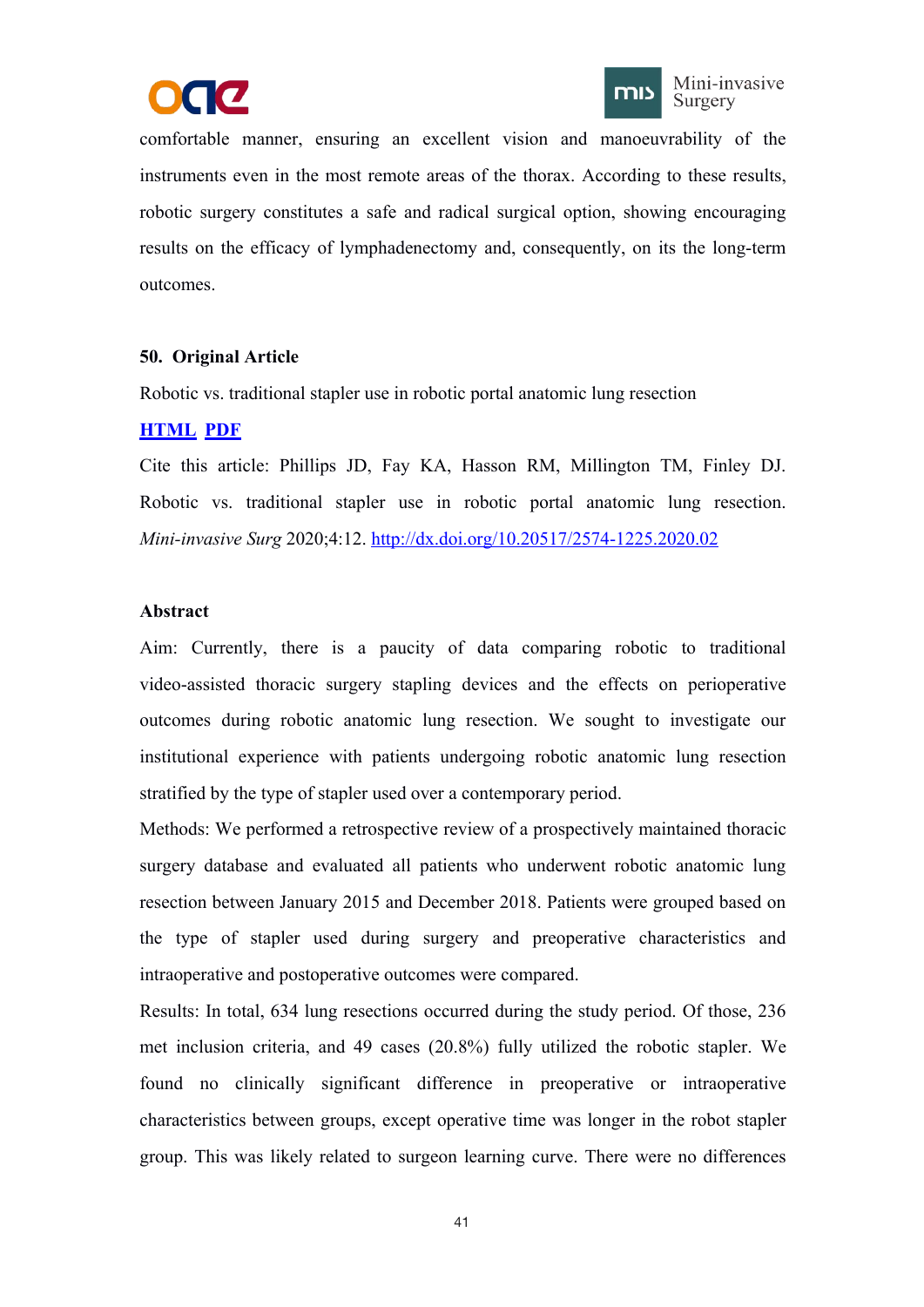



<span id="page-46-1"></span><span id="page-46-0"></span>between groups in postoperative outcomes or complications.

Conclusion: We found equivalent rates of complications, prolonged air leak, and chest tube duration between the two groups. Based on our data, we recommend that surgeons use the stapling device with which they are most confident.

## **51. Review**

Robotic lobectomy costs and quality of life

# **[HTML](https://misjournal.net/article/view/3340) [PDF](https://oaepublishstorage.blob.core.windows.net/bc93e93a-7b76-4b1f-b441-c3b9c9559277/3340.pdf)**

Cite this article: Nishimura JM, Goodwin M, Kneuertz P, Moffatt-Bruce S, Merritt RE, D'Souza DM. Robotic lobectomy costs and quality of life. *Mini-invasive Surg* 2020;4:11. <http://dx.doi.org/10.20517/2574-1225.2019.48>

## **Abstract**

The surgical approach for lobectomy has changed over time with recent data demonstrating that the majority are performed using a minimally invasive approach. While the use of the robotic platform for pulmonary resection has been shown to have acceptable clinical outcomes, cost and quality of life need to be considered when starting a robotic lobectomy program. In this review, we evaluate the literature on cost of robotic lobectomy and quality of life. The results suggest that early experience in a robotic lobectomy program may be associated with relatively higher index hospital costs when compared to video-assisted thoracoscopic surgery; however, with increased experience and volume, the difference may no longer be of significance. When compared with thoracotomy, the cost is comparable if not less costly and may even be profitable for the hospital. Quality of life appears to be acceptable in the early experience of robotic lobectomy.

# **52. Original Article**

Thoracic surgery by minimally invasion robot-assisted in children: "experience and current status"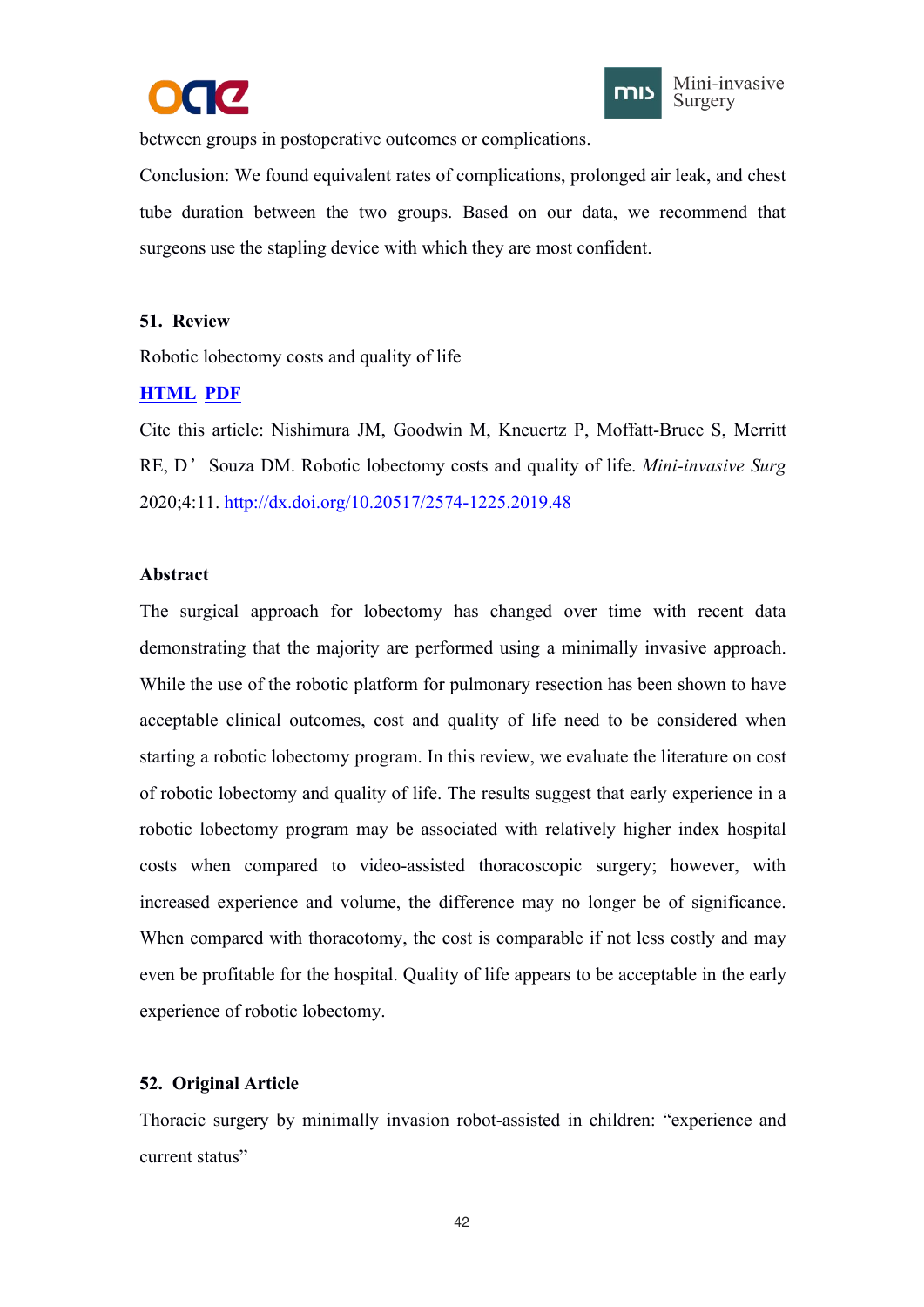



Cite this article: Navarrete-Arellano M. Thoracic surgery by minimally invasion robot-assisted in children: " experience and current status " . *Mini-invasive Surg* 2020;4:9. <http://dx.doi.org/10.20517/2574-1225.2019.70>

#### **Abstract**

Aim: We report our experience in minimally invasive thoracic robot-assisted surgery in children, and a current analysis is carried out on this topic.

Methods: Observational, prospective, and longitudinal studies were performed for children with thoracic pathology treated with robotic surgery, from March 2015 to April 2019. We used the "da Vinci surgical system" (Intuitive Surgical, Inc., Sunnyvale, CA. USA). Registered variables included demographic data, diagnosis, surgery, total time, time of console surgery, bleeding, hemotransfusions, conversions, complications, postoperative (PO) stay, and follow-up. Measures of central tendency were used. Research Ethics Committee of Hospital approved the study. We conducted a detailed non-systematic review of previous publications of children undergoing thoracic robotic surgery.

Results: We treated 11 children, with average age of 5.7 years and weight of 21.3 kg. Diagnosis were: congenital cystic adenomatoid malformation, intralobar sequestration, diaphragmatic paralysis, diaphragmatic eventration, mediastinal teratoma, Ewing's tumor of the fourth left rib, and pulmonary tuberculosis. Surgeries performed were: four lobectomies, four diaphragmatic plications, two tumor resections, and a case of pleural and lung biopsies. The average of console surgery time was 166.45 min, PO stay was 3.6 days, and follow-up was 24.7 months. Conversions and PO complications were 9.1%, and there were no intraoperative complications and mortality. Currently, the number of children treated with thoracic robot-assisted surgery has barely reached 100 cases.

Conclusion: Our results are encouraging, although our experience is limited to a few cases. Robotic surgery for the treatment of thoracic pathology is feasible and safe, and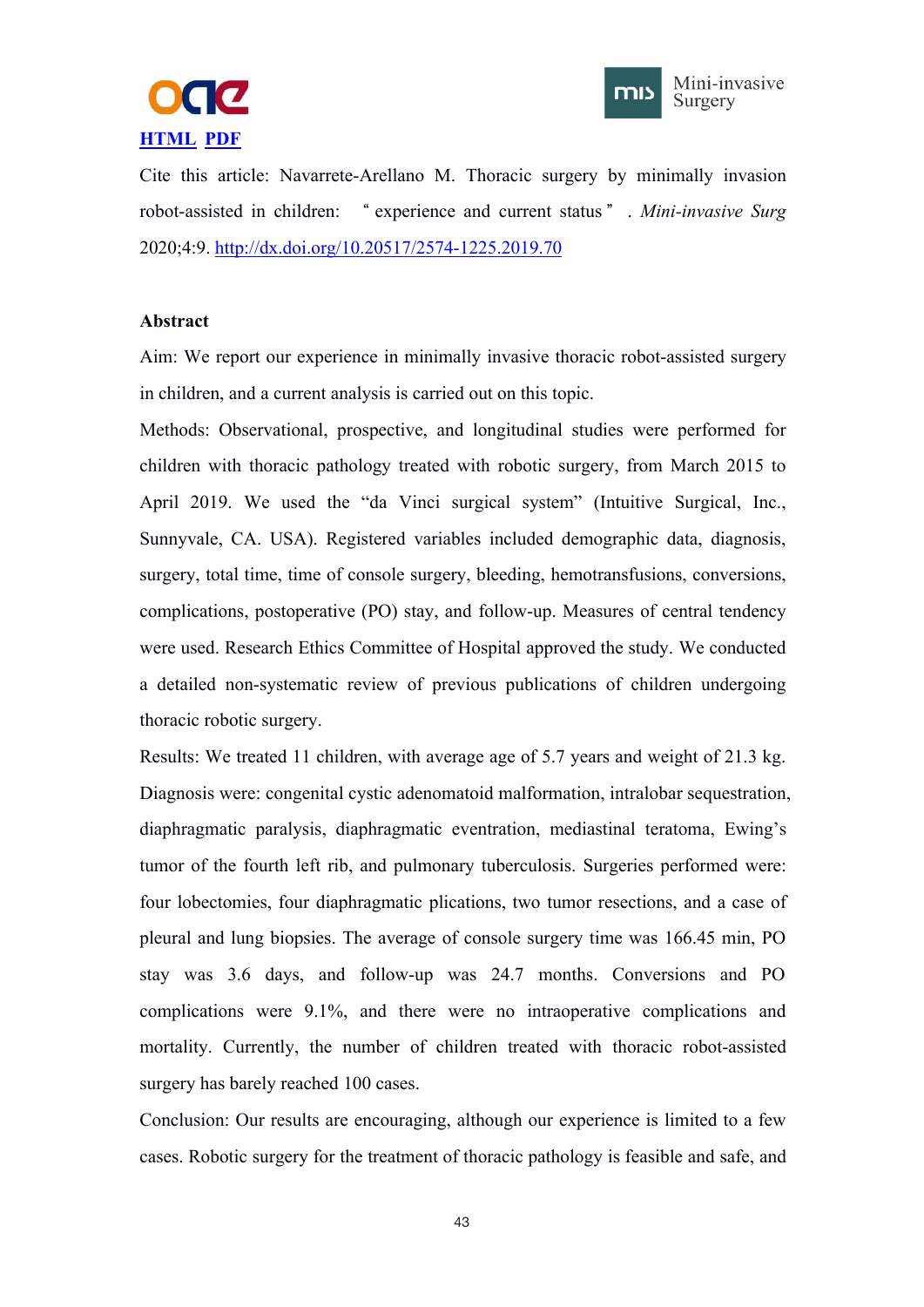



<span id="page-48-1"></span><span id="page-48-0"></span>has advantages. To date, very few patients have been treated, and few pediatric surgeons worldwide have applied thoracic robotic surgery in children.

## **53. Review**

Pain management following robotic thoracic surgery

# **[HTML](https://misjournal.net/article/view/3332) [PDF](https://oaepublishstorage.blob.core.windows.net/146493d0-c0f0-44d6-8f46-7a4303fd97f0/3332.pdf)**

Cite this article: Gharagozloo F. Pain management following robotic thoracic surgery. *Mini-invasive Surg* 2020;4:8. <http://dx.doi.org/10.20517/2574-1225.2019.62>

## **Abstract**

For robotic thoracic surgical patients, minimizing pulmonary complications is the key to decreasing morbidity. Once the pain is controlled, the morbidity associated with thoracic surgery is decreased. Consequently, control of pain is the core requirement in robotic thoracic surgical patients. Appropriate pain control depends on a multifaceted program that is based on an understanding of the pathophysiology of pain. A multifaceted pain control program after robotic surgery needs to address local and systemic pain pathways. This review outlines such a multifaceted program with the use of subpleural catheters for prolonged ambulatory infusion of local anesthetic for 10 days, nonsteroidal anti-inflammatory agents, and measured use of narcotic analgesics.

## **54. Review**

Milestones in robotic colorectal surgery development: an historical overview

# **[HTML](https://misjournal.net/article/view/3314) [PDF](https://oaepublishstorage.blob.core.windows.net/1f03c78b-c0bd-4dda-8622-61739ee5b254/3314.pdf)**

Cite this article: Genova P, Pantuso G, Abdalla S, Memeo R, Gaiani F, Gavriilidis P, de'Angelis N. Milestones in robotic colorectal surgery development: an historical overview. *Mini-invasive Surg* 2020;4:2.

<http://dx.doi.org/10.20517/2574-1225.2019.30>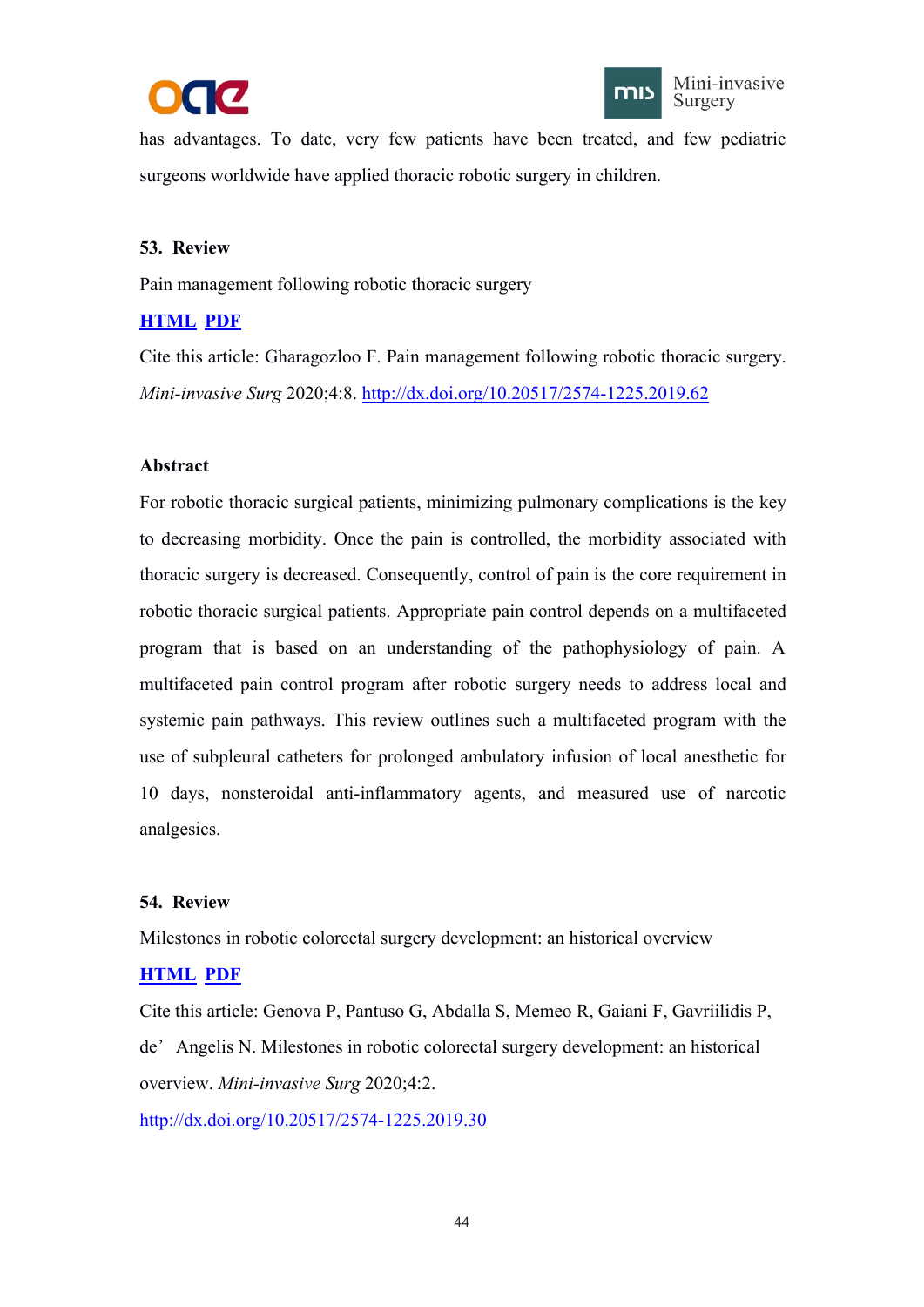



### <span id="page-49-1"></span><span id="page-49-0"></span>**Abstract**

The present article is a historical review intended to trace the most important phases in the development of robotic surgical technology, with a special focus on colorectal surgery. The initial section considers the origin and some etymological aspects of the word "robot". Then, a historical overview traces the development of robotic technology in industry and its implementation within the operating theatres. Finally, the first publications concerning robot-assisted colon and rectal surgery are reported together with a brief state of the art about this issue.

## **55. Review**

Long-term survival of robotic lobectomy for non-small cell lung cancer: a literature review

## **[HTML](https://misjournal.net/article/view/3313) [PDF](https://oaepublishstorage.blob.core.windows.net/06850167-d36d-4f6b-ae0b-5fa7d6e69c79/3313.pdf)**

Cite this article: Ricciardi S, Davini F, Zirafa CC, Romano G, Melfi FMA. Long-term survival of robotic lobectomy for non-small cell lung cancer: a literature review. *Mini-invasive Surg* 2020;4:1. <http://dx.doi.org/10.20517/2574-1225.2019.50>

## **Abstract**

Even though robotic-assisted surgery is increasingly used for resection of non-small cell lung cancer (NSCLC), data on long-term oncologic outcomes of robotic surgery are still not well defined. The primary endpoint of this review is to analyse the long-term results of robotic lobectomy in NSCLC patients. A systematic research was performed using the PubMed database. Articles published from January 2008 to January 2019 were included. We excluded studies that did not provide results for the long-term outcomes of robotic lobectomy, studies that had fewer than 50 cases and ones that focused on results of sub-lobar resections. Therefore, ten eligible studies were included in this analysis. In total, 2873 patients, with a mean age ranging between 66 and 68 years, who underwent robotic lobectomy for NSCLC, were analysed. Most patients (81%) had early-stage disease. The five-year overall survival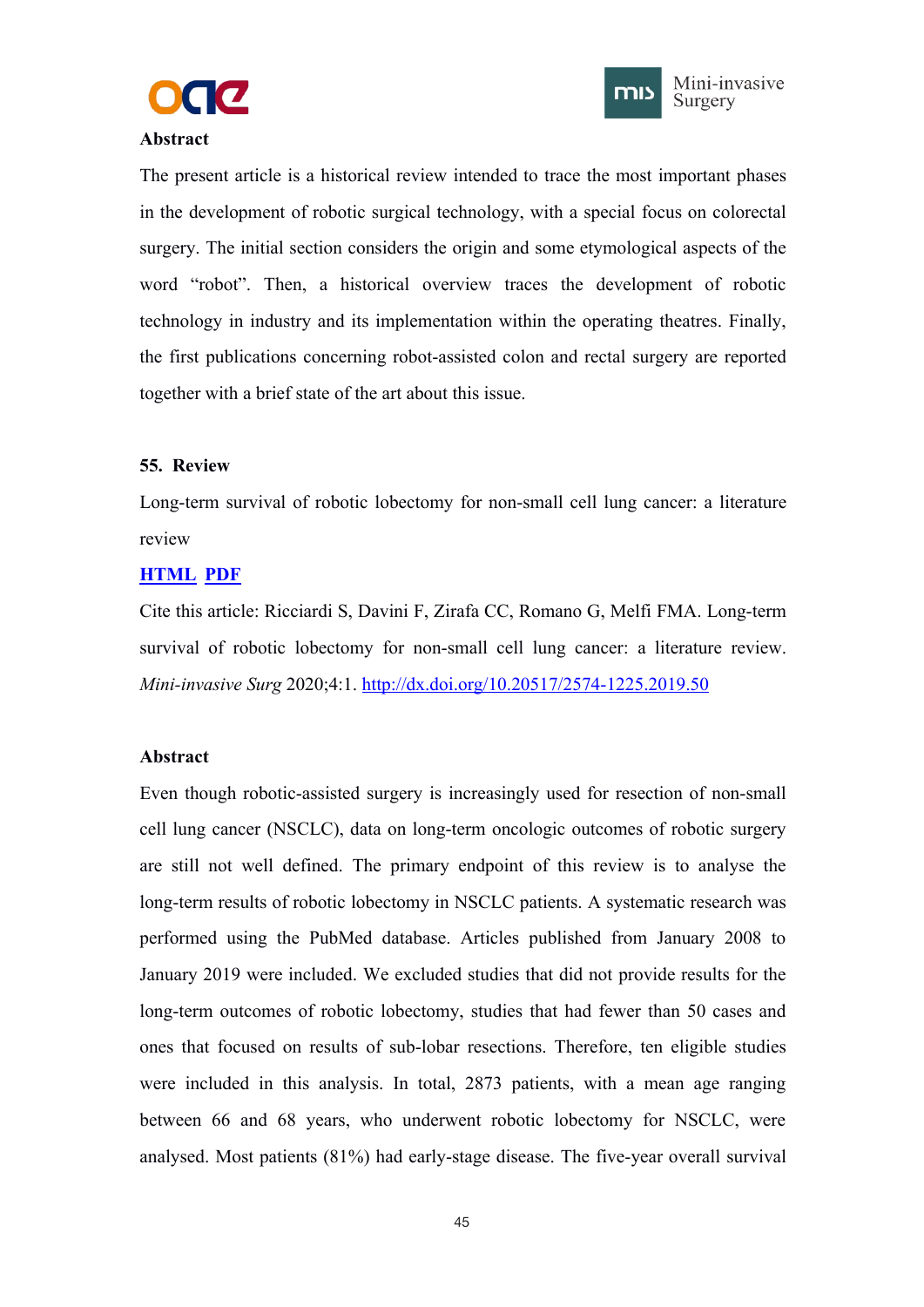



<span id="page-50-1"></span><span id="page-50-0"></span>for stage I disease fluctuated between 77% and 100%. The five-year disease-free survival was reported to be near 73%. We can conclude that robotic assisted lobectomy is an effective minimally-invasive procedure for lung resection. The current literature shows that robotic lobectomy is associated with long-term survival and lasting disease-free survival, equivalent to those reached by video-assisted thoracic surgery and open approach.

## **56. Original Article**

Robotic-assisted abdominoperineal resection: technique, feasibility, and short-term outcomes

## **[HTML](https://misjournal.net/article/view/3299) [PDF](https://oaepublishstorage.blob.core.windows.net/25b4f0d0-7e62-457b-b6b3-57ef9624d87e/3299.pdf)**

Cite this article: Abdalla S, Valverde A, Fléjou JF, Goasguen N, Oberlin O, Lupinacci RM. Robotic-assisted abdominoperineal resection: technique, feasibility, and short-term outcomes. *Mini-invasive Surg* 2019;3:39.

<http://dx.doi.org/10.20517/2574-1225.2019.38>

## **Abstract**

Aim: The use of robotic-assisted laparoscopy seems fully adapted to pelvic surgery.<br>However, few studies focus on robotic-assisted abdominoperineal resection (RAAPR). The aim of this study was to assess the feasibility, short-term postoperative outcomes,<br>and pathological results of RAAPR. In addition, we provide a detailed description of the operative procedure and a brief review of the current literature.

Methods: Between January 2013 and April 2018, we performed a total of 428 robotic surgeries, including 294 colorectal resections (68.7%). Data were prospectively collected and included demographics, intraoperative findings, postoperative outcomes, and pathological data. For this study, we included the first 20 consecutive RAAPRs performed with the four-arm da Vinci Si surgical system (Intuitive Surgical Inc., Sunnyvale, CA, USA).

Results: Twenty patients (nine men) with a mean age of 68 years and a mean BMI of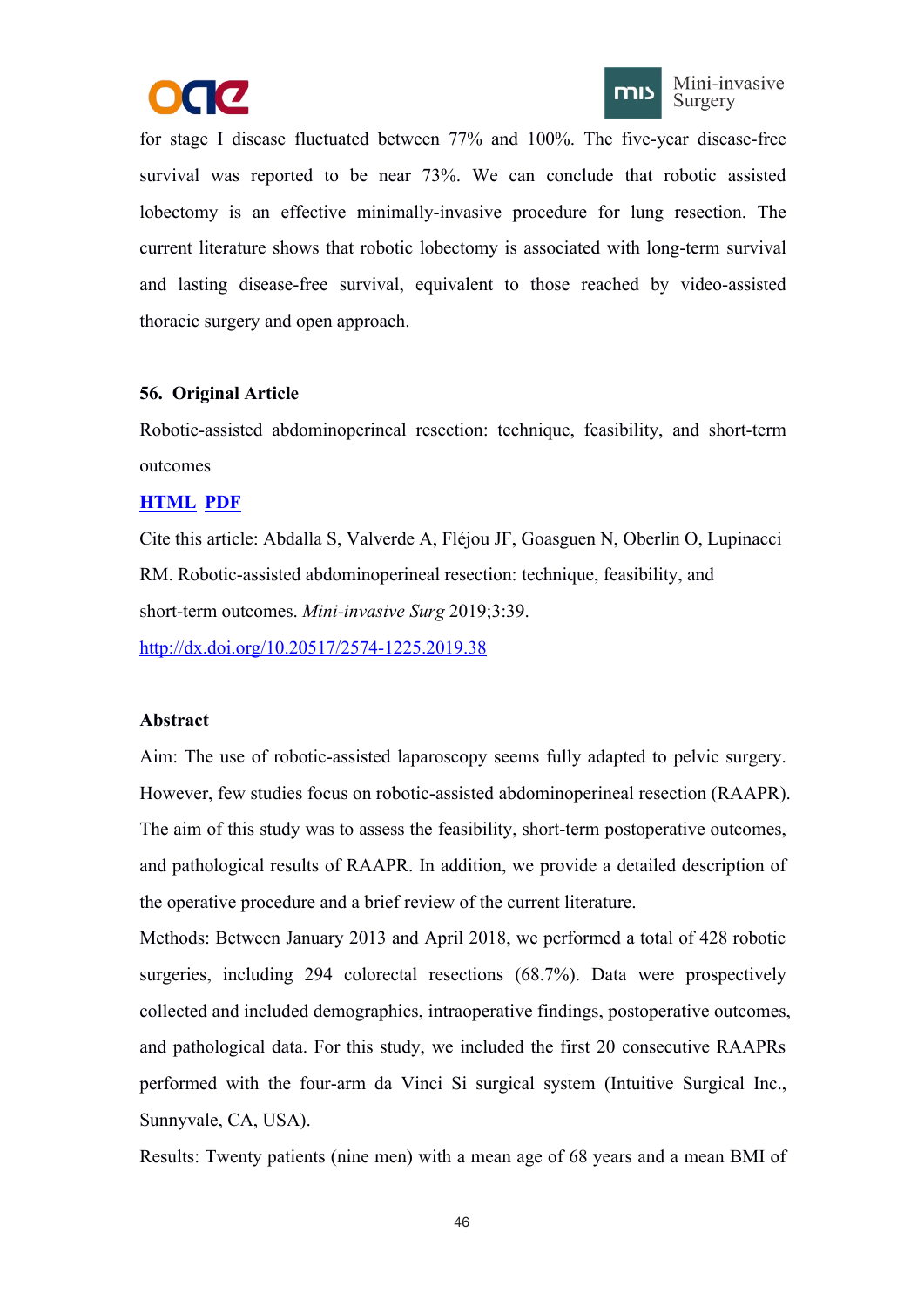



<span id="page-51-1"></span><span id="page-51-0"></span> $24.5 \pm 5.0$  kg/m2 underwent RAAPR for low rectal adenocarcinoma (80%) or squamous cell carcinoma of the anal canal. Sixteen (80%) patients underwent preoperative pelvic radiotherapy and eight (40%) had a history of previous abdominal surgery. Mean operative duration was  $218 \pm 52$  min. There was no conversion to open surgery. Mortality, reoperation, and morbidity rate were 5%, 25%, and 60%, respectively. Three (15%) patients presented perineal complications. Mean length of hospital stay was 20 days. Three (15%) patients had pT4 tumor. Mesorectal excision was considered complete in 90%. On average,  $16.5 \pm 7.2$  lymph nodes were retrieved. Conclusion: RAAPR is feasible, with acceptable pathologic and short-term outcomes. The current literature does not demonstrate significant differences between robotic and laparoscopic APR. Indeed, we cannot justify its use in routine on the basis on the available evidence.

#### **57. Review**

Minimally invasive right colectomy - from conventional laparoscopic resection to robotic-assisted surgery: a narrative review

## **[HTML](https://misjournal.net/article/view/3284) [PDF](https://oaepublishstorage.blob.core.windows.net/f5d267af-f885-41bc-83ac-cf51035d926d/3284.pdf)**

Cite this article: Moroni P, Payá-Llorente C, Lauka L, Reitano E, Memeo R, Gavriilidis P, Brunetti F, Martínez-Pérez A. Minimally invasive right colectomy from conventional laparoscopic resection to robotic-assisted surgery: a narrative review. *Mini-invasive Surg* 2019;3:36. <http://dx.doi.org/10.20517/2574-1225.2019.34>

## **Abstract**

Robotic-assisted abdominal surgery was introduced with the aim of overcoming the drawbacks of the conventional laparoscopic approach. The present narrative review focuses on the comparison between laparoscopic and robotic-assisted approaches for right colectomy (RC) regarding short- and long-term outcomes, costs, and learning curve. The main technical aspects related to the use of robotic assistance for this specific procedure are further discussed. Minimally invasive RC is considered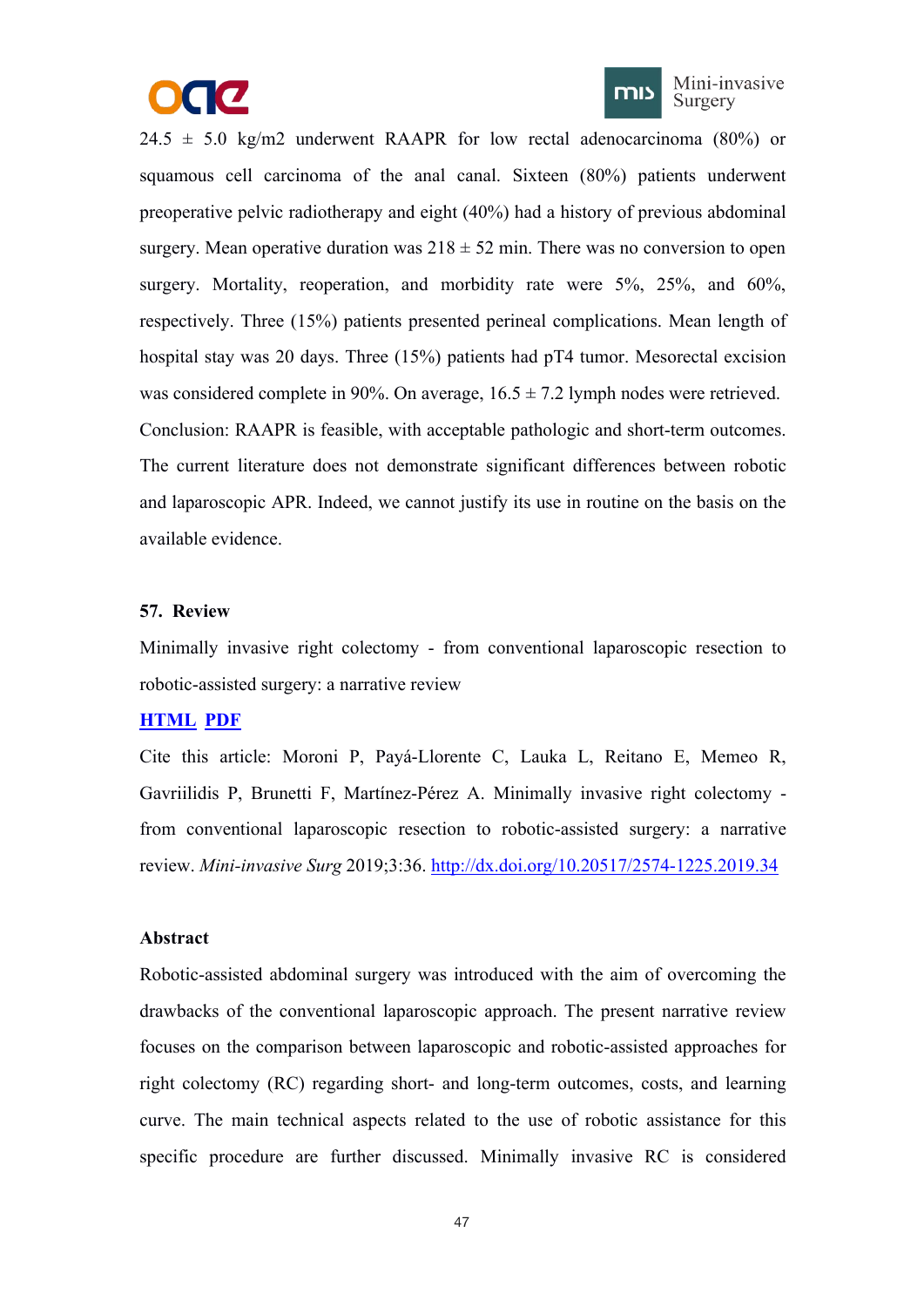



<span id="page-52-1"></span><span id="page-52-0"></span>technically challenging due to the particularities of the right and middle colic vascular anatomy. Robotic RC is not yet widespread due to its high cost and longer operating time. However, its use may result in advantages regarding short-term clinical outcomes, and it facilitates the acquisition of basic surgical skills by speeding up the learning curve of minimally invasive colorectal surgery.

# **58. Original Article**

Robotic bronchial sleeve resections: technical details and early results

# **[HTML](https://misjournal.net/article/view/3269) [PDF](https://oaepublishstorage.blob.core.windows.net/1d9ad198-4e0a-41eb-b056-38d633c6458a/3269.pdf)**

Cite this article: Durand M. Robotic bronchial sleeve resections: technical details and early results. *Mini-invasive Surg* 2019;3:35.

<http://dx.doi.org/10.20517/2574-1225.2019.31>

# **Abstract**

Aim: We report our four-arm robotic bronchial sleeve anatomical lung resection technique and its early results.

Methods: We retrospectively collected all the four-arm robotic sleeve anatomical lung resections we performed in our institution from February 2014 to August 2019. We reported the results as a series of cases.

Results: During that period, 582 robotic procedures were performed by a single surgeon, of which 486 were major anatomical lung resections. From this group, 10 patients (2%) underwent bronchial sleeve resections. All patients were treated on the right lung. Neither conversion nor major events occurred during surgery. The first bronchial sleeve was performed for Patient 219. The mean length of procedure was 164 ( $\pm$  43) min. One patient died during hospitalization due to a non-related complication (gastric massive bleeding). Three patients had no complications. Six had minor complications (Clavien Dindo Grade 2) resulting in prolonged length of stay. The mean length of stay was  $10 \ (\pm 5.7)$  days. No bronchial fistula occurred. All resection margins were R0.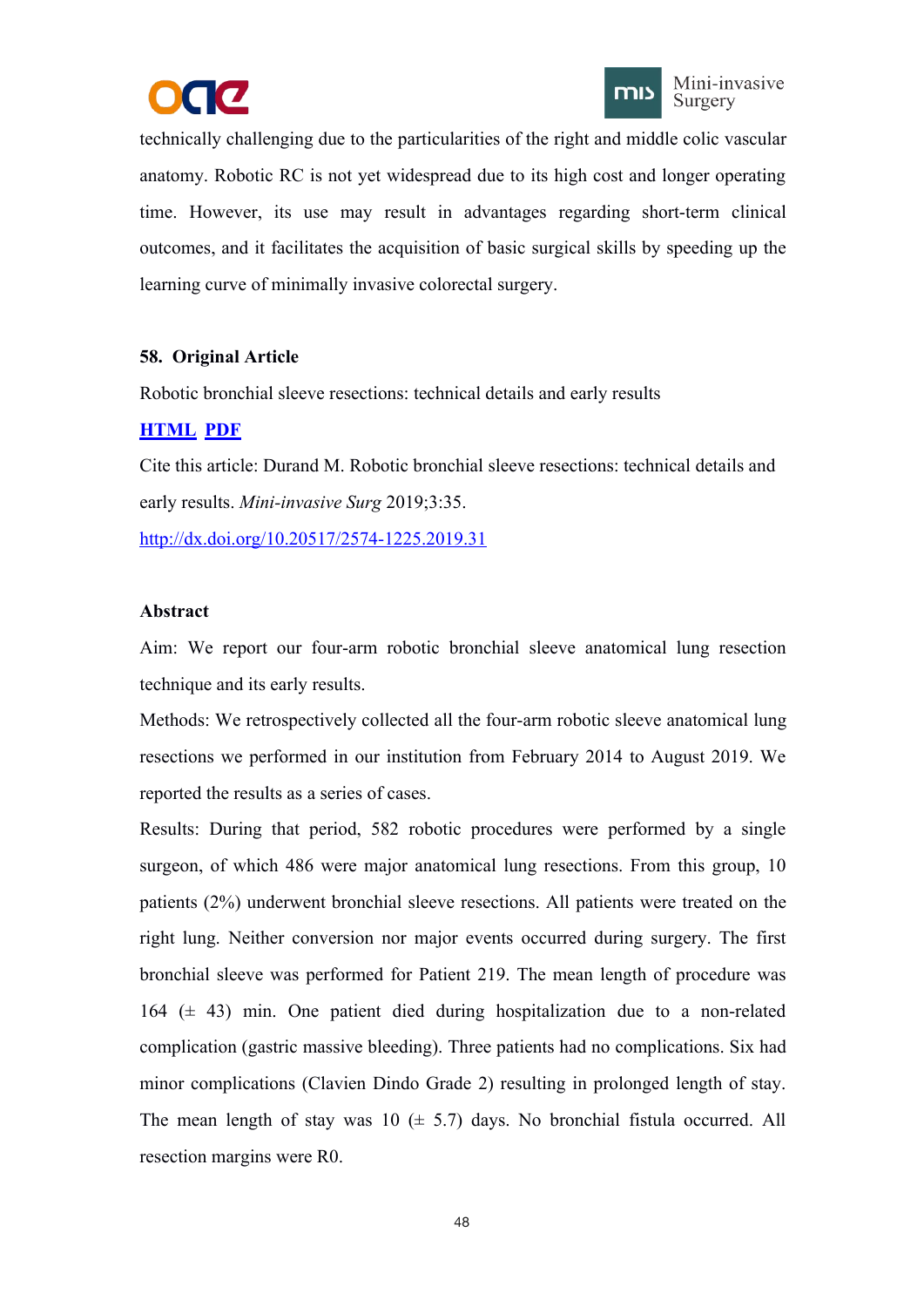



<span id="page-53-1"></span><span id="page-53-0"></span>Conclusion: Four-arm robotic bronchial sleeve is a feasible and safe procedure. Telemanipulation surgery offers excellent technical conditions to ensure a hand-sewed anastomosis and R0 resection. The technical principle and dissection are the same as those of open surgery. Patient selection and mastering of the telemanipulation device are mandatory to perform these complex and rare procedures.

#### **59. Systematic Review**

Robotic synchronous treatment of colorectal cancer and liver metastasis: state of the art

#### **[HTML](https://misjournal.net/article/view/3246) [PDF](https://oaepublishstorage.blob.core.windows.net/4375677d-566f-4447-a7b1-ed722843db69/3246.pdf)**

Cite this article: Sammarco A, de ' Angelis N, Testini M, Memeo R. Robotic synchronous treatment of colorectal cancer and liver metastasis: state of the art. *Mini-invasive Surg* 2019;3:31. <http://dx.doi.org/10.20517/2574-1225.2019.33>

#### **Abstract**

Aim: To analyze the series in literature of pure robotic surgery.

Methods: A complete review of the literature was performed to identify papers with data concerning robotic synchronous treatment of colorectal liver metastases.

Results: Three papers demonstrate the feasibility of this kind of synchronous treatment.

Conclusion: Robotic synchronous treatment of primary tumor and colorectal liver metastasis is feasible and safe.

### **60. Review**

Robotic total mesorectal excision: state of the art

## **[HTML](https://misjournal.net/article/view/3237) [PDF](https://oaepublishstorage.blob.core.windows.net/caf6454a-ea19-4950-90de-1ed77ecf32b0/3237.pdf)**

Cite this article: Sebastián-Tomás JC, Santarrufina-Martínez S, Navarro-Martínez S, Gonzálvez-Guardiola P, Martínez-López E, Payá-Llorente C, García-Granero E,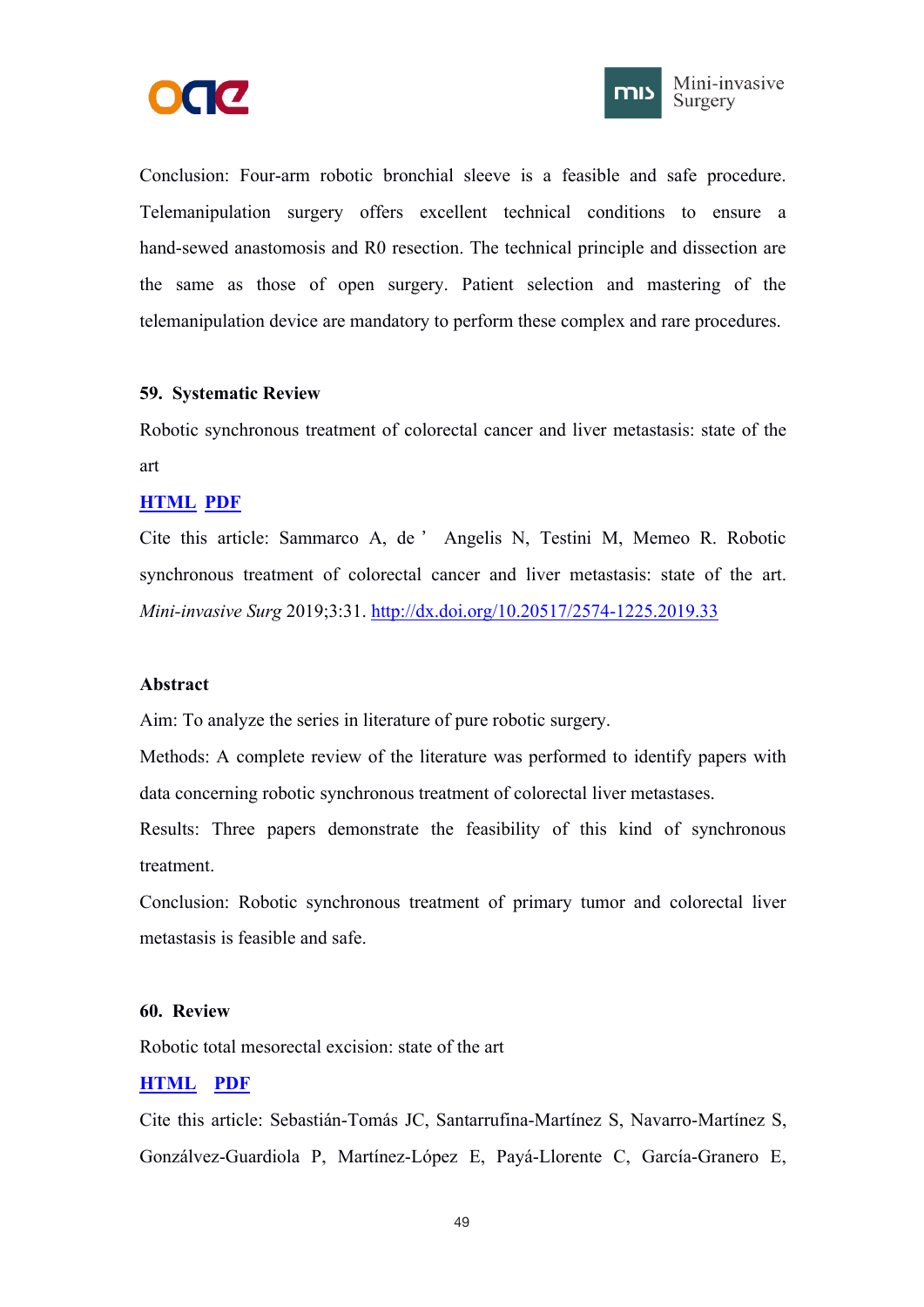



<span id="page-54-1"></span><span id="page-54-0"></span>Martínez-Pérez A. Robotic total mesorectal excision: state of the art. *Mini-invasive Surg* 2019;3:30. <http://dx.doi.org/10.20517/2574-1225.2019.29>

### **Abstract**

Minimally-invasive conventional up-to-down laparoscopic approach is a widespread alternative for rectal cancer resection. Its potential benefits towards open surgery have been shown to rely, however, at secondary clinical outcomes, and its oncological non-inferiority compared with the traditional open approach has notbeen demonstrated yet. In this scenario, robotic-assisted minimally-invasive rectal resection has gained increasing popularity and promising expectancies. This narrative review aims to assemble the most updated evidence available and to discuss the future perspectives and challenges for this emergent surgical tool. The main benefit over conventional laparoscopy appears to be a reduction of conversion rates to open surgery, whereas the oncologic and functional outcomes seem similar than the other alternatives. Increased costs are the main limitation of the widespread of robotic technology. Low quality of the current evidence is remarkable.

#### **61. Review**

Robotic surgery for gastric cancer

#### **[HTML](https://misjournal.net/article/view/3044) [PDF](https://oaepublishstorage.blob.core.windows.net/63cb7331-aab5-4fcc-a8fc-24152e6fa9f0/3044.pdf)**

Cite this article: Makuuchi R, Kamiya S, Tanizawa Y, Bando E, Terashima M. Robotic surgery for gastric cancer. *Mini-invasive Surg* 2019;3:11. <http://dx.doi.org/10.20517/2574-1225.2019.03>

#### **Abstract**

The number of robotic gastrectomy (RG) cases is increasing, especially in East Asia. The da Vinci Surgical System for RG allows surgeons to perform meticulous procedures using articulated devices and provides potential advantages over laparoscopic gastrectomy (LG). Meta-analyses including a large number of